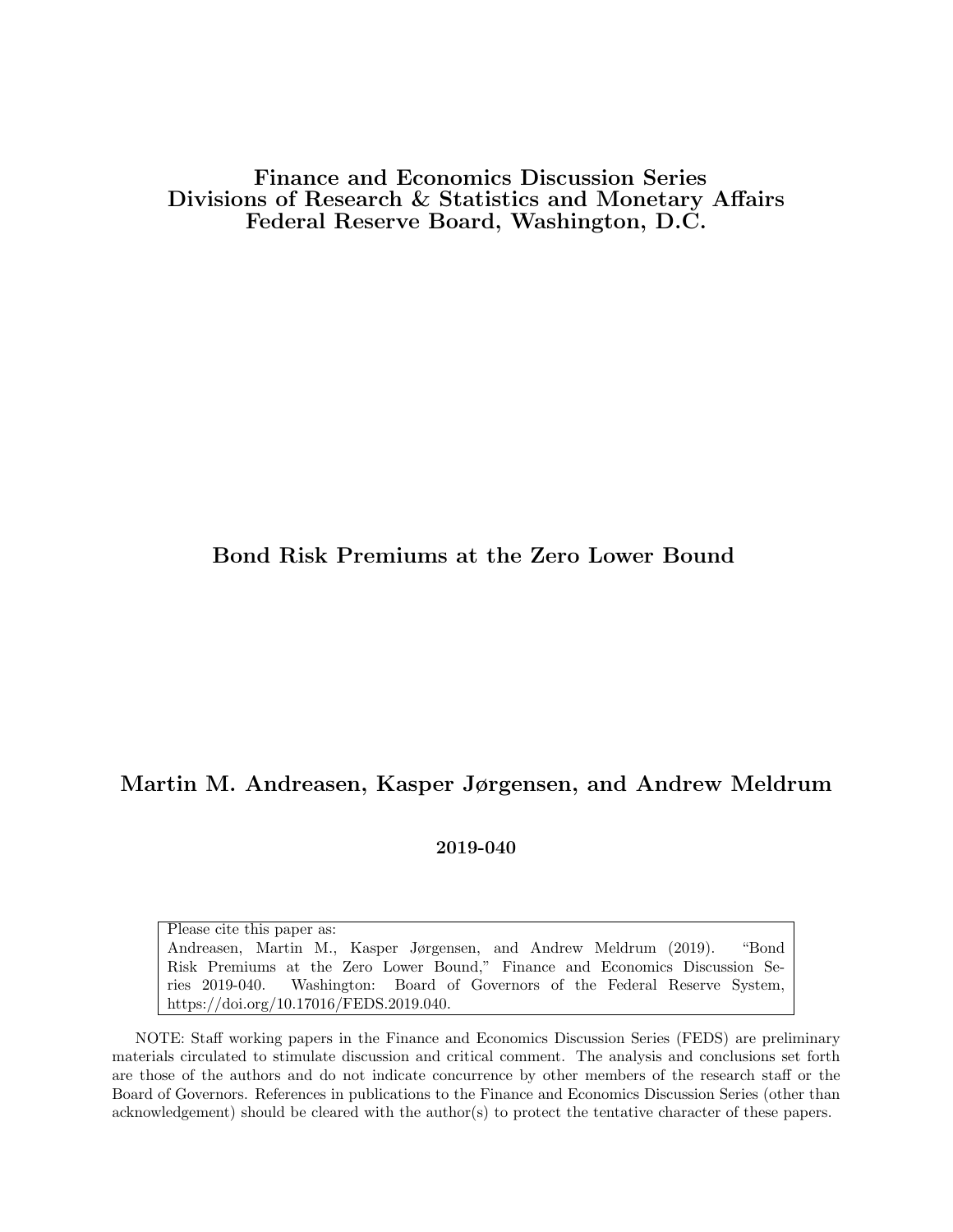# Bond Risk Premiums at the Zero Lower Bound

Martin M. Andreasen, Kasper Jørgensen, and Andrew Meldrum<sup>\*</sup>

May 14, 2019

#### Abstract

This paper documents a significantly stronger relationship between the slope of the yield curve and future excess bond returns on Treasuries from 2008-2015 than before 2008. This new predictability result is not matched by the standard shadow rate model with Gaussian factor dynamics, but extending the model with regime-switching in the (physical) dynamics of the factors at the lower bound resolves this shortcoming. The model is also consistent with the downwards trend in surveys on short rate expectations at long horizons, but requires a break in the level of its factors to closely fit the low level of these surveys since 2015.

Keywords: Dynamic term structure model, bond return predictability, shadow rate model, structural break, regime-switching.

JEL: E43, E44, G12.

Andreasen, mandreasen@econ.au.dk, Aarhus University, CREATES, and Danish Finance Institute; Jørgensen, kasper.joergensen@frb.gov, Board of Governors of the Federal Reserve System; Meldrum, andrew.c.meldrum@frb.gov, Board of Governors of the Federal Reserve System. We thank Joachim Grammig, Thomas B. King, and Cynthia Wu for useful comments and discussions. The analysis and conclusions are those of the authors and do not indicate concurrence by the Board of Governors of the Federal Reserve System or other members of the research staff of the Board.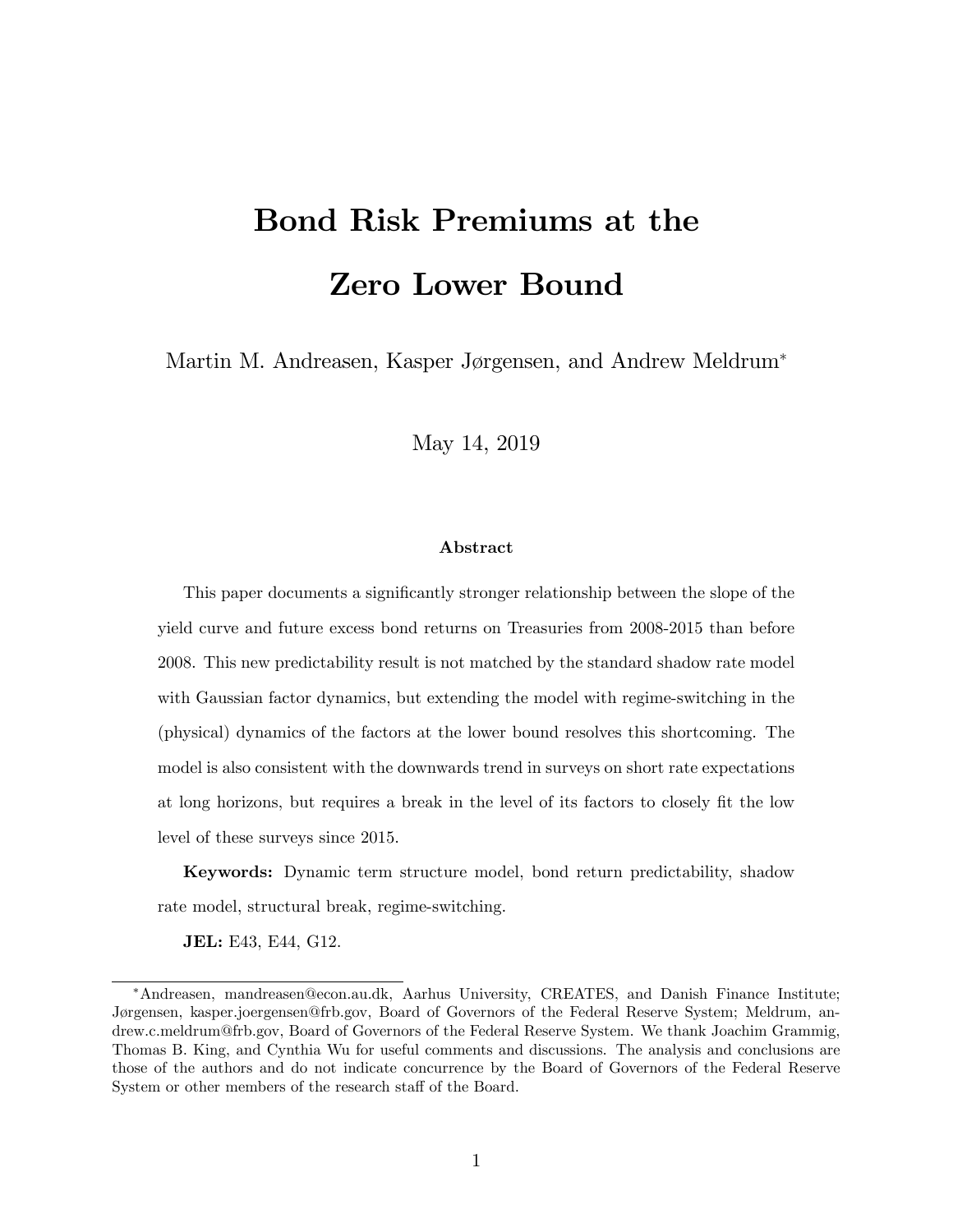# 1 Introduction

One of the most widely used dynamic term structure models (DTSMs) in recent years is the shadow rate model (SRM) proposed by Black (1995) (see Kim and Singleton (2012), Christensen and Rudebusch (2015), Bauer and Rudebusch (2016), Wu and Xia (2016), Andreasen and Meldrum (2018), among others). The popularity of the SRM stems from the fact that it enforces the zero lower bound (ZLB) on nominal bond yields, while preserving a (near-)linear relationship between bond yields and the pricing factors away from the ZLB. However, in this paper we show that the standard SRM when applied to the U.S. has two important shortcomings, which we address by proposing a new SRM.

The first shortcoming of the standard SRM that we document is an inability to match a shift in bond return predictability at the ZLB. Beginning with the seminal studies of Fama and Bliss (1987) and Campbell and Shiller (1991), regressions of excess bond returns on the slope of the yield curve have received substantial attention in the finance literature. Dai and Singleton (2002) suggest to use such return regressions as a diagnostic test for DTSMs by requiring that a well-specified model should imply population regression coefficients that match the regression coefficients in the data. We document a shift in these bond return regressions at the ZLB and therefore propose a modified diagnostic test for DTSMs. Specifically, we argue that a well-specified ZLB-consistent DTSM should match the slope coefficients in these predictability regressions when the short rate is close to the ZLB and when it is away from the lower bound. We show that the standard SRM matches these slope coefficients away from the lower bound (as is well known), but that the model is unable to match the shift in these slope coefficients at the ZLB. This suggests that simply enforcing the ZLB by truncating the short rate at zero in a Gaussian model is not sufficient to properly capture the change in bond yield dynamics that occurred at the ZLB.

We then consider whether two extensions of the standard SRM can match the shift in bond return predictability at the ZLB. The first extension introduces regime-switching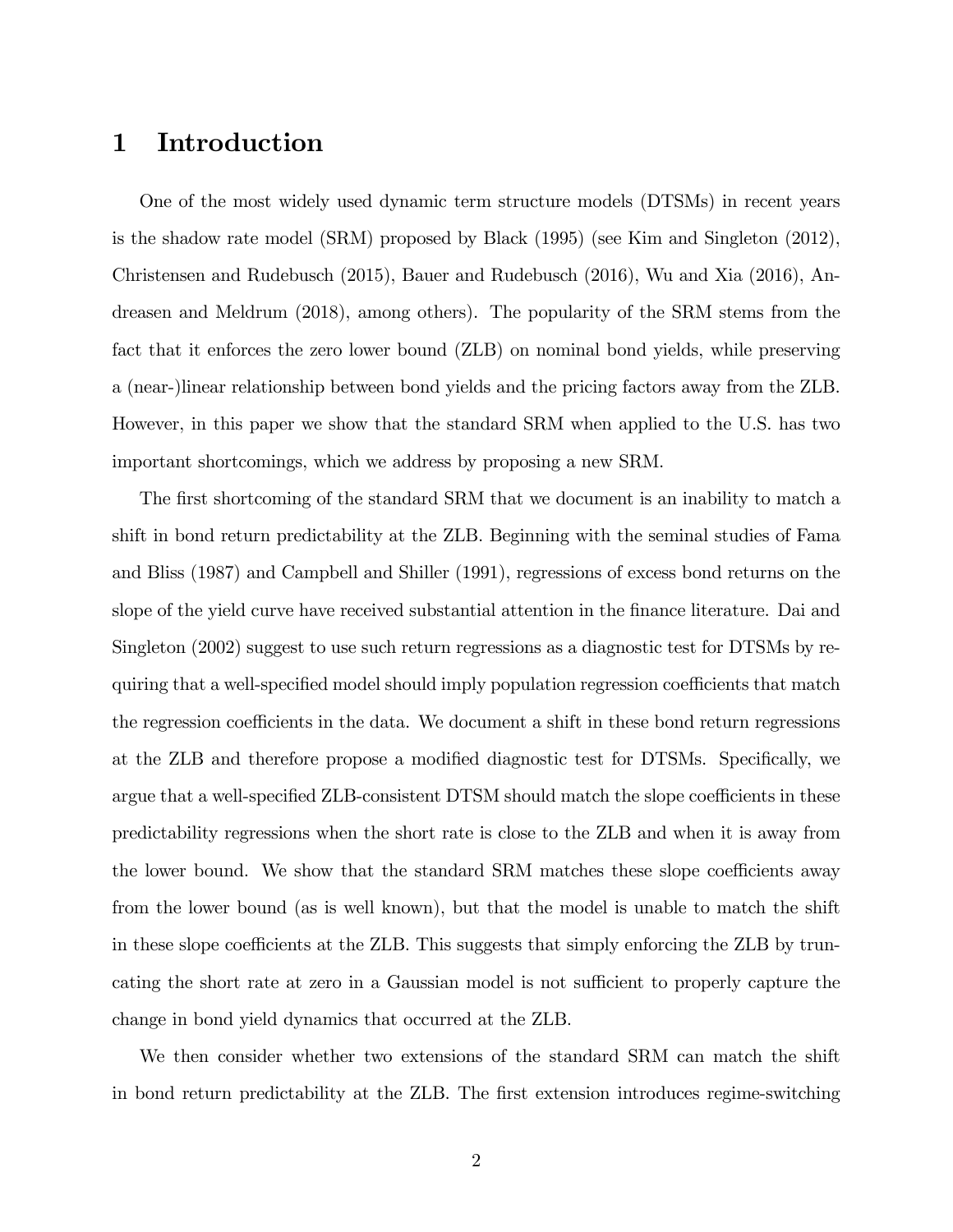in the SRM by allowing the (physical) dynamics of the pricing factors to change at the lower bound. This extension is motivated by a desire to accommodate the effects of various unconventional monetary policy measures that are largely expected to have a temporary effect on bond yields. The second extension we consider allows for a permanent break in the (physical) dynamics of the pricing factors in 2008 to accommodate long-lasting effects of recent developments, such as a possible "secular stagnation" as proposed by Summers (2015). The SRM with regime-switching is able to match the shift in bond return predictability at the ZLB, whereas the SRM with a permanent break does not improve on the performance of the standard SRM.

The second shortcoming of the standard SRM that we document is its inability to match the low level of long-horizon short rate expectations in surveys since 2015. If we include surveys when estimating DTSMs, as suggested by Kim and Orphanides  $(2012)$ , we find that the standard SRM broadly matches the downward trend in short rate expecations at long horizons since 1990, but that the model cannot explain the low level of these surveys from 2015 and onwards. This could indicate that the standard SRM fails to match a recent decline in the natural rate of interest, as documented by Laubach and Williams (2016), Del Negro, Giannone, Giannoni and Tambalotti (2017), Christensen and Rudebusch (2019), among others. Unfortunately, neither of the two extensions that we consider are able to improve on the performance of the standard SRM in terms of matching these low short rate expectations. However, a further extension to the regime-switching model that incorporates a permanent break in the level of the (physical) pricing factors in 2015 is able to match the recent low level of short rate expecations in surveys.

The remainder of this paper proceeds as follows. Section 2 documents the shift in bond return predictability during the recent ZLB period. Section 3 shows that the standard SRM cannot match this new empirical finding. The two modifications of the standard SRM are presented in 4. Section 5 studies the ability of the considered SRMs to match long-horizon short rate expectations from surveys. Section 6 discusses the timing of a permanent break in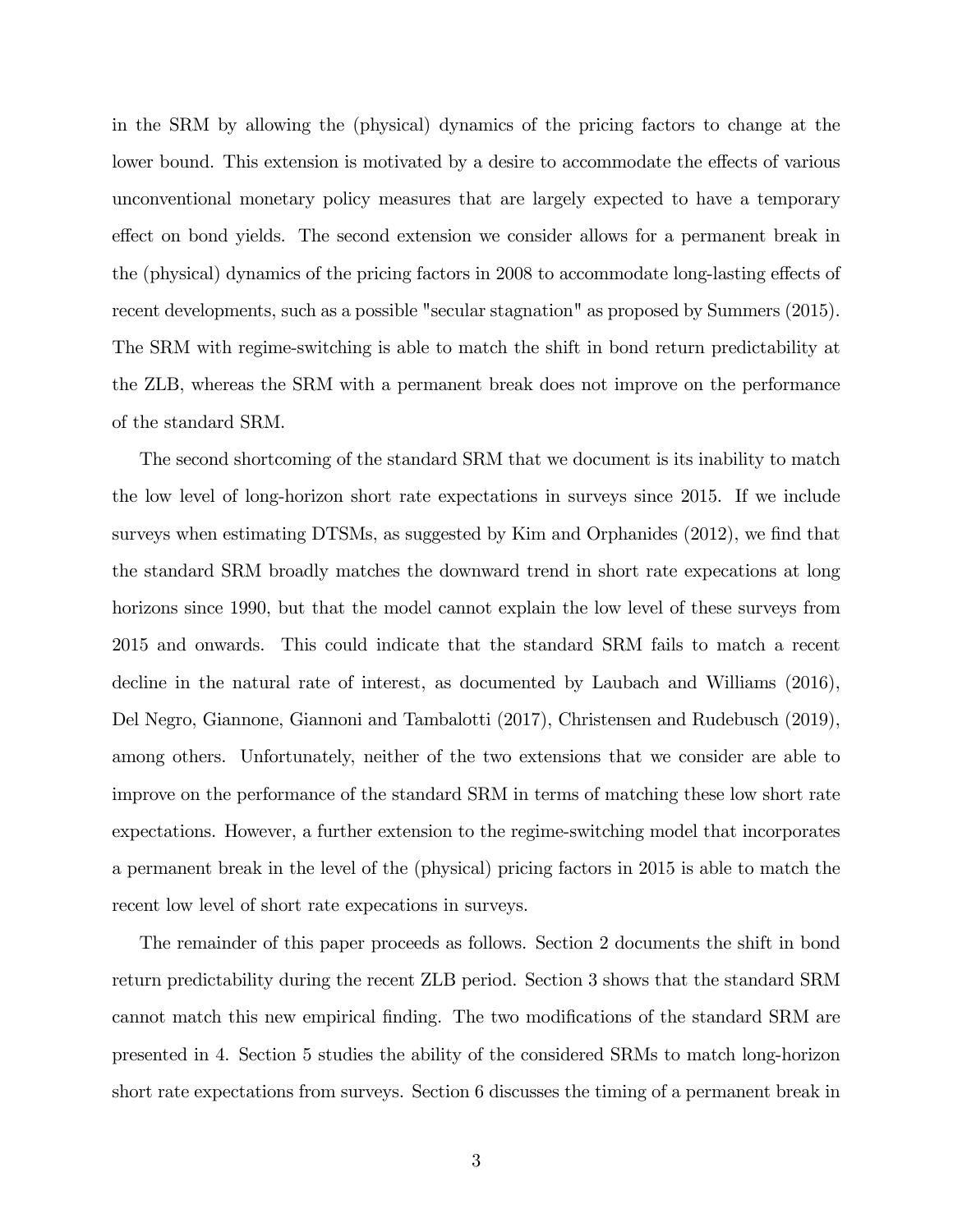the SRM and introduces a permanent break in the level of the pricing factors for the SRM with regime-switching. Concluding comments are provided in Section 7.

# 2 Shift in Bond Return Predictability at the ZLB

This section documents a significant shift in the ability of the yield spread to predict future excess bond returns during the recent ZLB period. We proceed by showing instability in the classic bond return predictability regressions in Section 2.1, while Section 2.2 presents our new empirical Önding about the nature of this instability. Various robustness checks are provided in Section 2.3.

#### 2.1 Instability in the Classic Return Predictability Regression

The risk premium implied by a long-maturity bond is often measured by its expected return in excess of the return on a short-maturity bond. These expected returns are not directly observable and therefore are typically estimated by regressing realized excess bond  $\text{returns } rx_{t.t.}^{(n)}$  $t_{t,t+h}^{(n)}$  on a set of predictors  $z_t$ . That is, by running the regression

$$
rx_{t,t+h}^{(n)} = \beta_0^{(n)} + \beta^{(n)\prime} \mathbf{z}_t + \varepsilon_{t,t+h}^{(n)},
$$
\n(1)

where  $\varepsilon_{t,t+}^{(n)}$  $t_{t,t+h}^{(n)}$  is a residual. Here,  $rx_{t,t+h}^{(n)} \equiv p_{t+h}^{(n-h)} - p_t^{(n)} + p_t^{(h)}$  denotes the excess return on an *n*-month bond relative to an *h*-period bond between time t and  $t + h$ , with  $p_t^{(n)}$  being the log price at time t of a zero-coupon bond with n periods to maturity. A natural benchmark is the expectations hypothesis, which implies  $\boldsymbol{\beta}^{(n)} = 0$  and hence no bond return predictability.

One of the most prominent and robust predictors of excess bond returns is the slope of the yield curve, as used in the seminal work of Campbell and Shiller (1991).<sup>1</sup> Letting  $y_t^{(n)}$ t denote the yield at time  $t$  on an  $n$  period zero-coupon bond, the specification in Campbell

 $1<sup>1</sup>A$  number of other yield curve and macroeconomic variables have recently been shown to predict excess returns (see, for example, Cochrane and Piazzesi (2005), Ludvigson and Ng (2009), Joslin, Priebsch and Singleton (2014), Cieslak and Povala (2015), and Bauer and Rudebusch (2017)).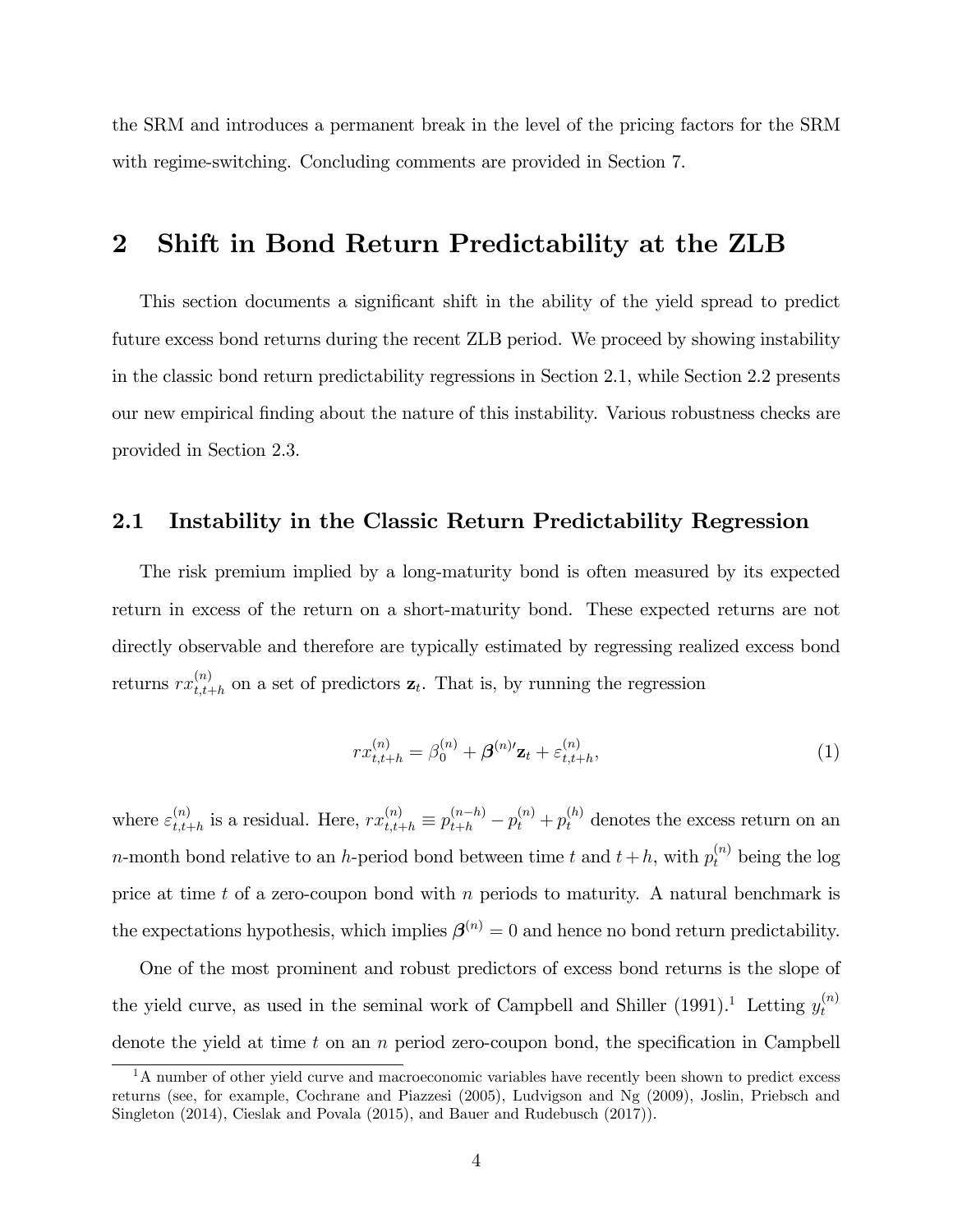and Shiller (1991) is equivalent to

$$
rx_{t,t+h}^{(n)} = \beta_0^{(n)} + \beta_1^{(n)} \left( y_t^{(n)} - y_t^{(h)} \right) + \varepsilon_{t,t+h}^{(n)}, \tag{2}
$$

where the yield spread  $y_t^{(n)} - y_t^{(h)}$  measures the slope of the yield curve.

However, the recent Önancial crisis has generated several unusual developments in the bond market that are likely to have affected the relationship between excess bond returns and the yield spread. The most obvious is probably that U.S. short-term interest rates were constrained by the ZLB from late 2008 to late 2015. This introduced an obvious nonlinearity in the yield curve that most likely caused the yield spread  $y_t^{(n)} - y_t^{(h)}$  $t^{(n)}$  to be smaller than it would otherwise have been, because the short-term yield  $y_t^{(h)}$  was constrained from below. Such a slope compression is likely to have increased  $\beta_1^{(n)}$  because a given yield spread during the ZLB period carried a stronger signal about future bond returns than before the financial crisis.

A second important development was the Large-Scale Asset Purchase (LSAP) programs that the Federal Reserve used during the ZLB period to stimulate the U.S. economy. These programs were mainly designed to temporarily lower long-term yields by reducing bond risk premiums, as discussed in DíAmico, English, Lopez-Salido and Nelson (2012), Li and Wei  $(2013)$ , and Bonis, Ihrig and Wei  $(2017)$ . Thus, the LSAP programs are likely to have affected both the level of excess bond returns and the yield spread, implying that the coefficients in equation  $(2)$  may be affected.

A third development is that the large Önancial shock in 2008 may permanently have reduced expectations about the long-term level of the short rate due to concerns about a secular stagnation in the U.S. (see, for instance, Summers (2015)). Such a shift in expectations seems also capable of affecting the coefficients in equation  $(2)$ .

Given these considerations, we formally test whether the coefficients in equation  $(2)$  are constant across time using a monthly sample of U.S. bond yields from Gürkaynak et al.  $(2007)$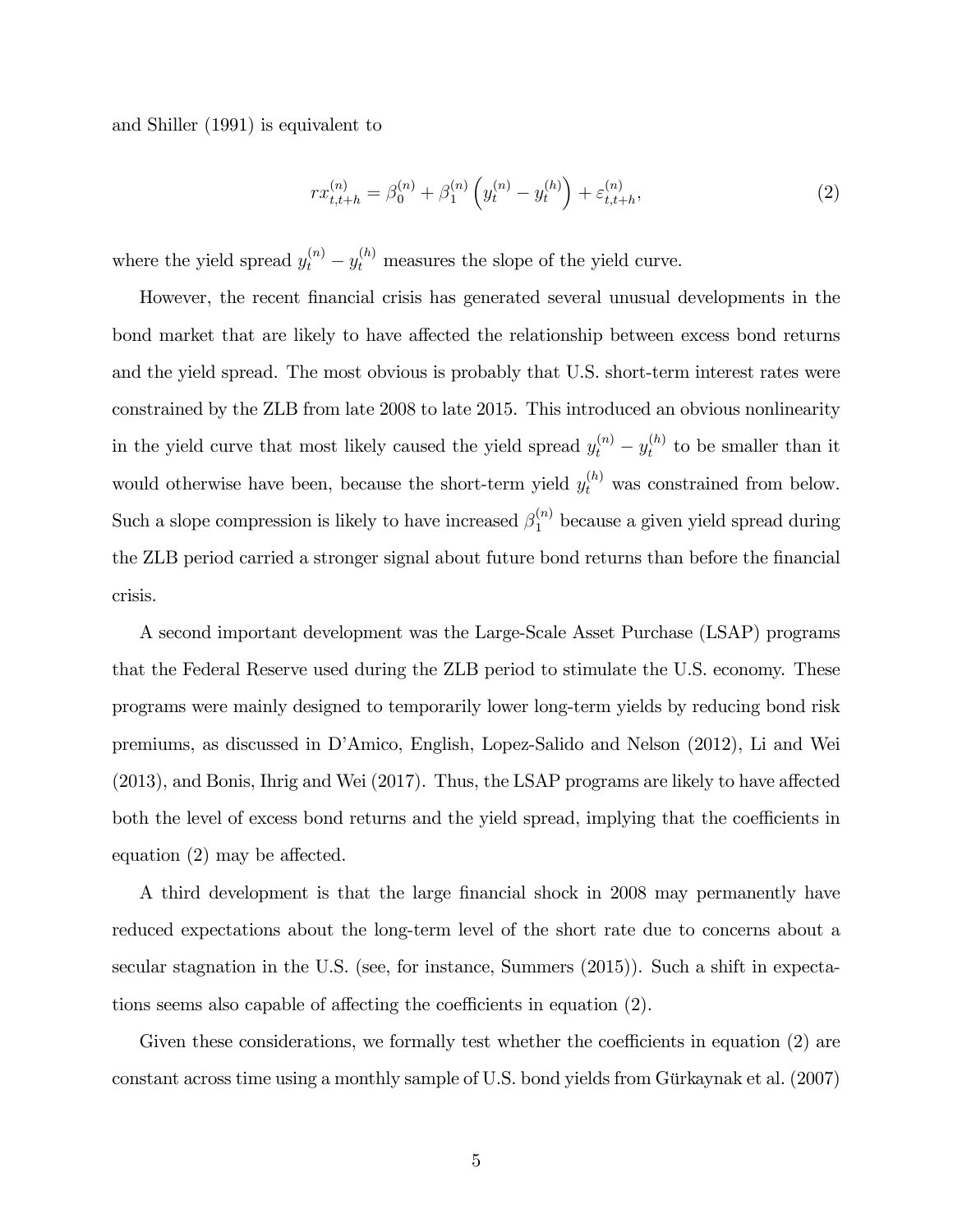#### Figure 1: Chow Tests and Historical Bond Yields

The top chart reports the Chow test statistic for breaks in equation (2) using at least 15 percent of the observations for the pre- and post-break sample. The reported 95 percent critical value is for the maximum Chow test of Andrews (1993). The bottom chart shows selected historical bond yields. The 5- and 10-year yields are end-month from Gürkaynak, Sack and Wright (2007) starting in January 1990 and ending in December 2018.



between January 1990 and December 2018, adopting a 1-year holding period  $(h = 12)$ . The top chart in Figure 1 shows the Chow test statistics for the 3-, 5-, 7-, and 10-year bond yield for all possible break points after January 1990, reserving at least 15 percent of the observations for the pre- and post-break sample. The reported 95 percent critical value is for the maximum Chow test of Andrews (1993). We find that the Chow test statistics increase strongly around 2008 for all bond yields and generally reach their highest level between 2008 and 2009. The bottom chart in Figure 1 shows that this break in equation (2) coincides with the short rate approaching the ZLB during 2008.

Thus, the classic predictability regressions in equation (2) display evidence of a break around 2008 when the short rate in the U.S. approached the ZLB.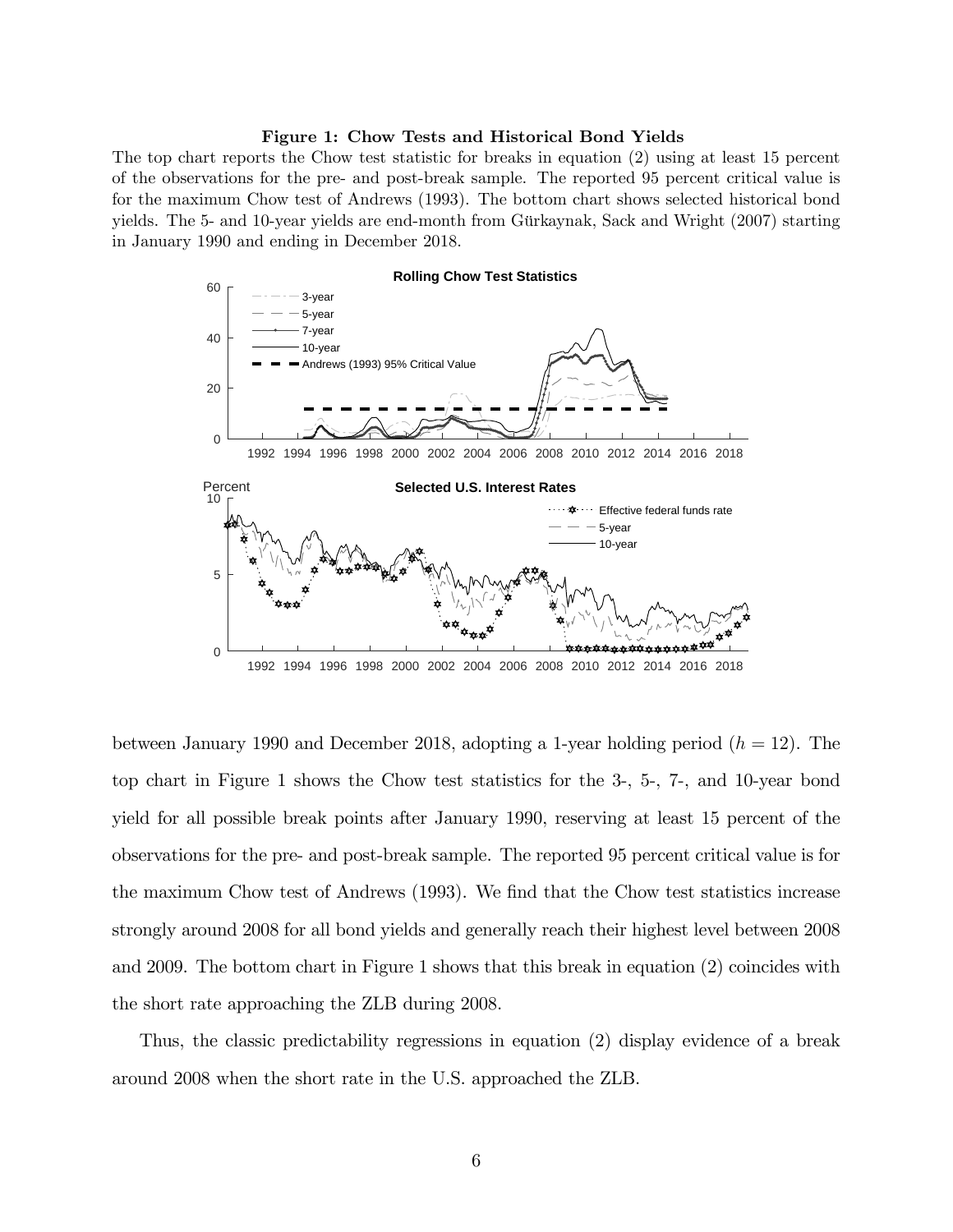#### 2.2 Formalizing the Shift in Bond Return Predictability

The next step is to examine the nature of this break in the classic return predictability regression. The first two of the unusual bond market developments mentioned above (that is, the ZLB episode and the LSAP programs) were specific to the period between 2008 and late 2015. These developments seem therefore likely to only have had an effect on bond yields that is largely contained to that period. Hence, a natural extension of equation (2) is to allow for a threshold effect depending on the level of the short rate. That is, to consider a regression of the form

$$
rx_{t,t+h}^{(n)} = \beta_{0,1}^{(n)} \mathcal{I}_{\{r_t \ge c\}} + \beta_{0,2}^{(n)} \mathcal{I}_{\{r_t < c\}} + \left(\beta_{1,1}^{(n)} \mathcal{I}_{\{r_t \ge c\}} + \beta_{1,2}^{(n)} \mathcal{I}_{\{r_t < c\}}\right) \left(y_t^{(n)} - y_t^{(h)}\right) + \varepsilon_{t,t+h}^{(n)}, \quad (3)
$$

where  $\mathcal{I}_{\{r_t \geq c\}}$  is an indicator function that takes a value of 1 at time t if the short rate  $r_t \geq c$ and 0 otherwise. As a result, equation  $(3)$  allows the regression coefficients in equation  $(2)$ to shift when  $r_t$  becomes sufficiently low.

On the other hand, concerns about secular stagnation and a lower long-term level for the short rate are not specific to the ZLB period and may therefore affect bond yields for several years after the ZLB period. Hence, an alternative extension of equation (2) is to allow for a permanent break at time  $\tau$ . That is, to consider a regression of the form

$$
rx_{t,t+h}^{(n)} = \beta_{0,1}^{(n)} \mathcal{I}_{\{t < \tau\}} + \beta_{0,2}^{(n)} \mathcal{I}_{\{t \ge \tau\}} + \left(\beta_{1,1}^{(n)} \mathcal{I}_{\{t < \tau\}} + \beta_{1,2}^{(n)} \mathcal{I}_{\{t \ge \tau\}}\right) \left(y_t^{(n)} - y_t^{(h)}\right) + \varepsilon_{t,t+h}^{(n)}, \tag{4}
$$

where  $\mathcal{I}_{\{t < \tau\}}$  is an indicator function that takes a value of 1 at time t if  $t < \tau$  and 0 otherwise.

Given that there is only one ZLB period for the postwar U.S. economy in our sample, it is hard to tell which of the nonlinear specifications in equations  $(3)$  and  $(4)$  we should prefer. To avoid taking a view on the best specification at this stage, we simply estimate the standard predictability regression in equation  $(2)$  using two separate samples. The first sample ("Regime 1") runs from January 1990 to September 2008, excluding December 2003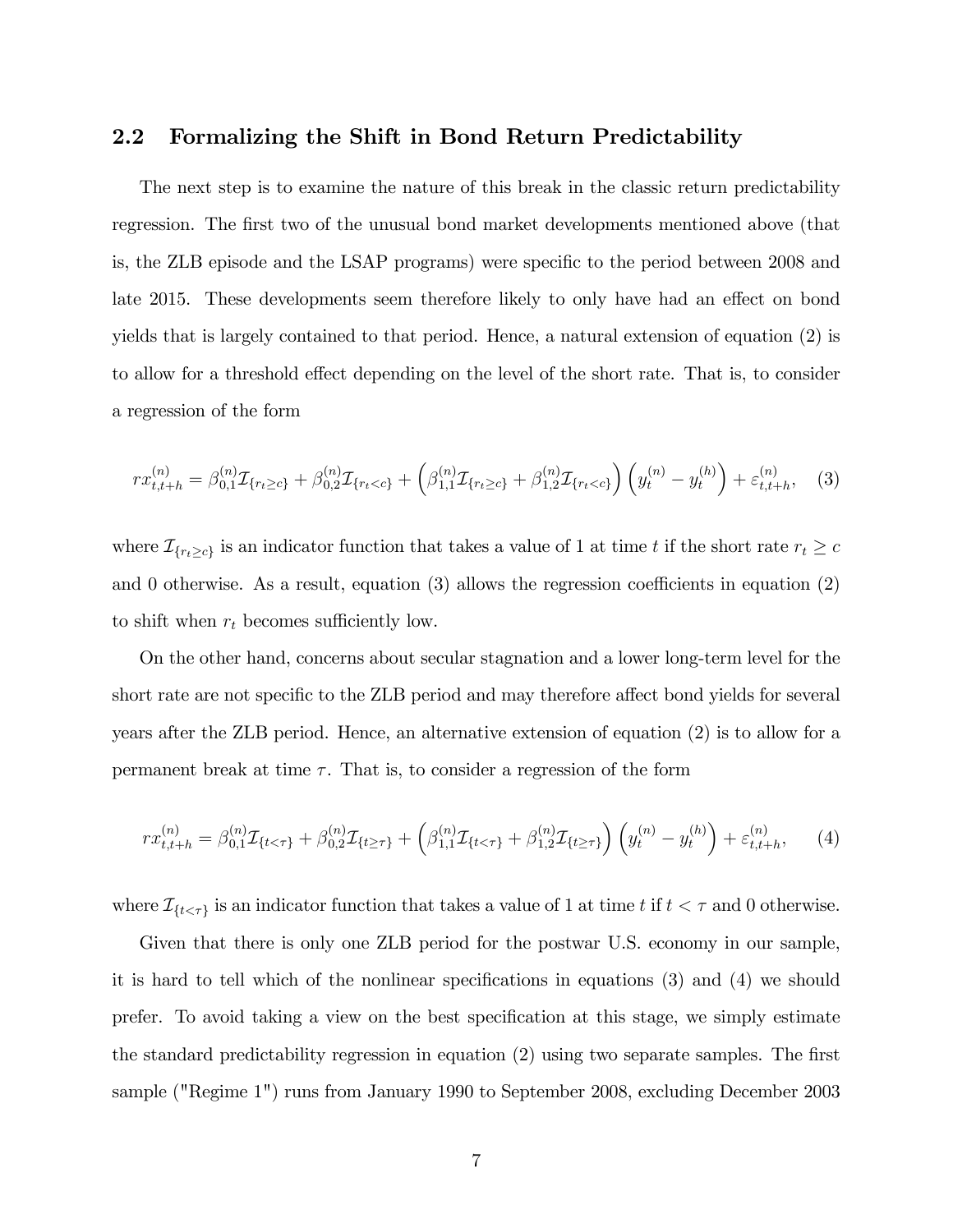#### Figure 2: Bond Return Predictability

The top chart reports the slope coefficient in  $rx_{t,t+h}^{(n)} = \beta_0^{(n)} + \beta_1^{(n)}$ 1  $\left(y_t^{(n)}-y_t^{(h)}\right)$ t  $+ \varepsilon_{t,t+h}^{(n)}$  with  $h = 12$  when estimated from January 1990 to September 2008 (excluding December 2003) where  $r_t \geq 0.01$ , and when estimated from October 2008 to November 2015 where  $r_t < 0.01$ . The middle chart reports the difference in the slope estimates at a given maturity. The 95 percent confidence interval for these differences are computed using a block bootstrap with 5,000 repetitions and a block window of 24 months. In each bootstrap sample it is required that there are at least 50 observations where the short rate is above and below 1 percent, respectively. The bottom chart shows the increase in the  $R^2$  when allowing the intercept and slope coefficients to change during the ZLB period. The x-axes reports maturity in years, and all yields are end-month from Gürkaynak et al. (2007) with  $r_t$  measured by the effective federal funds rate.



when the short rate was slightly below 1 percent. The second sample ("Regime 2") runs from October 2008 to November 2015, which is the period where the short rate was close to the ZLB. Because the Örst sample includes only observations before October 2008 with a short rate above 1 percent, and the second sample includes only observations after October 2008 with a short rate below 1 percent, the estimates are consistent with either equation (3) with  $c = 0.01$  or equation (4) with  $\tau = 225$  (October 2008 is the 225th month of our sample).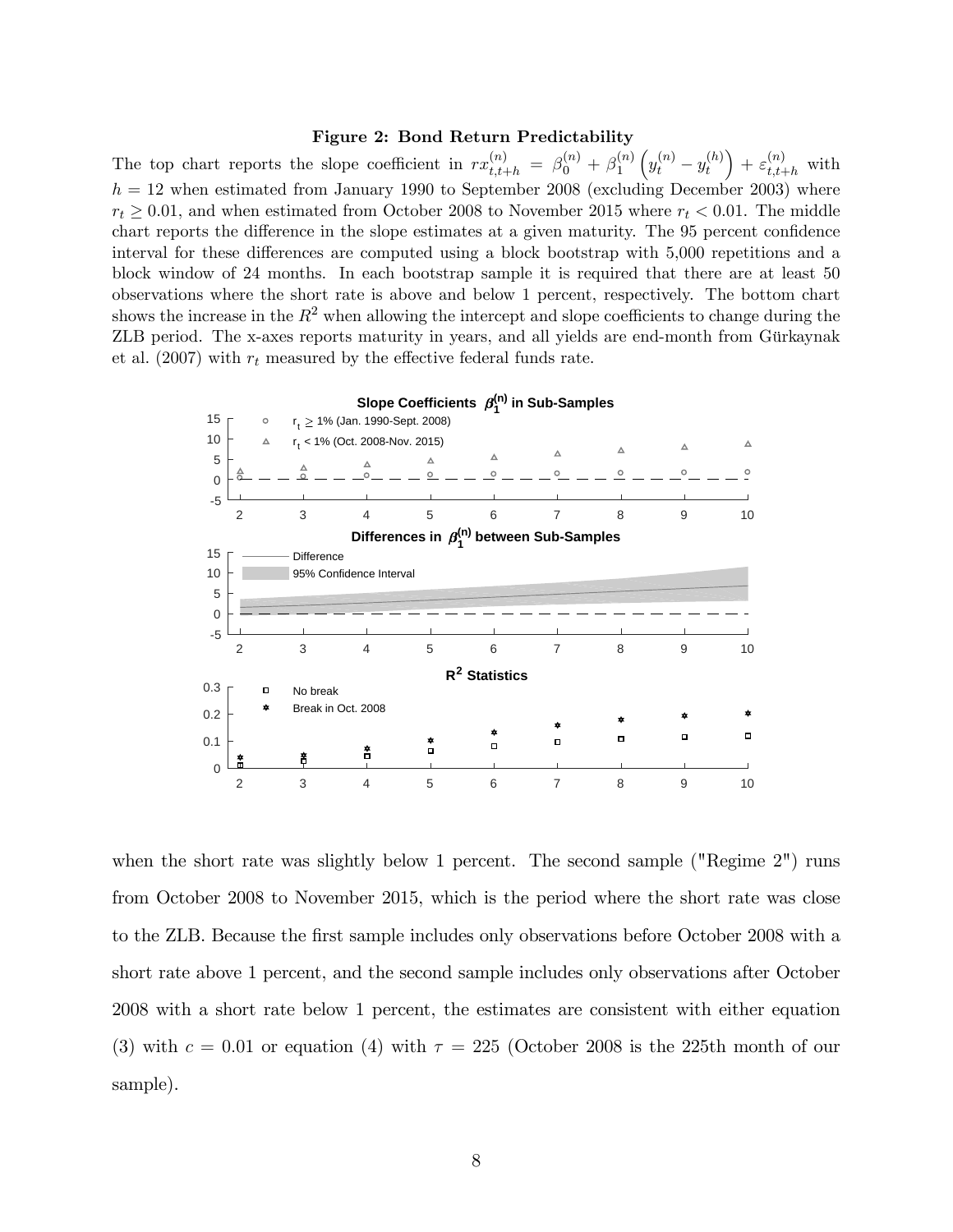We estimate the regressions for both regimes using monthly observations of yields and excess returns on bonds with maturities from 2 to 10 years using a 1-year holding period as above. The gray circles in the top chart of Figure 2 for the pre-ZLB period reveal the usual empirical pattern that the slope coefficients in equation  $(2)$  are positive and increase with maturity. Our new empirical finding is that these slope coefficients are larger and increase faster with maturity during the recent ZLB period (the gray triangles) when compared to the pre-ZLB period. The middle chart in Figure 2 shows that these differences in the slope coefficients are significant at the 5 percent level for maturities beyond 3 years. We also note from the bottom chart in Figure 2 that this shift in the regression coefficients in equation  $(2)$ is accompanied by sizable boosts in the explained variation, as measured by the  $R^2$  statistic, that increase gradually with maturity. For the 10-year bond yield, the  $R^2$  doubles from about 10 to 20 percent, showing that the shift in the regression coefficients between the two regimes explains a substantial proportion of the variation in excess bond returns.

Thus, recent developments in the bond market imply a shift in bond return predictability with a much stronger relationship between the yield spread and excess bond returns than observed in the pre-ZLB period.

#### 2.3 Robustness

We examine the robustness of this shift in bond return predictability in Table 1, where  $\Delta \beta_1^{(n)} \equiv \beta_{1,2}^{(n)} - \beta_{1,1}^{(n)}$  $\binom{n}{1,1}$  refers to the change in the slope coefficient in equation (2). The first column considers biannual bond returns  $(h = 6)$  instead of the annual horizon used so far. The shift in the slope coefficients is again positive, and it is significant beyond the 4-year maturity. Our new finding is also robust to measuring the slope of the yield curve by the second principal component (PCA2) of bond yields, as shown by the second column in Table 1. The next column shows that the shift in bond return predictability is also robust to replacing the yield spread by the forward spread  $f_t^{(n,h)} - y_t^{(h)}$  $t_t^{(n)}$ , as in Fama and Bliss (1987), where the forward rate is given by  $f_t^{(n,h)} = \log \left( P_t^{(n+h)}/P_t^{(n)} \right)$ . The fourth robustness check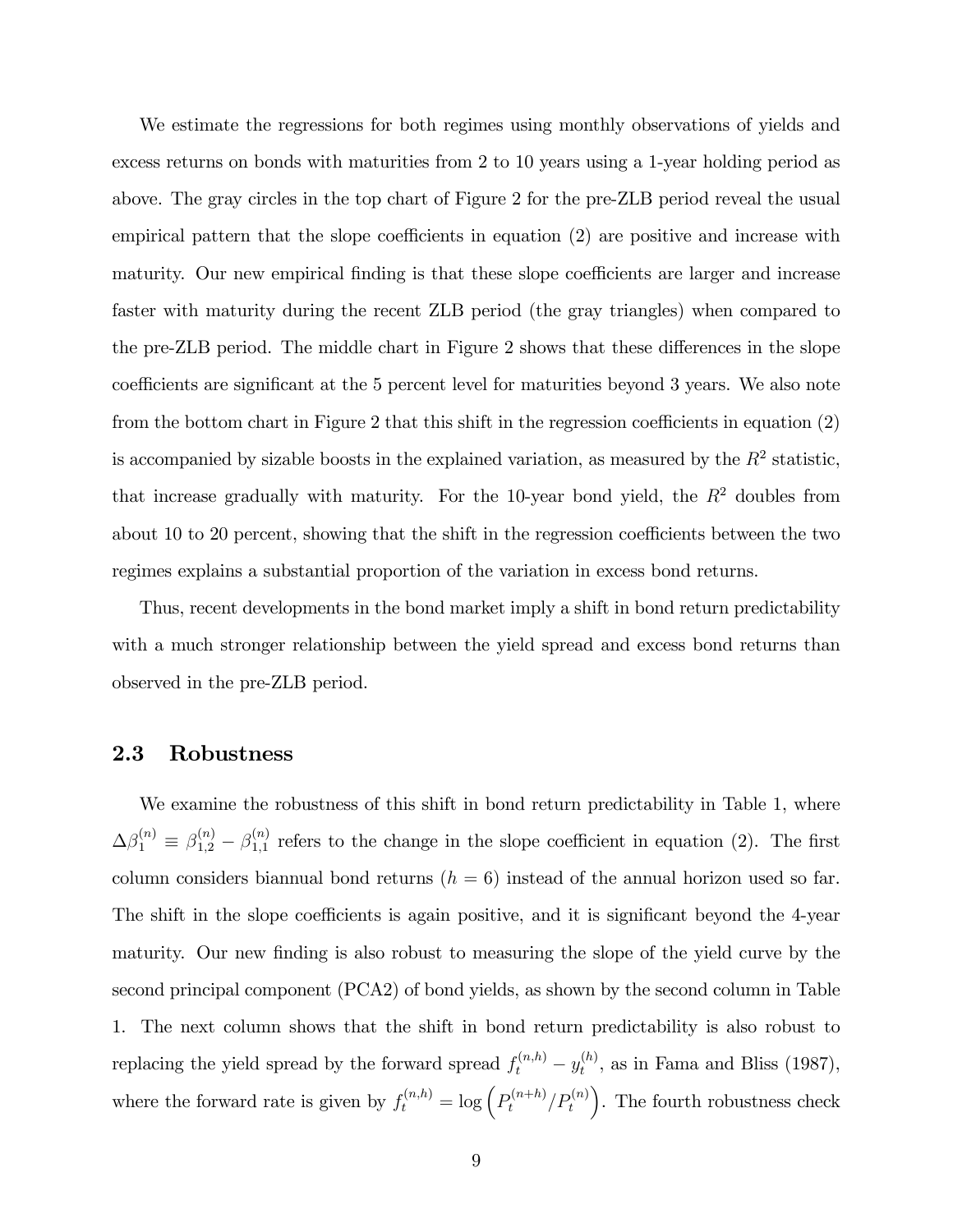reported in Table 1 adds the Chicago Fed National Activity Index (CFNAI) as in Joslin et al.  $(2014)$  and the inflation trend factor of Cieslak and Povala  $(2015)$  as additional regressors in equation  $(2)$  to control for the effect of macro variables. Table 1 shows that we again find a positive and significant shift in the ability of the yield spread to predict future bond returns during the ZLB period.

#### Table 1: Bond Return Predictability: Robustness

Column (1) estimates equation (2) with  $h = 6$ . Column (2) replaces  $y_t^{(n)} - y_t^{(h)}$  in equation (2) by the second principal component of bond yields. Column (3) replaces  $y_t^{(n)} - y_t^{(h)}$  in equation (2) by the forward spread  $f_t^{(n,h)} - y_t^{(h)}$ . Column (4) adds CFNAI and the inflation trend factor of Cieslak and Povala (2015) as two  $y_t = y_t$ . Column (4) adds CFTAT and the inhation trend latter of Clesiak and Tovala (2015) as two additional macro control variables to equation (2). Column (5) adds  $\mathcal{I}_{\{r_t < c\}}i_t^*$  to equation (2) to control for the effect of the equilibrium nominal short rate  $i_t^*$ , when measured by the expected 3-month Treasury bill yield from 5 to 10 years ahead in the Blue Chip Economic Indicators survey. These alternative specifications are estimated from January 1990 to September 2008 (excluding December 2003) where  $r_t \geq 0.01$  and from October 2008 to November 2015 where  $r_t < 0.01$ . Standard errors are provided in parenthesis using a block bootstrap with 5,000 repetitions and a block window of 24 months. In each bootstrap sample it is required that there are at least 50 observations where the short rate is above and below 1 percent, respectively. Significance at the 10, 5, and 1 percent level is denoted by  $*,$  \*\*, and \*\*\*. All yields are end-month from Gürkaynak et al. (2007) with  $r_t$  measured by the effective federal funds rate.

|                | (1)             |                        | $\left( 2\right)$ |                       | $\left(3\right)$              |                        | $\left(4\right)$ |                        | (5)             |                        |
|----------------|-----------------|------------------------|-------------------|-----------------------|-------------------------------|------------------------|------------------|------------------------|-----------------|------------------------|
|                | $h=6$           |                        | PCA <sub>2</sub>  |                       | $-y_t^{(h)}$<br>$f_t^{(n,h)}$ |                        | Macro            |                        | Trend           |                        |
| $\, n$         | $\beta_1^{(n)}$ | $\Delta \beta_1^{(n)}$ | $\beta_1^{(n)}$   | $\Delta\beta_1^{(n)}$ | $\beta_1^{(n)}$               | $\Delta \beta_1^{(n)}$ | $\beta_1^{(n)}$  | $\Delta \beta_1^{(n)}$ | $\beta_1^{(n)}$ | $\Delta \beta_1^{(n)}$ |
| $\overline{2}$ | 0.64            | 0.79                   | 0.03              | $0.46*$               | 0.16                          | 0.78                   | 0.04             | $1.81*$                | 0.32            | 1.18                   |
|                | (0.57)          | (0.69)                 | (0.25)            | (0.28)                | (0.50)                        | (0.52)                 | (1.00)           | (1.06)                 | (0.97)          | (0.98)                 |
| 3              | 0.83            | 1.13                   | 0.17              | $1.12**$              | 0.33                          | $1.05^{\star}$         | 0.41             | $2.24*$                | 0.64            | 1.63                   |
|                | (0.63)          | (0.82)                 | (0.46)            | (0.52)                | (0.57)                        | (0.61)                 | (1.08)           | (1.21)                 | (1.05)          | (1.10)                 |
| $\overline{4}$ | 0.95            | 1.53                   | 0.38              | $1.97***$             | 0.46                          | $1.50**$               | 0.68             | $2.77**$               | 0.87            | $2.22*$                |
|                | (0.64)          | (0.98)                 | (0.62)            | (0.69)                | (0.59)                        | (0.68)                 | (1.08)           | (1.28)                 | (1.06)          | (1.21)                 |
| 5              | 1.02            | $1.93*$                | 0.62              | $2.90***$             | 0.56                          | $2.06***$              | 0.92             | $3.39***$              | 1.07            | $3.00**$               |
|                | (0.63)          | (1.12)                 | (0.74)            | (0.82)                | (0.60)                        | (0.69)                 | (1.06)           | (1.30)                 | (1.03)          | (1.32)                 |
| 6              | $1.08*$         | $2.33*$                | 0.89              | $3.83***$             | 0.64                          | $2.67***$              | 1.12             | $4.08***$              | 1.24            | $4.00***$              |
|                | (0.61)          | (1.20)                 | (0.83)            | (0.98)                | (0.61)                        | (0.70)                 | (1.04)           | (1.33)                 | (1.00)          | (1.45)                 |
| $\overline{7}$ | $1.12*$         | $2.70**$               | 1.17              | $4.72***$             | 0.71                          | $3.31***$              | 1.30             | $4.80***$              | 1.39            | $5.21***$              |
|                | (0.60)          | (1.25)                 | (0.89)            | (1.19)                | (0.61)                        | (0.86)                 | (1.02)           | (1.41)                 | (0.98)          | (1.57)                 |
| 8              | $1.16**$        | $3.04**$               | 1.45              | $5.52***$             | 0.77                          | $3.99***$              | 1.46             | $5.54***$              | 1.52            | $6.63***$              |
|                | (0.59)          | (1.32)                 | (0.94)            | (1.45)                | (0.63)                        | (1.13)                 | (1.00)           | (1.59)                 | (0.96)          | (1.66)                 |
| 9              | $1.19**$        | $3.35**$               | $1.72*$           | $6.22***$             | 0.83                          | $4.72***$              | 1.59             | $6.26***$              | $1.63*$         | $8.22***$              |
|                | (0.59)          | (1.41)                 | (0.99)            | (1.75)                | (0.64)                        | (1.46)                 | (1.00)           | (1.85)                 | (0.95)          | (1.71)                 |
| 10             | $1.22**$        | $3.64**$               | $1.98*$           | $6.81***$             | 0.88                          | $5.54***$              | $1.71*$          | $6.97***$              | $1.73*$         | $9.93***$              |
|                | (0.59)          | (1.54)                 | (1.03)            | (2.07)                | (0.67)                        | (1.83)                 | (1.00)           | (2.17)                 | (0.95)          | (1.73)                 |

The fifth column in Table 1 controls for the trend in the natural (or equilibrium) nominal rate  $i_t^*$ , which Bauer and Rudebusch (2017) show has a strong effect on bond yields. We use the approach in Christensen and Rudebusch (2019) among others and measure the natural rate by its long-horizon expectations from 5 to 10 years into the future. Specially, we measure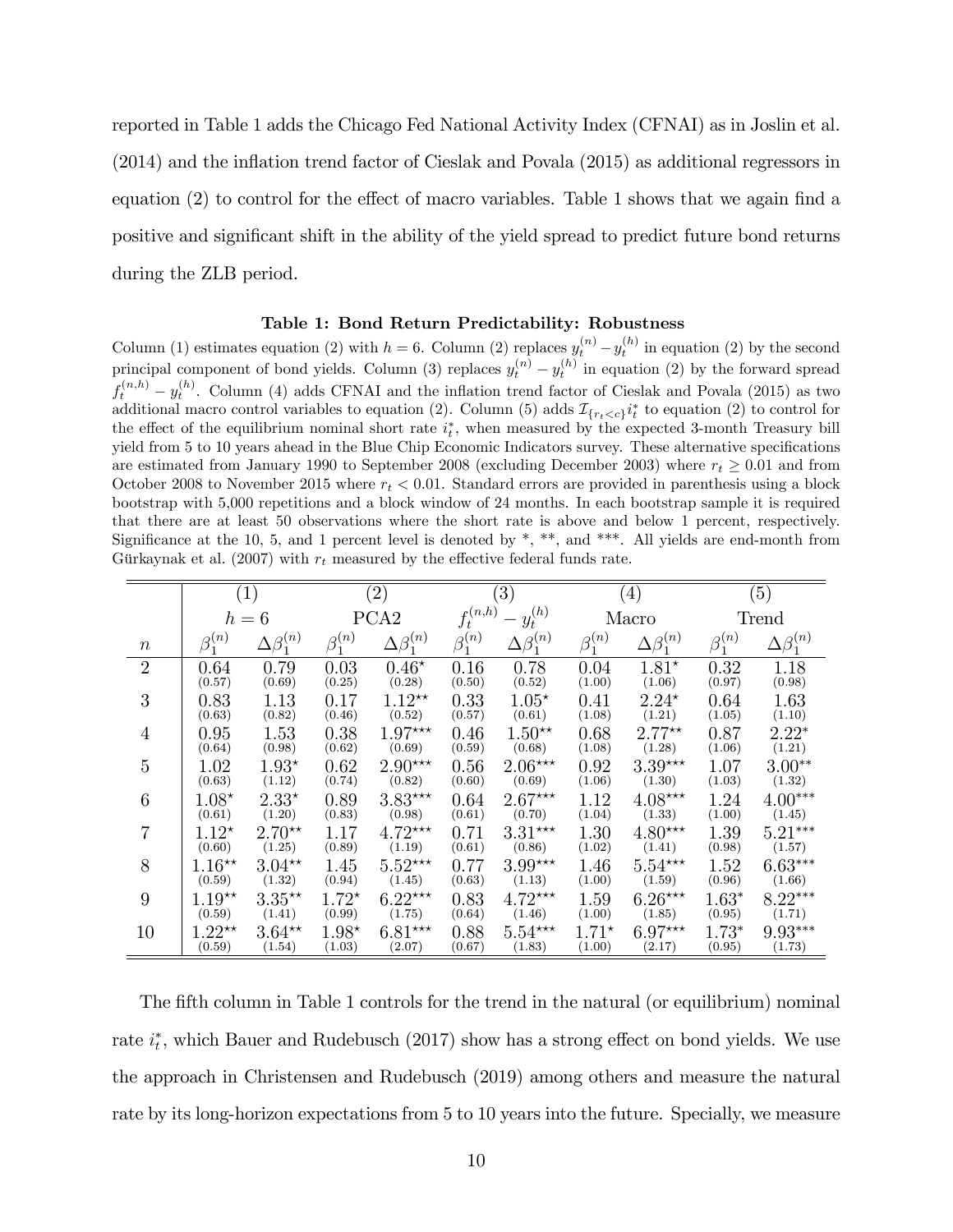$i_t^*$  by the average expected 3-month Treasury bill yield from 5 to 10 years ahead, as reported biannually in the Blue Chip Economic Indicators survey.<sup>2</sup> Given that  $i_t^*$  operates as a level factor affecting all yields equally, it should cancel out in the yield spread away from the ZLB but not close to the bound, where short-term interest rates cannot respond one-to-one with  $i_t^*$ . This suggests that  $i_t^*$  should only affect excess bond returns close to the ZLB, and we therefore add the regressor  $\mathcal{I}_{\{r_t < c\}} i_t^*$  to equation (2). The last column in Table 1 shows that controlling for  $i_t^*$  cannot explain our new empirical result, as we also in this case find a positive and significant shift in the ability of the yield spread to predict bond returns.<sup>3</sup>

Thus, the shift in bond return predictability documented in Section 2.2 is robust to several modifications and extensions of the classic predictability regression in  $(2)$ .

# 3 A Shortcoming of the Standard Shadow Rate Model

This section shows that the standard SRM with Gaussian factor dynamics cannot explain the shift in bond return predictability documented in Section 2. We proceed by describing the model in Section 3.1, our estimation method in Section 3.2, and the inability of the standard SRM to generate more return predictability from the yield spread at the ZLB in Section 3.3.

<sup>&</sup>lt;sup>2</sup>The forecast horizons are not the same in each edition of the survey, so we linearly interpolate the mean expectations across respondents to get short rate expectations at the desired horizon. This biannual series is then extended to a monthly frequency by linear interpolation. The data source is Wolters Kluwer Legal and Regulatory Solutions U.S., Blue Chip Economic Indicators.

<sup>&</sup>lt;sup>3</sup>Unreported results show that we also find a positive and significant shift in  $\beta_1^{(n)}$  if we simply add our measure of  $i_t^*$  as an extra regressor in equation (2) to account for the effect of  $i_t^*$  away from the ZLB and close to the lower bound.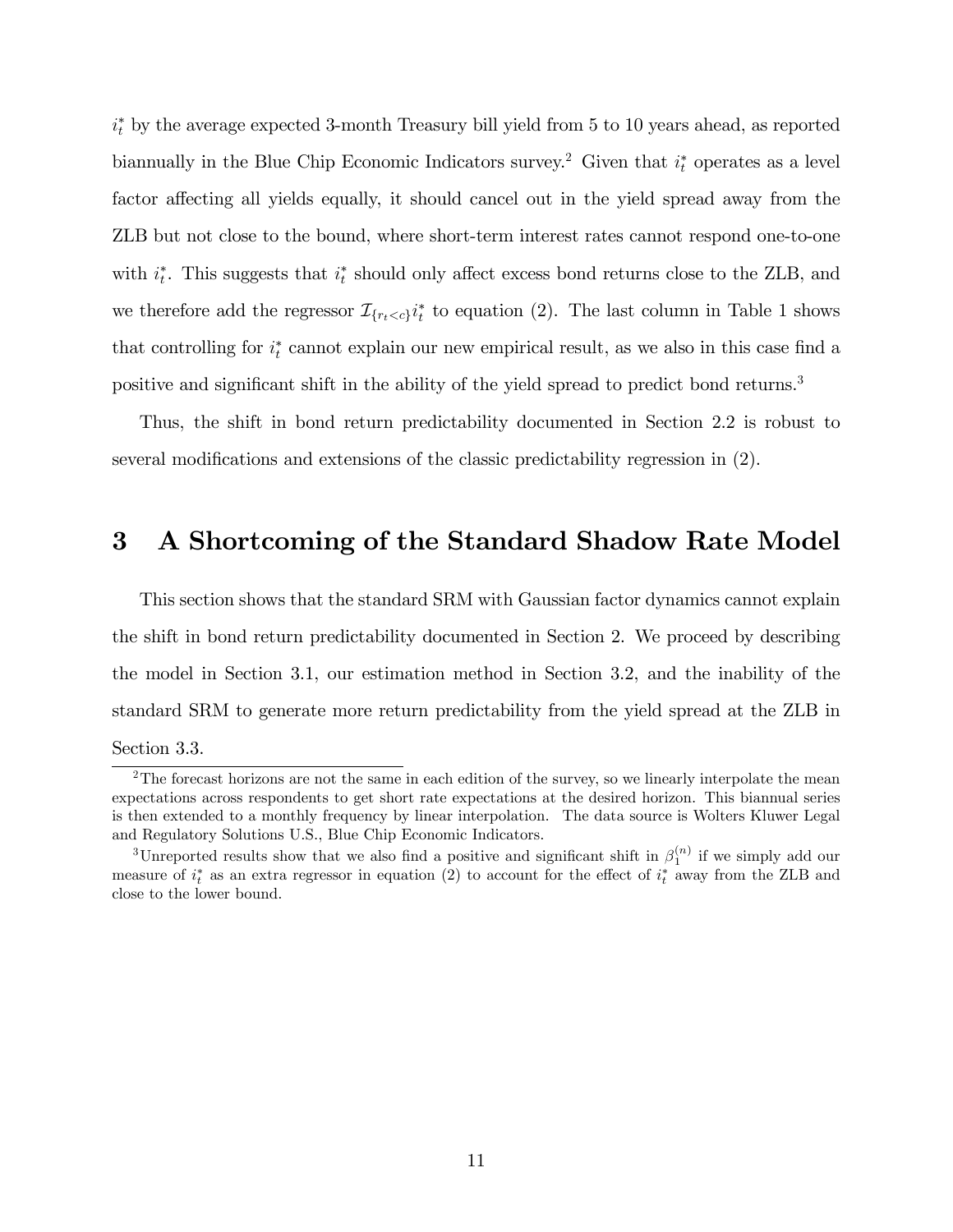#### 3.1 A Shadow Rate Model

Suppose that the U.S. economy can be described by a set of factors collected in  $x_t$  of dimension  $n_x \times 1$  that evolves as

$$
\mathbf{x}_{t+1} = \mathbf{h}\left(\mathbf{x}_t\right) + \boldsymbol{\Sigma} \boldsymbol{\varepsilon}_{t+1}^{\mathbb{P}}.\tag{5}
$$

The function  $\mathbf{h}(\mathbf{x}_t)$  is potentially nonlinear and  $\boldsymbol{\varepsilon}_{t+1}^{\mathbb{P}}$  is an  $n_x \times 1$  vector of independent standard Gaussian shocks under the physical probability measure  $\mathbb{P}$ , denoted  $\varepsilon_{t+1}^{\mathbb{P}} \sim \mathcal{NID}(\mathbf{0}, \mathbf{I}).$ Throughout, we consider models with the standard 3 pricing factors (that is,  $n_x = 3$ ). A stochastic discount factor  $M_{t+1}$  is assumed to have the flexible form

$$
M_{t+1} = \exp \left\{-r_t - \boldsymbol{\lambda} \left(\mathbf{x}_t\right)^{\prime} \boldsymbol{\lambda} \left(\mathbf{x}_t\right) - \boldsymbol{\lambda} \left(\mathbf{x}_t\right) \boldsymbol{\varepsilon}_{t+1}^{\mathbb{P}}\right\},\
$$

where  $r_t$  is the one-period nominal short rate and  $\lambda(\mathbf{x}_t)$  is a potentially nonlinear function for the market prices of risk. Many macroeconomic models relate  $M_{t+1}$  to consumption and inflation. The precise structural underpinnings of  $M_{t+1}$  are, however, not provided in reduced-form DTSMs to reduce the risk of model misspecification, although the factors in  $x_t$  at an overall level are linked to the U.S. economy. The short rate is given by

$$
r_t = \max\left\{0, s_t\right\},\tag{6}
$$

where the use of the maximum function following Black (1995) constrains  $r_t$  from below at zero and  $s_t \equiv \alpha + \beta' \mathbf{x}_t$  is an unconstrained "shadow rate." To make the bond pricing tractable, it is assumed that the market prices of risk are given by

$$
\boldsymbol{\lambda}\left(\mathbf{x}_{t}\right)=\mathbf{\Sigma}^{-1}\left(\mathbf{h}\left(\mathbf{x}_{t}\right)-\boldsymbol{\Phi}\boldsymbol{\mu}-\left(\mathbf{I}-\boldsymbol{\Phi}\right)\mathbf{x}_{t}\right),\tag{7}
$$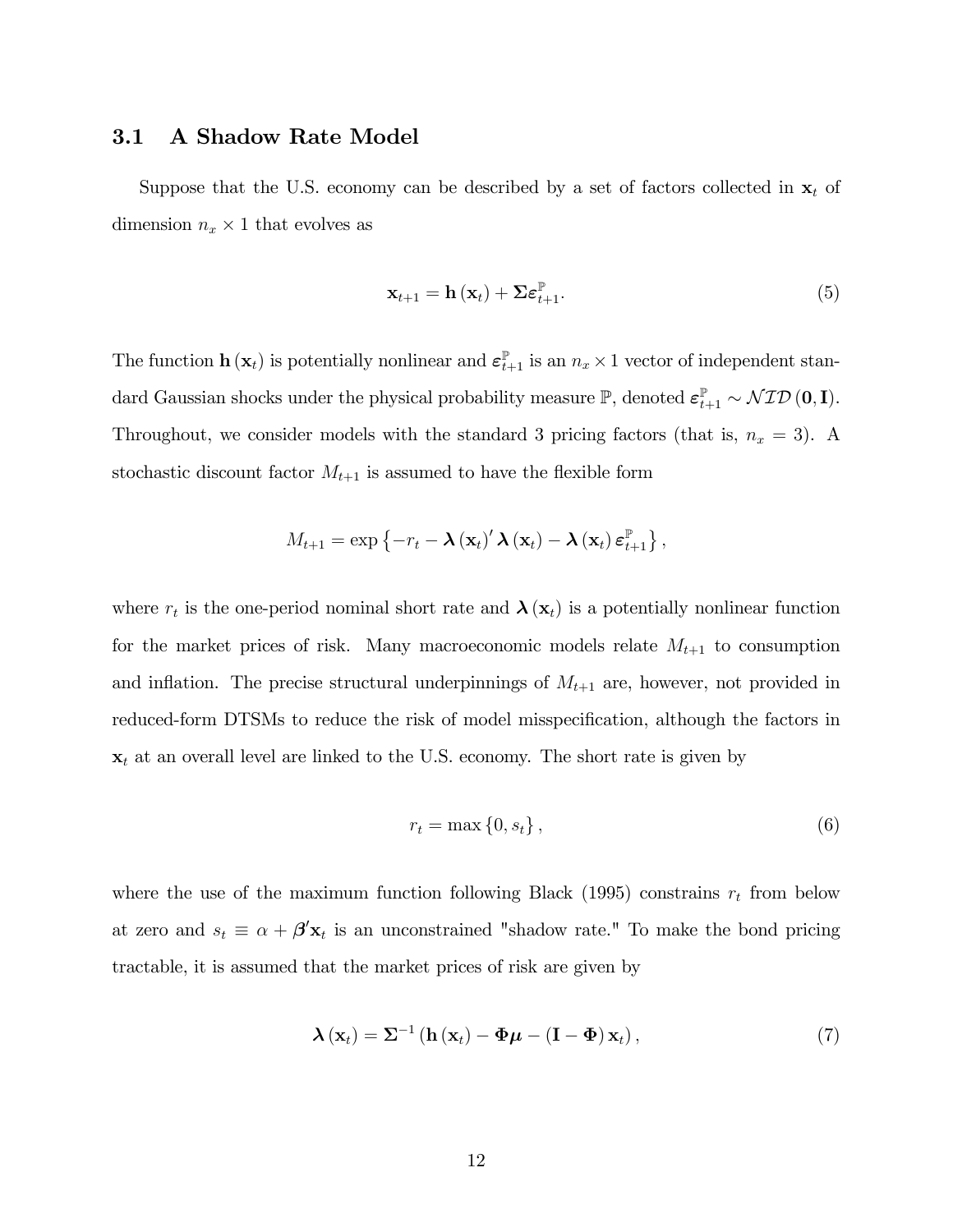because it implies a first-order vector auto-regression (VAR) under the risk-neutral probability measure Q. That is,

$$
\mathbf{x}_{t+1} = \mathbf{\Phi}\boldsymbol{\mu} + (\mathbf{I} - \mathbf{\Phi})\,\mathbf{x}_t + \boldsymbol{\Sigma}\boldsymbol{\varepsilon}_{t+1}^{\mathbb{Q}},\tag{8}
$$

where  $\varepsilon_{t+1}^{\mathbb{Q}} \sim \mathcal{NID}(\mathbf{0}, \mathbf{I}).$ 

The standard SRM with Gaussian factor dynamics is obtained by letting  $h(x_t) = h_0 +$  $\mathbf{H}_x \mathbf{x}_t$ , implying that equation (5) reduces to

$$
\mathbf{x}_{t+1} = \mathbf{h}_0 + \mathbf{H}_x \mathbf{x}_t + \boldsymbol{\Sigma} \boldsymbol{\varepsilon}_{t+1}^{\mathbb{P}}.
$$
 (9)

Yields do not have closed-form expressions in this version of the SRM, and we therefore use the second-order approximation of Priebsch (2013). For identification, we impose the standard restrictions that  $\beta' = 1$ ,  $\mu = 0$ ,  $\Sigma$  is lower triangular, and  $\Phi$  is in Jordan form with increasing diagonal elements (see Joslin, Singleton and Zhu (2011)). A preliminary analysis reveals that the first eigenvalue of  $\Phi$  is often indistinguishable from zero, meaning that the pricing factors have a near unit root under Q. This implies that the unconditional mean of the shadow rate under  $\mathbb Q$  is badly identified, and we therefore impose  $\mathbf{\Phi}(1,1) = \alpha = 0$  to ensure identification (see Hamilton and Wu  $(2012)$ ).<sup>4</sup> Finally, the P transition parameters  $h_0$  and  $H_x$  are unrestricted.

#### 3.2 Estimation Method and Data

Most previous studies that estimate DTSMs use quasi-maximum likelihood (QML) methods. However, the joint optimization of all parameters required by standard QML is computationally challenging and the asymptotic properties of these QML estimators are unknown in nonlinear models such as the SRM. We overcome these limitations by using the sequential

<sup>&</sup>lt;sup>4</sup>Previous studies that have imposed these restrictions on  $\Phi(1,1)$  and  $\alpha$  include Christensen and Rudebusch (2015).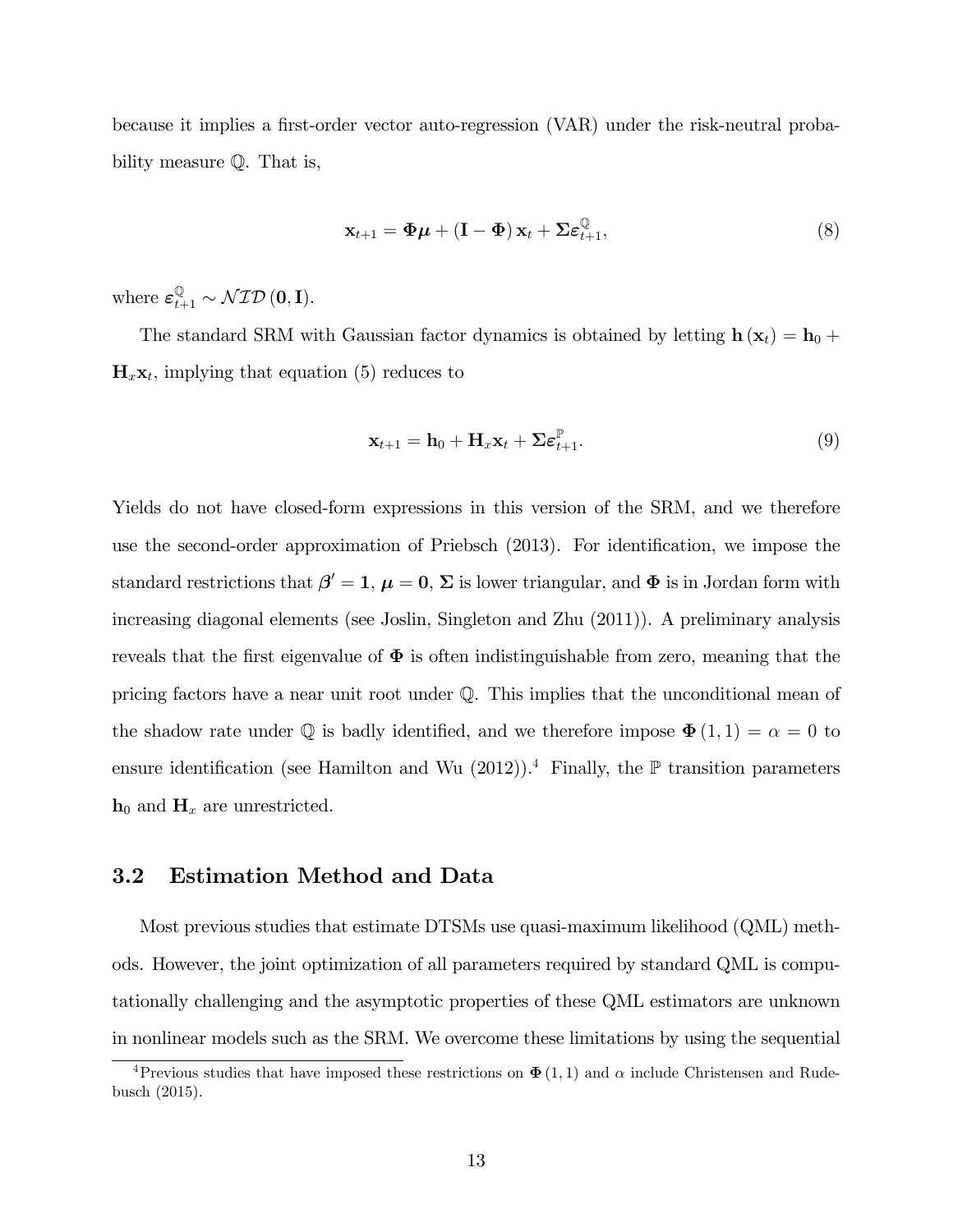regression (SR) approach of Andreasen and Christensen (2015), which is computationally simpler and provides asymptotically Gaussian parameter estimates.<sup>5</sup>

To apply the SR approach to the standard SRM, it is convenient to define two vectors with partly overlapping sub-sets of parameters. First,  $\theta_1$  collects the "Q parameters" in equation (8) that determine the cross-sectional relationship between the pricing factors and bond yields. Second,  $\theta_2$  collects the "P parameters" in equation (9) that determine the timeseries dynamics of the pricing factors. Because  $\Sigma$  appears in both  $\theta_1$  and  $\theta_2$ , it is convenient to partition these vectors further as  $\theta_1 =$  $\sqrt{ }$  $\boldsymbol{\theta}_{11}^\prime \hspace{0.2cm} vech\left(\boldsymbol{\Sigma}\right)^\prime \Bigg]^\prime$ and  $\boldsymbol{\theta}_2 =$  $\sqrt{ }$  $\boldsymbol{\theta}_{22}^{\prime} \hspace{0.2cm} vech\left(\boldsymbol{\Sigma}\right)^{\prime}\ \bigg]^{\prime}$ , where  $\boldsymbol{\theta}_{11} =$  $\left[\begin{array}{cc} \mathbf{\Phi}\left(2,2\right) & \mathbf{\Phi}\left(3,3\right) \end{array}\right]'$  and  $\boldsymbol{\theta}_{22} =$  $\sqrt{ }$  $\textbf{h}_0^\prime$   $\textit{vec}\left(\textbf{H}_x\right)^\prime \ \bigg]^{\prime}$ .

The SR approach proceeds in three steps. At step 1,  $\theta_1$  and the pricing factors  $\mathbf{x}_t$  are jointly estimated using non-linear regressions from  $n_{y,t}$  yields with maturities  $m_1, m_2, \ldots, m_{n_y,t}$ in period t. The observed yield with maturity  $m_j$  at time t is denoted  $y_t^{(m_j)} = g_{m_j}(\mathbf{x}_t; \boldsymbol{\theta}_1) +$  $v_{m_j,t}$ , where  $g_{m_j}(\mathbf{x}_t; \boldsymbol{\theta}_1)$  is the model-specific function that relates the pricing factors to the cross section of yields and  $v_{m_j,t}$  is a measurement error. We assume that these measurement errors have zero means and finite, positive-definite covariance matrices. For a given value of  $\theta_1$ , we obtain the pricing factors in each period by

$$
\widehat{\mathbf{x}}_t\left(\boldsymbol{\theta}_1\right) = \underset{\mathbf{x}_t \in \mathbb{R}^{n_x}}{\arg \min} \ \frac{1}{2n_{y,t}} \sum_{j=1}^{n_{y,t}} \left(y_t^{(m_j)} - g_{m_j}\left(\mathbf{x}_t; \boldsymbol{\theta}_1\right)\right)^2. \tag{10}
$$

The estimate of  $\theta_1$  is then given by minimizing the sum of squared residuals from equation (10). That is,

$$
\widehat{\boldsymbol{\theta}}_1^{step1} = \argmin_{\boldsymbol{\theta}_1 \in \boldsymbol{\Theta}_1} \frac{1}{2N} \sum_{t=1}^T \sum_{j=1}^{n_{y,t}} \left( y_t^{(m_j)} - g_{m_j} \left( \widehat{\mathbf{x}}_t \left( \boldsymbol{\theta}_1 \right); \boldsymbol{\theta}_1 \right) \right)^2, \tag{11}
$$

where  $\widehat{\theta}_1^{step1}$  denotes the step 1 estimate of  $\theta_1$ ,  $N = \sum_{t=1}^T n_{y,t}$ , and  $\Theta_1$  is the feasible domain of  $\theta_1$ . Andreasen and Christensen (2015) show that  $\widehat{\theta}_1^{step1}$  $\frac{1}{1}$  is consistent and asymptotically

<sup>&</sup>lt;sup>5</sup>The SR approach has been applied to SRMs previously by Andreasen and Meldrum (2018).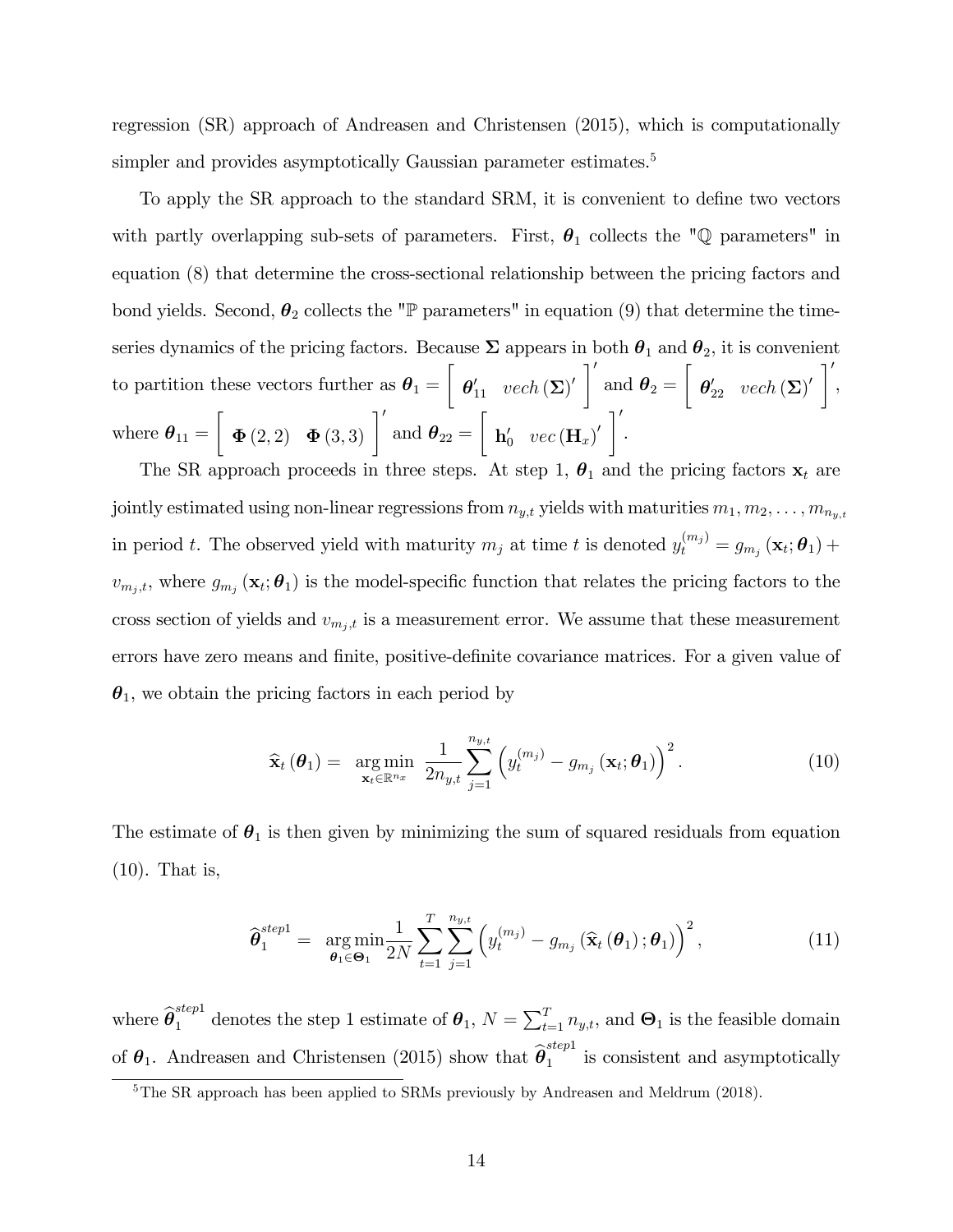Gaussian for  $n_{y,t} \to \infty$  for all t given standard regularity conditions.

At step 2 of the SR approach, the time-series parameters  $\theta_2$  are estimated using the estimated factors  $\hat{\mathbf{x}}_t \left( \hat{\boldsymbol{\theta}}_1^{step1} \right)$ 1 from step 1 with a correction for estimation uncertainty in these factors. As shown in Andreasen and Christensen (2015), this procedure corresponds to running a modified VAR, where all second moments are corrected for estimation uncertainty in  $\widehat{\mathbf{x}}_t\left(\widehat{\boldsymbol \theta}_1^{step1}\right)$ 1 . The details are provided in Appendix A.

At step 3 of the SR approach, the estimates of  $\Sigma$  from step 1 and 2 can be combined optimally and, conditional on the optimal estimate of  $\Sigma$ , the remaining Q parameters  $\theta_{11}$ and the  $\mathbb P$  parameters  $\theta_2$  are re-estimated. Preliminary results for our applications reveal that  $\Sigma$  is estimated very imprecisely at step 1 compared with step 2.<sup>6</sup> So, for simplicity, we settle by conditioning on the estimate  $\widehat{\Sigma}^{step2}$  at step 2 and re-estimate  $\theta_{11}$  as

$$
\widehat{\boldsymbol{\theta}}_{11}^{step3} = \underset{\boldsymbol{\theta}_{11} \in \boldsymbol{\Theta}_{11}}{\arg \min} \frac{1}{2N} \sum_{t=1}^{T} \sum_{j=1}^{n_{y,t}} \left( y_t^{(m_j)} - g_{m_j} \left( \widehat{\mathbf{x}}_t \left( \boldsymbol{\theta}_{11}, \widehat{\Sigma}^{step2} \right); \boldsymbol{\theta}_{11}, \widehat{\Sigma}^{step2} \right) \right)^2, \quad (12)
$$

where  $\hat{\theta}_{11}^{step3}$  denotes the step 3 estimate of  $\theta_{11}$  and  $\Theta_{11}$  is the feasible domain of  $\theta_{11}$ . Finally, we update the estimate of  $\theta_2$  by re-running step 2 using the estimated factors from step 3, that is  $\widehat{\mathbf{x}}_t\left(\widehat{\boldsymbol{\theta}}_{11}^{step3}, \widehat{\Sigma}^{step2}\right)$ .

The SR approach is designed for a setting with a large cross section, and we therefore include more yields than typically used when estimating DTSMs. That is, we represent the yield curve by 25 points, using the 3-month yield, the 6-month yield, yields in the 1-year to 3-year range at 3-month intervals, and yields in the 3- to 10-year range at 6-month intervals. For the 3- and 6-month yields, we use Treasury bill yields, while yields with longer maturities are obtained from the Gürkaynak et al.  $(2007)$  data set. Our monthly sample covers the period from January 1990 through December 2018, where the starting point is chosen to reduce the possibility of a structural break associated with the shift in U.S. monetary policy

 $6$ This finding is similar to the result of Joslin et al. (2011) for affine DTSMs, because their estimates of  $\Sigma$  from the time-series dynamics of their (observed) factors hardly change when taking account of the cross section of bond yields.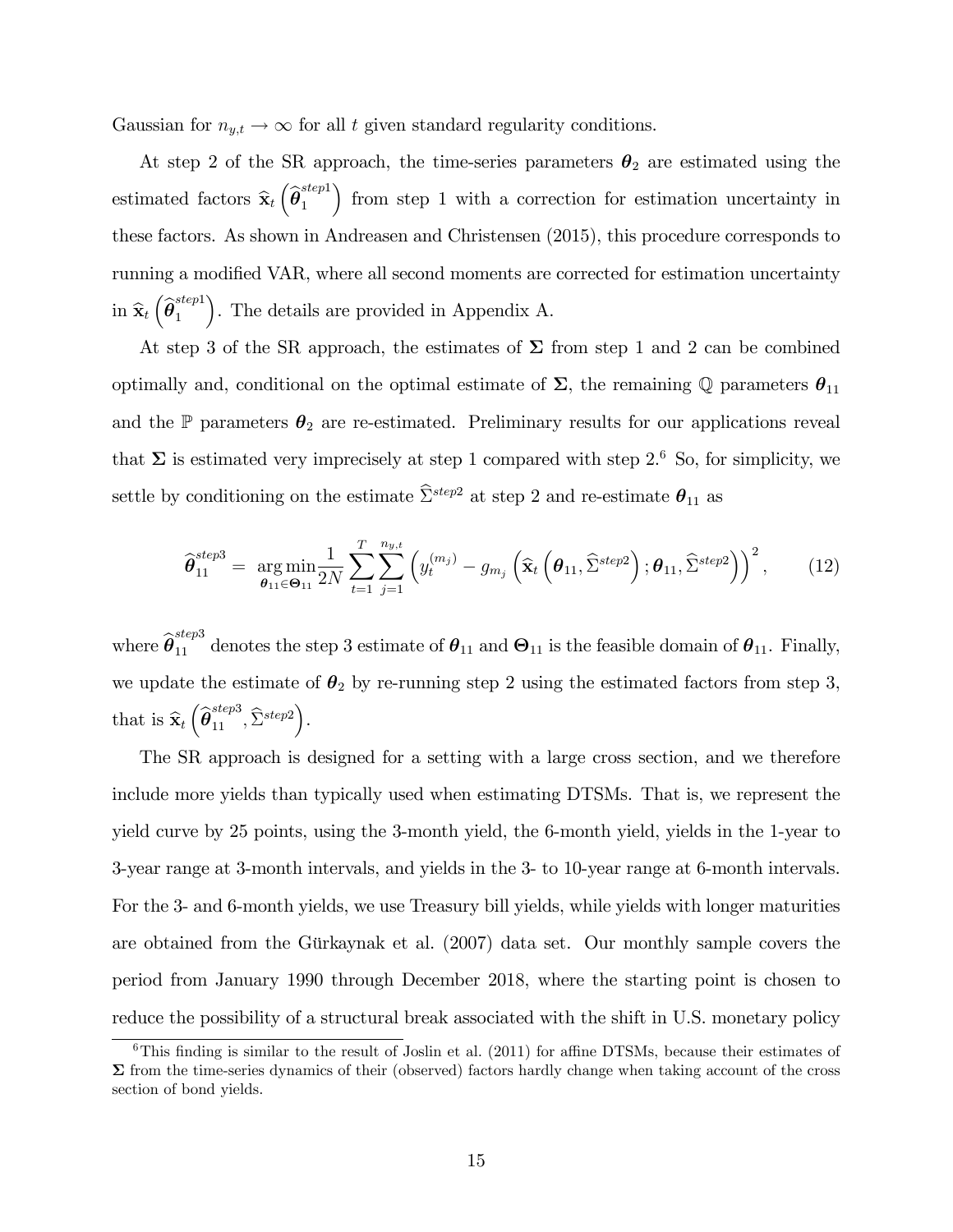during the 1980s (see Rudebusch and Wu (2007)).

#### 3.3 Matching the Shift in Bond Return Predictability

We next examine whether the standard SRM can explain the shift in bond return predictability when the short rate approaches the ZLB. Given that the standard SRM has constant parameters, it is obvious that it cannot match this shift by generating a permanent break in the regression coefficients, as implied by equation  $(3)$ . However, this model may be able to match the shift in bond return predictability through a threshold effect due to its nonlinear mapping between the pricing factors and bond yields. We therefore simulate a sample of 1 million observations from the standard SRM and estimate equation (3) with a threshold of 1 percent.

When the short rate is above 1 percent, the top chart in Figure 3 shows that the standard SRM (the black circles) matches closely the corresponding data moment (the gray circles). This finding is not too surprising, given that the standard SRM away from the ZLB reduces to the Gaussian affine model, which is able to match these moments (see, for instance, Dai and Singleton (2002)). Turning to the more interesting case when the short rate is below 1 percent, we Önd that the standard SRM (the black triangles) is indeed able to generate larger slope coefficients when compared to the loadings away from the ZLB. But this increase in the slope coefficients is insufficient to match the shift in the data. This is shown by the bottom chart in Figure 3, as the differences between the model-implied slope coefficients lie outside the 95 percent confidence interval for the corresponding data moment for maturities exceeding 3 years.<sup>7</sup>

Thus, it appears that simply enforcing the ZLB by the standard SRM is insufficient to capture the shift in bond return predictability that occurred during the recent ZLB period.

<sup>&</sup>lt;sup>7</sup>This result supports the findings of Andreasen and Meldrum (2018), who show that once the ZLB period is included in the estimation sample, the standard SRM cannot match the desired slope coefficients in equation (2) conditional on yields being away from the ZLB. This is because the estimated factor dynamics change once the ZLB period is included in the estimation sample, and this distorts the time-series dynamics of yields when they are away from the ZLB.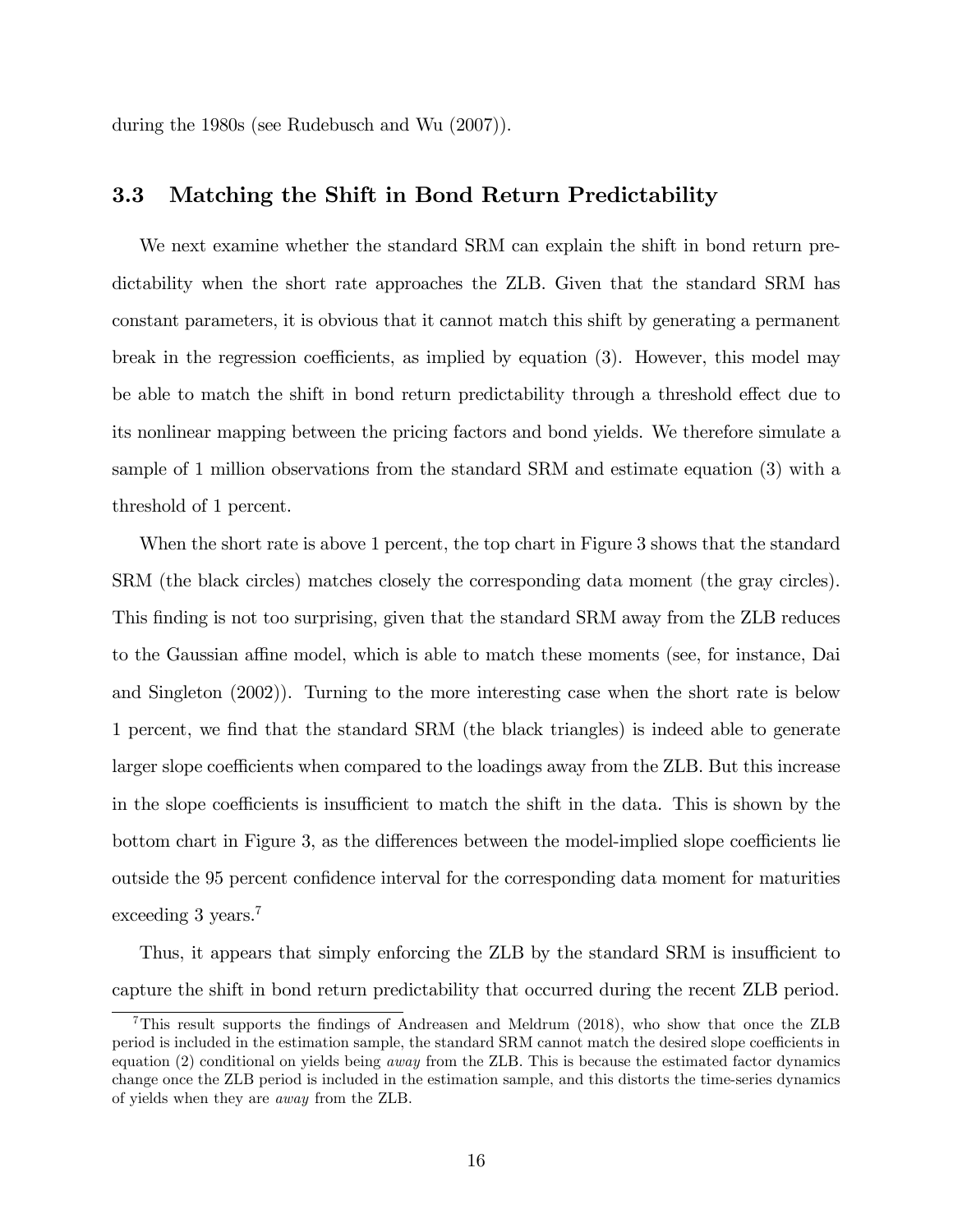#### Figure 3: Bond Return Predictability: Standard SRM

The top chart shows the ability of the standard SRM to match the shift in the slope coefficients in equation (3) with  $h = 12$  and  $c = 0.01$  using a simulated sample of 1 million observations. The corresponding data moments are from equation (2) with  $h = 12$  when estimated from January 1990 to September 2008 (excluding December 2003) where  $r_t \geq 0.01$ , and when estimated from October 2008 to November 2015 where  $r_t < 0.01$ . The bottom chart shows the difference in the slope coefficients in equation  $(3)$  at a given maturity as implied by the standard SRM and the data. All x-axes show the maturity in years.



## 4 Two Extended Shadow Rate Models

This section proposes two extensions of the standard SRM by introducing nonlinearities in the  $\mathbb P$  dynamics of the pricing factors. Section 4.1 describes the two extensions, which allow for i) regime-switching in the pricing factors or ii) a permanent break in the factor dynamics. Section 4.2 shows that it is impossible to distinguish between these two models (or the standard SRM) from the in-sample Öt to the cross-section of yields, but that the models have substantially different implications for the time-series dynamics of bond yields. Section 4.3 shows that the SRM with regime-switching goes a long way in explaining the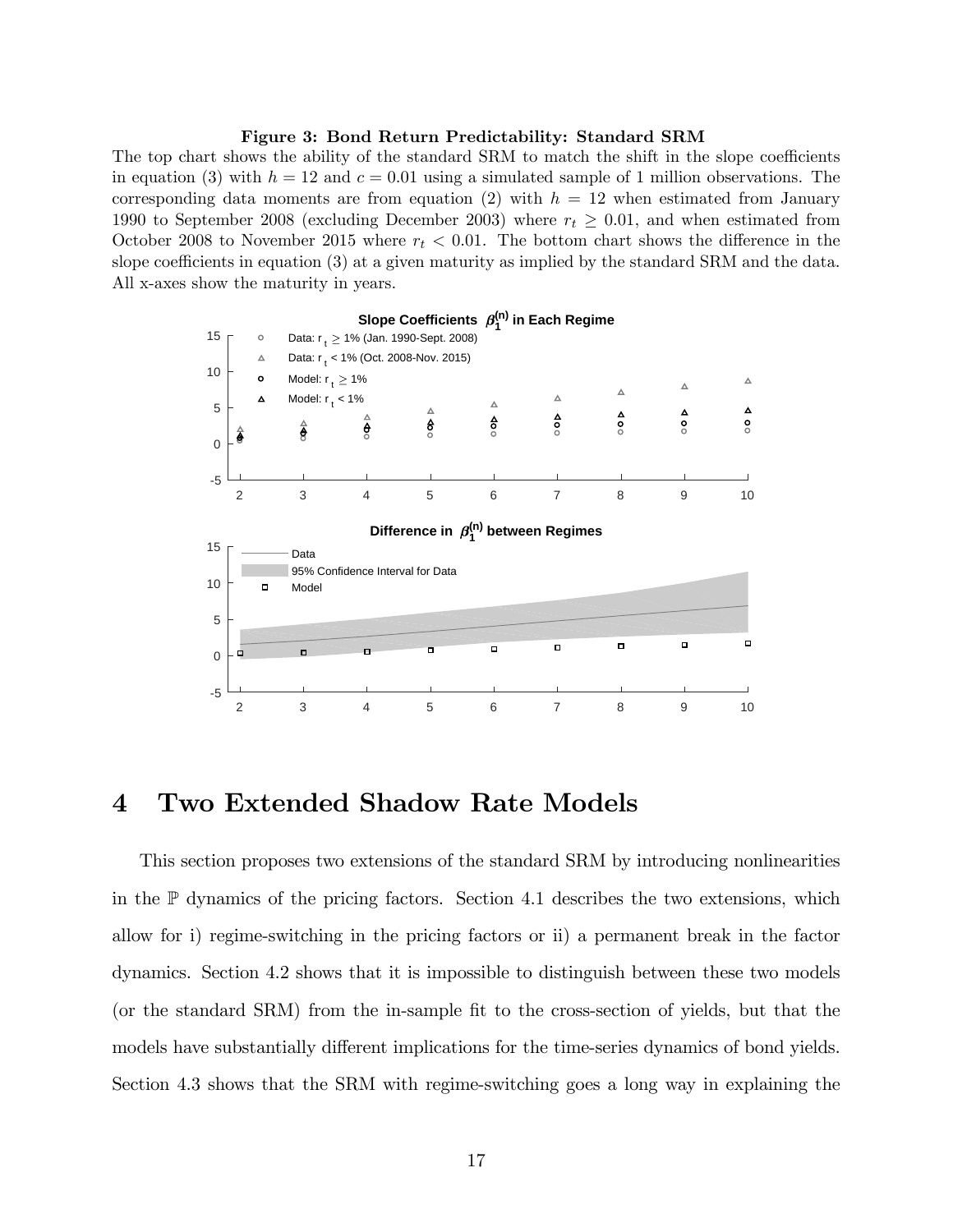shift in bond return predictability documented in Section 2, whereas the extension with a permanent break performs even worse than the standard SRM.

#### 4.1 Nonlinear Factor Dynamics in the SRM

As discussed in Section 2, there are at least two interpretations of the recent shift in bond return predictability. If we believe that the shift is temporary, as implied by the threshold regression in equation (3), it seems natural to accommodate regime-switching in the  $\mathbb P$  dynamics of the pricing factors. That is, to replace equation (9) with

$$
\mathbf{x}_{t+1} = \mathbf{h}_0^{(1)} \mathcal{I}_{\{r_t \geq c\}} + \mathbf{h}_0^{(2)} \mathcal{I}_{\{r_t < c\}} + \left( \mathbf{H}_x^{(1)} \mathcal{I}_{\{r_t \geq c\}} + \mathbf{H}_x^{(2)} \mathcal{I}_{\{r_t < c\}} \right) \mathbf{x}_t + \Sigma \boldsymbol{\varepsilon}_{t+1}^{\mathbb{P}},\tag{13}
$$

where both the level and the persistence of the factors may change when  $r_t$  falls below the threshold c. In our application, we consider a threshold of 1 percent, which means that the two regimes implied by the model are consistent with the two regimes for the predictability regression in equation (2). The short rate and the  $\mathbb Q$  dynamics remain given by equations (6) and (8), respectively, meaning that bond prices also for this extended model can be computed using the second-order approximation of Priebsch (2013). We refer to this modified shadow rate model with regime-switching dynamics as the R-SRM.

Another possibility is to interpret the shift in bond return predictability as being permanent, as implied by equation (4). In this case, it seems more natural to allow for a permanent break in the  $\mathbb P$  dynamics of the pricing factors. That is, to replace equation (9) with

$$
\mathbf{x}_{t+1} = \mathbf{h}_0^{(1)} \mathcal{I}_{\{t < \tau\}} + \mathbf{h}_0^{(2)} \mathcal{I}_{\{t \ge \tau\}} + \left( \mathbf{H}_x^{(1)} \mathcal{I}_{\{t < \tau\}} + \mathbf{H}_x^{(2)} \mathcal{I}_{\{t \ge \tau\}} \right) \mathbf{x}_t + \Sigma \boldsymbol{\varepsilon}_{t+1}^{\mathbb{P}},\tag{14}
$$

where both the level and the persistence of the factors are allowed to change after the  $\tau$ th month in the sample. In our application, we set  $\tau = 225$  to obtain a break in October 2008, which implies that the two regimes in the model are consistent with the two regimes for the predictability regression in equation (2). We again compute bond yields using the second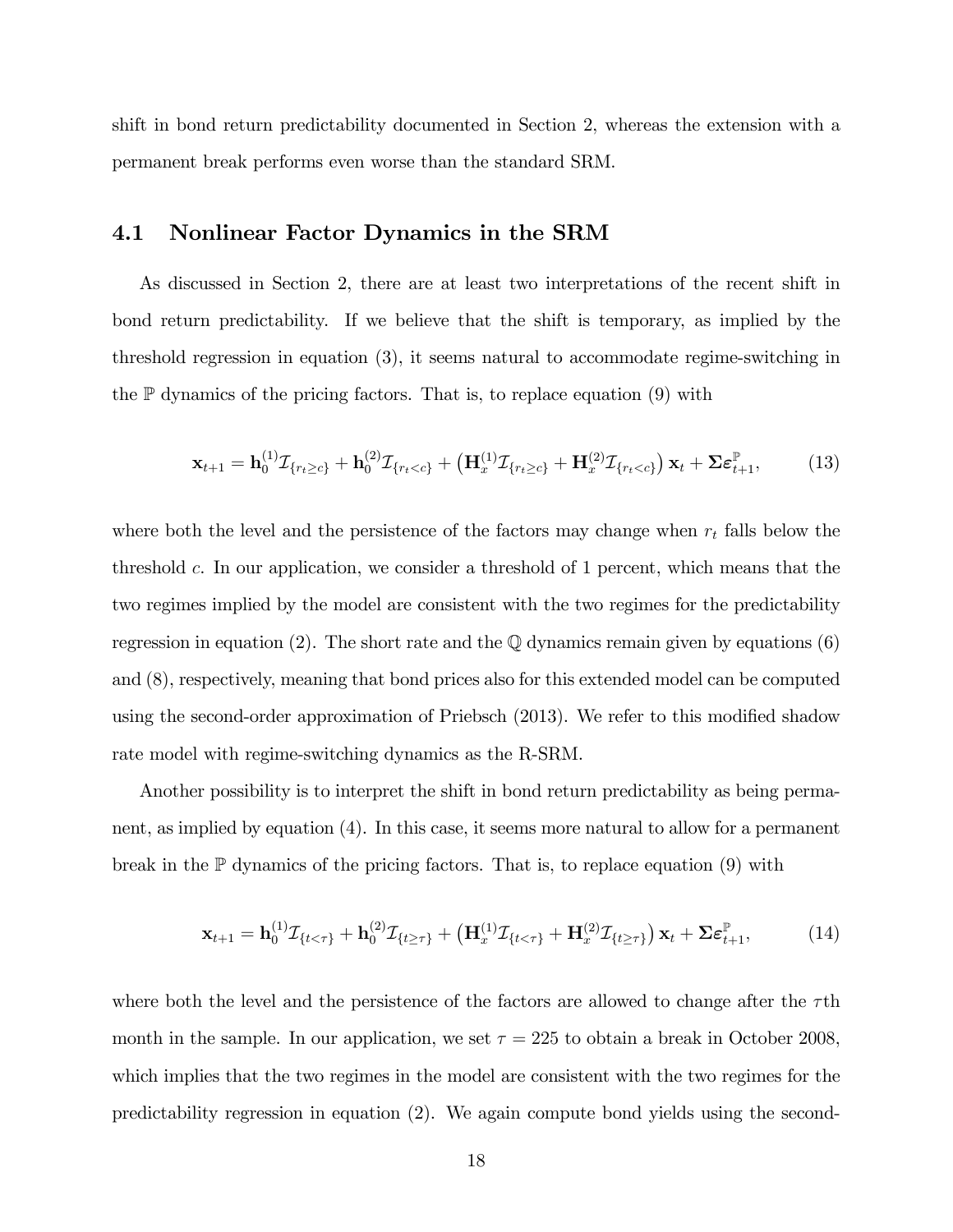order approximation of Priebsch  $(2013)$ , as the short rate and the  $\mathbb Q$  dynamics remain given by equations  $(6)$  and  $(8)$ , respectively. We refer to this modified shadow rate model with a permanent break as the B-SRM.

These two modifications of the standard SRM do not change the cross-sectional relationship between the pricing factors and yields, but correspond to introducing nonlinearities in the market prices of risk given by equation (7). To guide intuition for why such an extension of the standard SRM has the potential to explain the shift in equation (2), consider a the well-known affine DTSM where  $r_t = s_t$  with closed-form expressions for bond yields and returns. The slope coefficient in equation (2) with  $h = 1$  is then

$$
\beta_1^{(n)} = \frac{(n-1)\,\mathbf{b}_{n-1}\mathbf{\lambda}_x \mathbb{V}\left[\mathbf{x}_t\right] \left(\frac{1}{n}\mathbf{b}_n + \boldsymbol{\beta}'\right)'}{\left(\frac{1}{n}\mathbf{b}_n + \boldsymbol{\beta}'\right) \mathbb{V}\left[\mathbf{x}_t\right] \left(\frac{1}{n}\mathbf{b}_n + \boldsymbol{\beta}'\right)'},\tag{15}
$$

where  $\lambda_x = H_x - (I - \Phi)$  are the loadings of the market prices of risk on  $x_t$  and yields are given by  $y_t^{(n)} = -\frac{1}{n}$  $\frac{1}{n}(a_n + \mathbf{b}_n^{\prime} \mathbf{x}_t)$  (see Duffee (2002)). Thus, allowing for a shift in  $\mathbf{H}_x$  without changing  $\Phi$  corresponds to a re-pricing of risk that may explain the observed shift in the predictability regression in equation (2).

An even more flexible extension of the standard SRM than implied by the R-SRM and the B-SRM might also allow for regime-switching in i) the short rate in equation (6), ii) the  $\mathbb Q$  dynamics in equation (8), and iii) the conditional covariance matrix  $\Sigma$ , as considered in the regime-switching model of Dai, Singleton and Yang (2007). Such a model would display even greater flexibility in fitting the cross section of bond yields than implied by the standard SRM and the two extensions we propose. However, previous studies have shown that the standard SRM with fixed parameters is able to fit the cross-section of bond yields closely, both when yields are away from and close to the ZLB (see, for example, Christensen and Rudebusch (2015) and Andreasen and Meldrum (2018)). Hence, any improvements to the cross-sectional Öt in a more áexible SRM seems likely to be economically marginal and would increase the risk of over-fitting the data. We therefore prefer to consider more parsimonious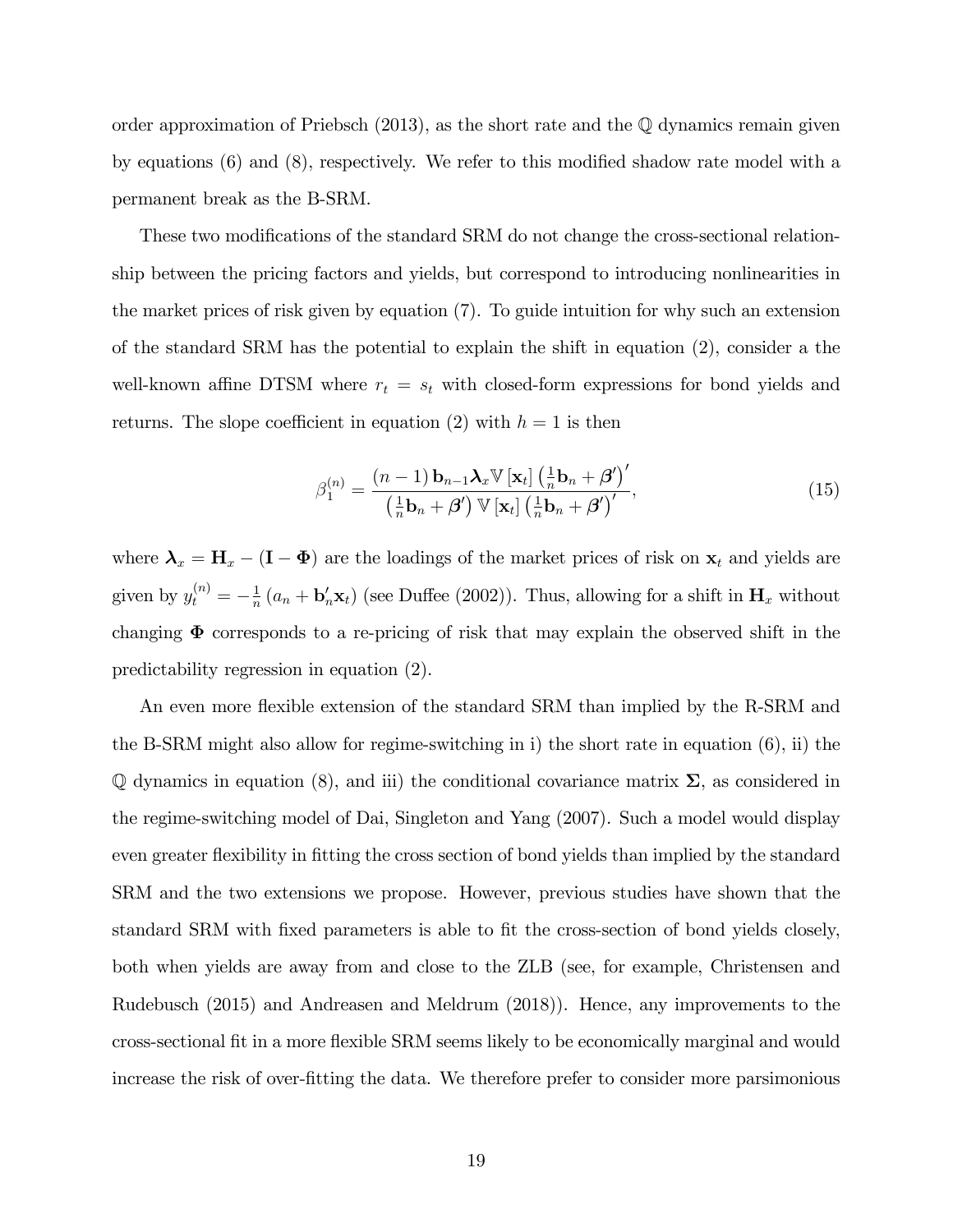models that only allow for structural changes in the P dynamics.

Estimation of the R-SRM and B-SRM proceeds as described in Section 3.2, except that step 2 of the SR approach is extended by running either a threshold vector autoregression (for the R-SRM) or an autoregression with a break (for the B-SRM). This implies that the additional parameters introduced in the R-SRM and the B-SRM in comparison to the standard SRM are estimated in closed form and without any additional computational cost. The details are described in Appendix B.

#### 4.2 In-Sample Results

We start our comparison of the standard SRM, the R-SRM, and the B-SRM by examining their in-sample Öt to bonds yields. The results reported in Table 2 show that the root mean squared errors (RMSEs) between observed and model-implied yields are almost identical for the three models and below 10 basis points at all maturities. This result is fairly unsurprising because all the models have the same short rate specification and  $\mathbb Q$  dynamics, meaning that the cross-sectional mapping between the pricing factors and bond yields only differs slightly due to different estimates of  $\Sigma$ .

Table 2: In-Sample Fit to Bond Yields

This table reports the root mean squared errors (RMSEs) in annualized basis points between actual and model-implied yields at selected maturities at step 3 of the SR approach.

|                                                                | Maturity (in months) |  |          |  |       |  |  |  |  |  |
|----------------------------------------------------------------|----------------------|--|----------|--|-------|--|--|--|--|--|
|                                                                | 6                    |  | 12 24 60 |  | - 120 |  |  |  |  |  |
|                                                                |                      |  |          |  |       |  |  |  |  |  |
| SRM 8.28 9.93 2.60 5.37 9.81<br>R-SRM 8.28 9.93 2.59 5.37 9.78 |                      |  |          |  |       |  |  |  |  |  |
| B-SRM 8.28 9.93 2.59 5.37 9.75                                 |                      |  |          |  |       |  |  |  |  |  |

However, the models have different implications for the time-series dynamics of bond yields due to the nonlinearities introduced in the  $\mathbb P$  dynamics. For the R-SRM, we find a significant shift in the persistence of the pricing factors, as we reject the null hypothesis of  $H_x^{(1)} = H_x^{(2)}$  in a Wald test (p-value = 0.000). On the other hand, the intercepts in (13) do not appear to shift when we approach the ZLB (p-value  $= 0.34$ ). For the B-SRM, we get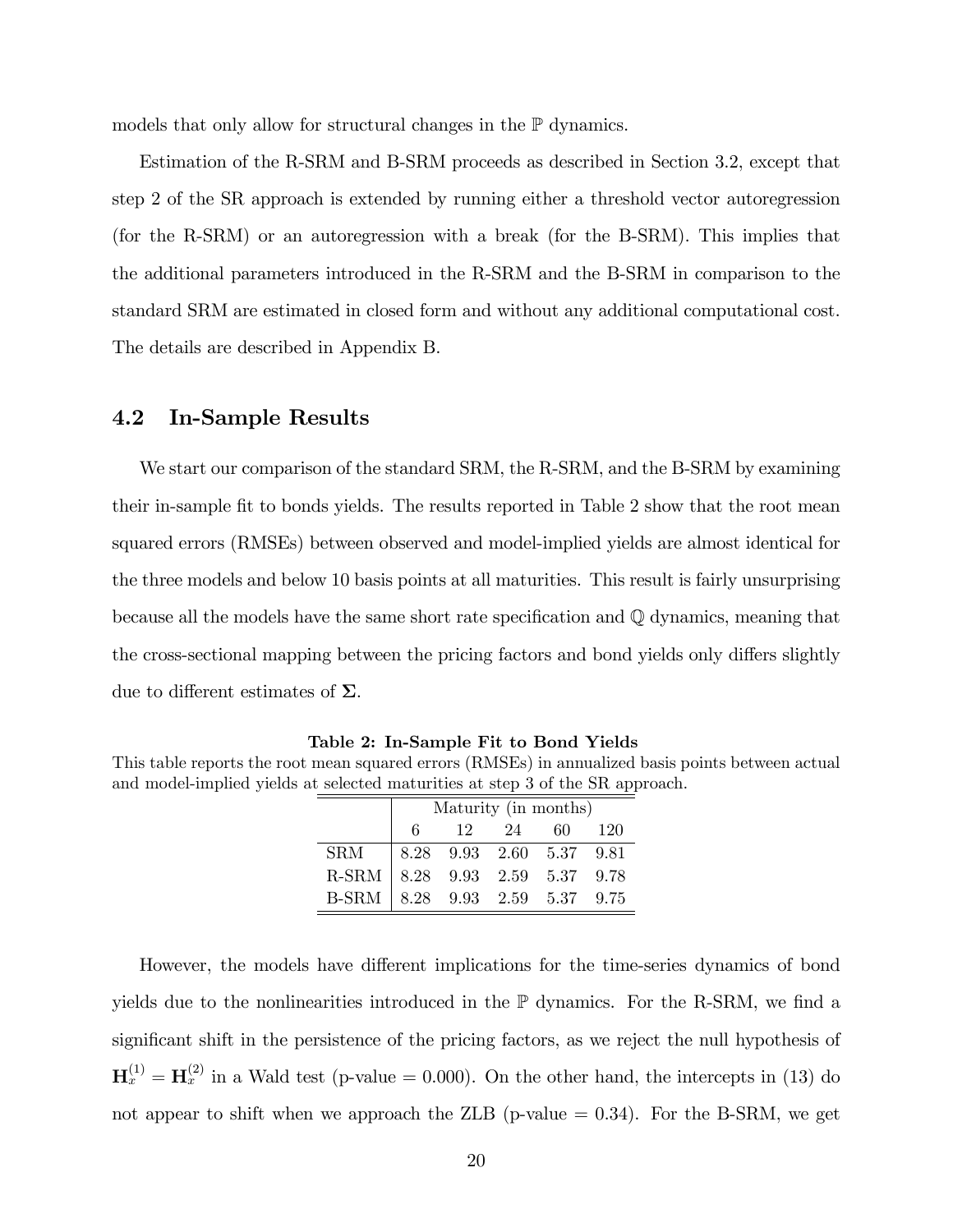qualitatively the same results, as we find a significant shift in the persistence of the pricing factors but not in their intercepts after the break in October 2008.<sup>8</sup>

One way to illustrate these differences in  $\mathbb P$  dynamics is to compare the model-implied term premiums  $TP_t^{(n)}$ , which are defined as

$$
TP_t^{(n)} = y_t^{(n)} - \frac{1}{n} \sum_{i=0}^{n-1} \mathbb{E}_t \left[ r_{t+i} \right]. \tag{16}
$$

Given that the three models provide the same close fit to bond yields, any differences in  $TP_t^{(n)}$ must primarily reflect different model-implied projections of the short rate as determined by the  $\mathbb P$  dynamics of the pricing factors. The top chart in Figure 4 shows the 10-year term premiums implied by the three models. Over much of the sample, the three term premium estimates are highly correlated. However, there are also important differences. For instance, the term premium implied by the R-SRM before 2008 is somewhat higher when compared to the term premium implied by the B-SRM. This is because the R-SRM assigns the last three years of the sample (that is, December 2015 to December 2018) with low interest rates to the regime away from the ZLB, whereas these observations in the B-SRM are in the post-break regime. This implies that the R-SRM for the pre-ZLB regime has slightly lower expected short rate paths than the B-SRM, which then generates higher term premiums in the R-SRM than in the B-SRM. Another interesting difference appears toward the end of the sample, where the B-SRM implies higher term premiums than either the standard SRM or the R-SRM. This result arises because the model with the permanent break implies a permanent downward shift in the long-run mean of the short rate, which generates a lower expected short rate path in the B-SRM and hence higher term premiums than in the two other models.

<sup>8</sup>A table with the full set of estimates is provided in the online appendix.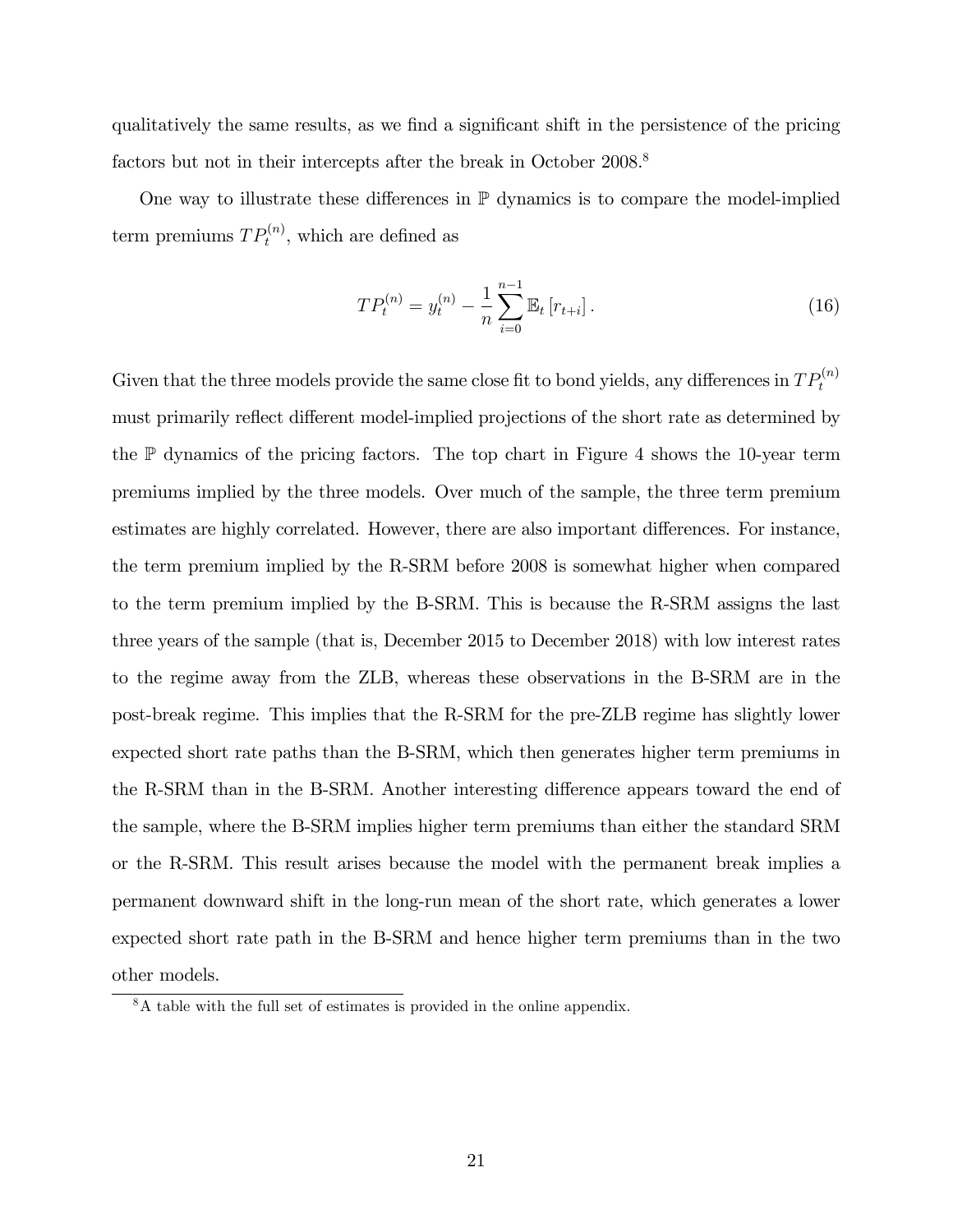#### Figure 4: Model-Implied 10-Year Term Premiums

This figure reports model-implied 10-year term premiums. For the R-SRM, we compute the expected average short rate over the next 10 years in a given period using Monte Carlo integration with 1 million draws.



#### 4.3 Matching the Shift in Bond Return Predictability

We next consider whether the two extensions of the standard SRM can match the shift in bond return predictability documented in Section 2. For the R-SRM, it is natural to view this shift as being generated by the proximity of the short rate to the ZLB. Thus, we adopt the same procedure as for the standard SRM in Section 3.3 and estimate equation (3) with a threshold of 1 percent using a simulated sample of 1 million observations from the R-SRM. The upper left chart in Figure 5 shows that the R-SRM preserves the satisfying ability of the standard SRM to generate the desired degree of return predictability in the pre-ZLB period when  $r_t \geq 0.01$ . Even more encouraging is the ability of the R-SRM to generate a much stronger relationship between the yield spread and excess bond returns close to the ZLB with  $r_t < 0.01$  than in the pre-ZLB period. This shift in return predictability is not as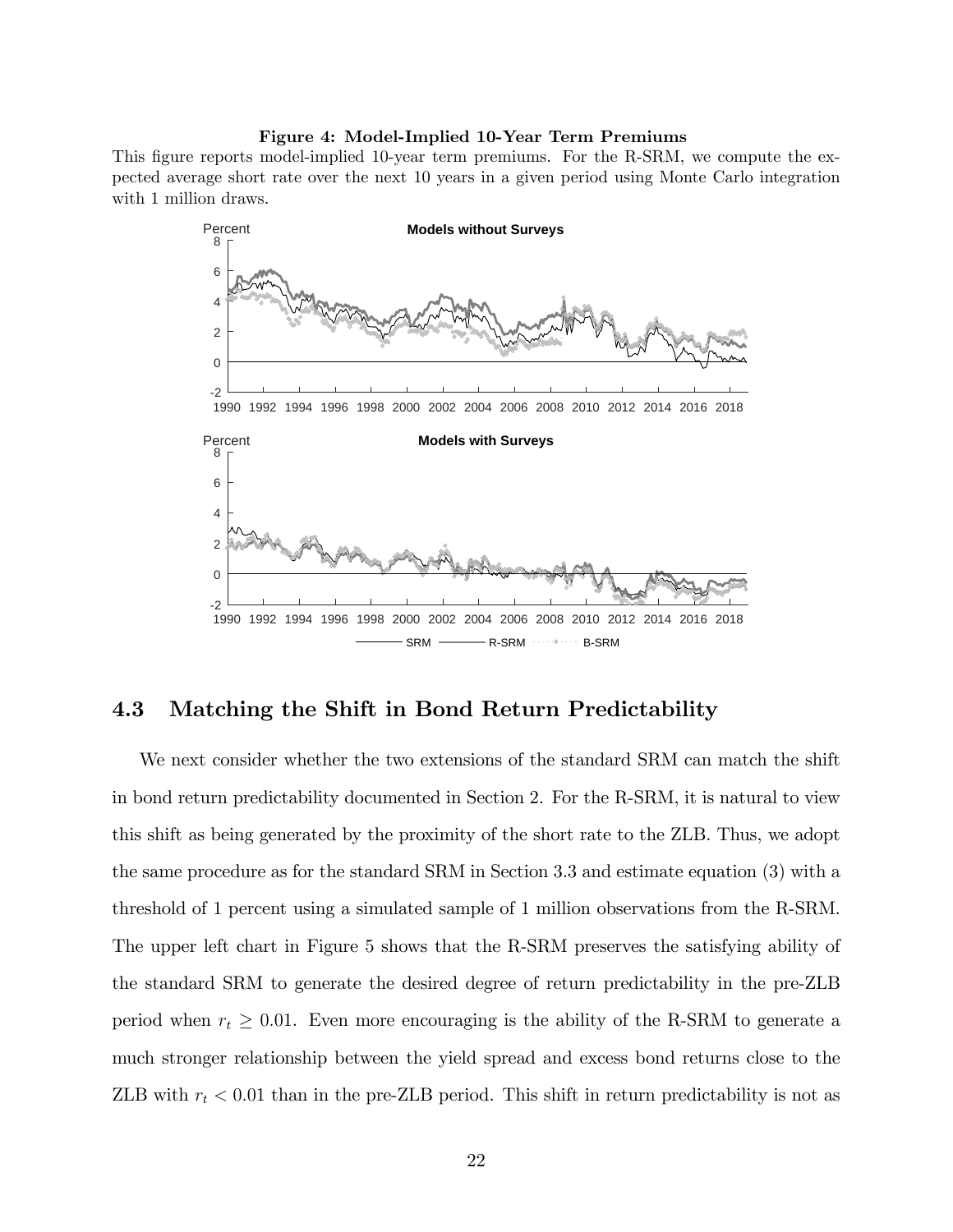#### Figure 5: Bond Return Predictability: Extended SRMs

The left charts show the ability of the R-SRM to match the shift in the slope coefficients in equation (3) with  $h = 12$  and  $c = 0.01$  using a simulated sample of 1 million observations. The right charts show the ability of the B-SRM to match the shift in the slope coefficients in equation  $(4)$  with  $h = 12$  using a simulated sample of 1 million observations with  $\tau = 500,001$ . The corresponding data moments are from equation (2) with  $h = 12$  when estimated from January 1990 to September 2008 (excluding December 2003) where  $r_t \geq 0.01$ , and when estimated from October 2008 to November 2015 where  $r_t < 0.01$ . All x-axes show the maturity in years.



strong as seen in the data, but the lower left chart in Figure 5 shows that the increase in the slope coefficients lie within the 95 percent confidence interval for the sample moment at all maturities.

For the B-SRM, it seems natural to view the shift in bond return predictability as the result of a permanent break. Thus, we obtain the model-implied predictability coefficients for the B-SRM by estimating equation (4) on a simulated sample of 1 million observations with a break at  $\tau = 500,001$  to generate two regimes of 500,000 observations. The top right chart in Figure 5 shows that the B-SRM matches the degree of bond predictability in the pre-ZLB sample, but the model is simply unable to explain the shift in bond predictability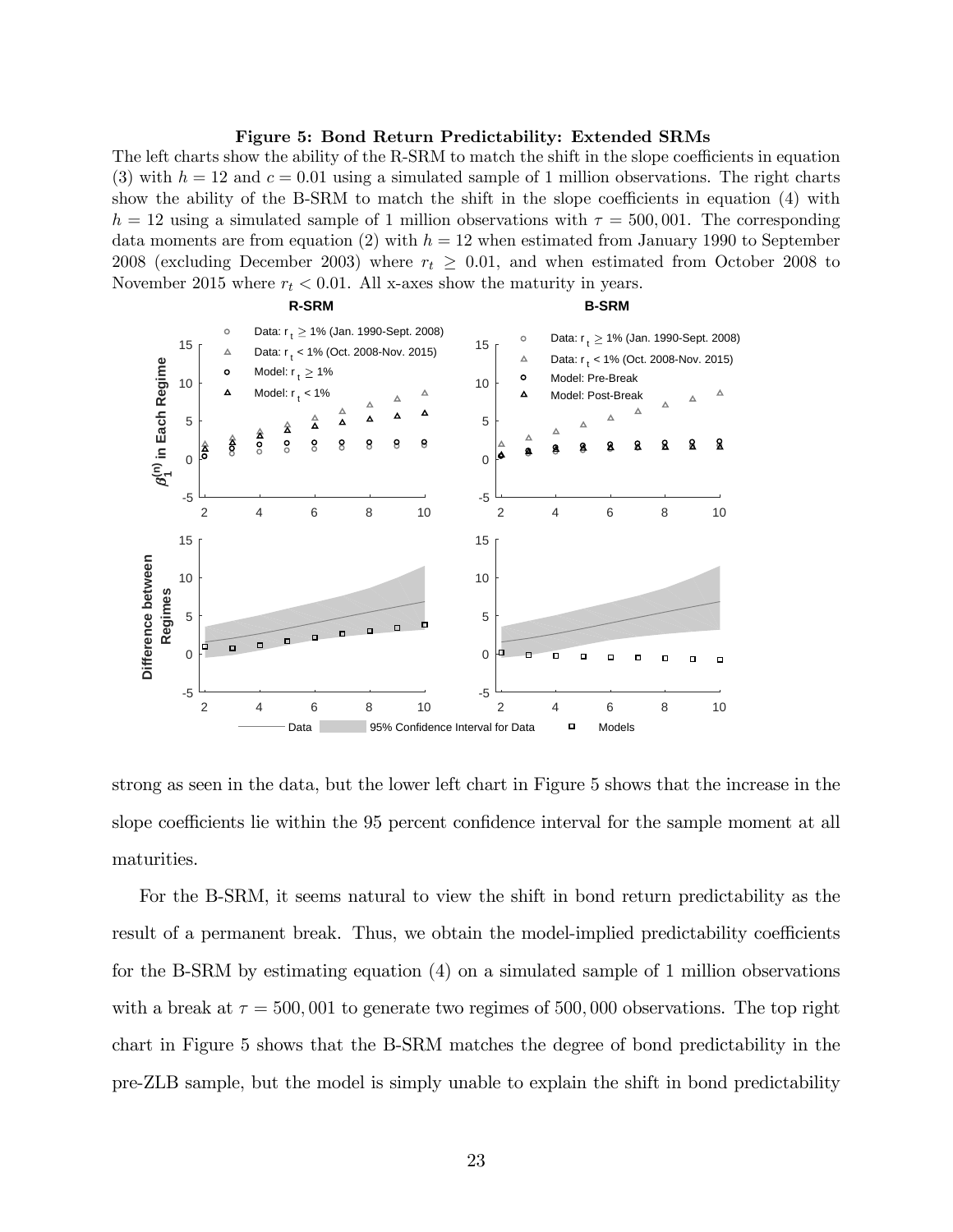after the break in 2008.

In summary, the R-SRM goes a long way in explaining the stronger link between the yield spread and bond returns during the recent ZLB period, meaning that this shift in return predictability can be attributed to a temporary re-pricing of risk. The results are less encouraging for the B-SRM with a permanent break, as this model is unable to generate stronger bond predictability after the break in 2008.

### 5 Matching Survey Expectations

This section examines the ability of the three SRMs to match surveys on short rate expectations at long horizons. In Section 5.1 we show that none of the three models in Sections 3 and 4 can match these surveys when the models are estimated using only data on bond yields as done above. Section 5.2 explains how survey expectations can be included in the data set for estimating the three SRMs using the SR approach. Section 5.3 shows that this modification allows the three models to match survey expectations reasonably well and that our key conclusion from Section 4 is unaffected, that is, only the R-SRM is able to match the documented shift in bond return predictability.

#### 5.1 Out-of-Sample Fit to Surveys

We explore the ability of the three SRMs to match the expected short rate in 5 years and the average expected short rate from 5 to 10 years ahead. That is, we focus on longhorizon survey expectations and disregard more short-term expectations, because it is unclear whether surveys represent the mean or the mode of respondents' probability distributions and the model-implied mean and mode are likely to be materially different near the ZLB.<sup>9</sup> The distinction between mean and mode matters less at long horizons, where the ZLB is

 $9$ The SRM and extensions of it are only able to address differences between the mean and mode of the conditional short rate distribution to a limited extent because the model implies that the mean must always lie above the mode.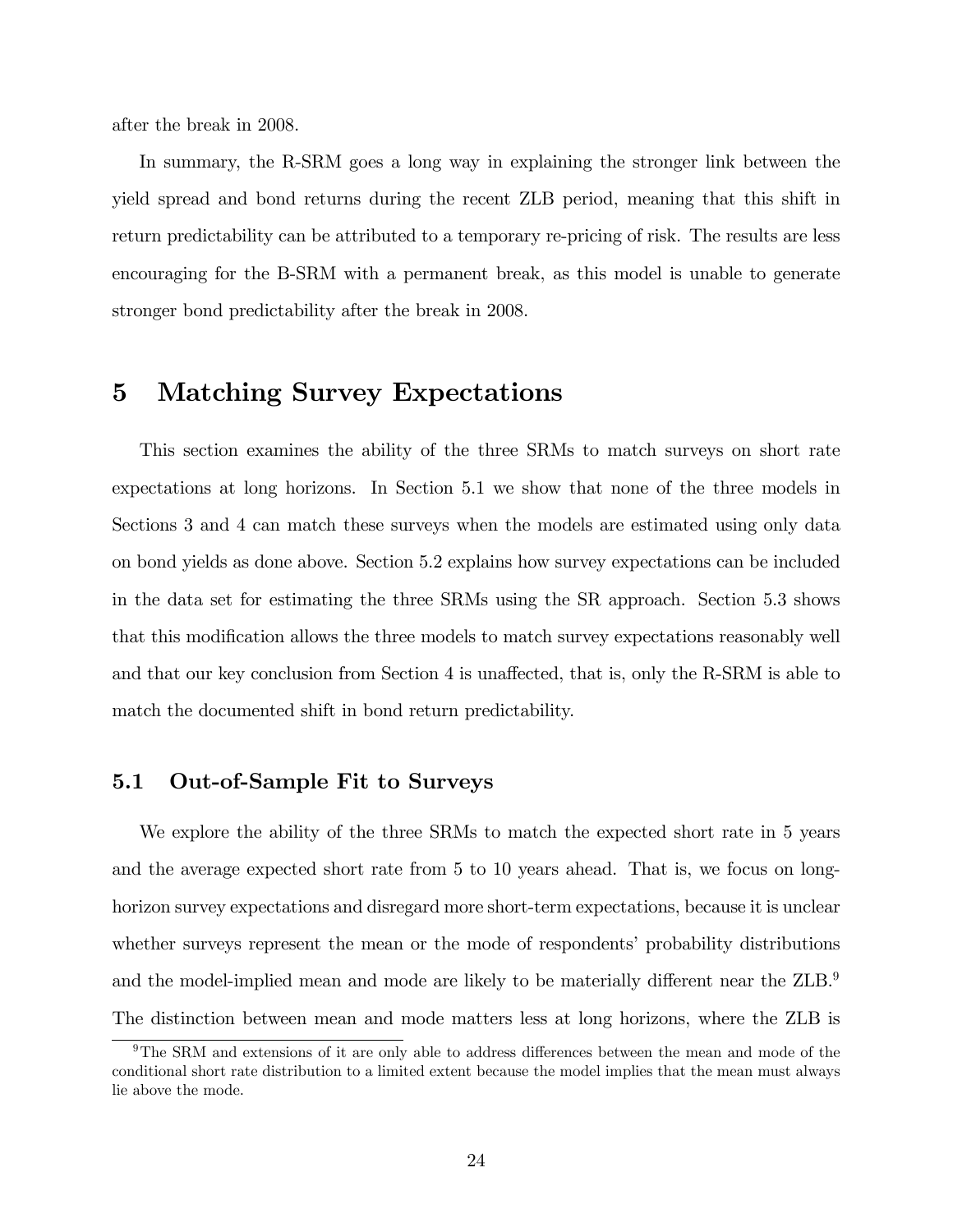likely to have a much smaller effect on the conditional model-implied short rate distributions. Another benefit of including long-term short rate expectations is that they serve as observable proxies for  $i_t^*$ , and hence allow us to explore whether the models match the evolution in the natural nominal short rate.

Our empirical source for these long-horizon expectations is the Blue Chip Economic Indicators survey, where repondents every 6 months report a point expectation for the 3 month Treasury bill yield at horizons up to 11 years ahead. The forecast horizons are not the same in each edition of the survey, so we linearly interpolate the mean expectations across respondents at different horizons to get a measure of the average expected 3-month Treasury bill yield at a constant horizon of 5 years and from 5 to 10 years ahead - that is,  $\mathbb{E}_t \left[ y_{t+59}^{(3)} \right]$ and  $\mathbb{E}_{t} \left[ \frac{1}{60} \right]$  $\frac{1}{60} \sum_{i=60}^{119} y_{t+i}^{(3)}$  $t+i$ , respectively. These expectations are evaluated exactly in the SRM and B-SRM and by Monte Carlo integration in the R-SRMs. We exploit the close correlation between  $\mathbb{E}_t \left[ y_{t+i}^{(3)} \right]$  $t+i$ and  $\mathbb{E}_t[r_{t+i}]$  at long forecast horizons to approximate  $\mathbb{E}_t\left[y_{t+59}^{(3)}\right]$  by  $\mathbb{E}_t[r_{t+59}]$ and  $\mathbb{E}_{t} \left[ \frac{1}{60} \right]$  $\frac{1}{60}\sum_{i=60}^{119} y_{t+i}^{(3)}$  $t+i$  $\bigg|$  by  $\mathbb{E}_t \left[ \frac{1}{60} \right]$  $\frac{1}{60} \sum_{i=60}^{119} r_{t+i}$ . This substantially reduces the computational burden, because we avoid to repeatedly solve for the three-month yield in the SRMs.

The left charts in Figure 6 show the survey-based measure at the 5 year horizon (top left) and at the 5-to-10 year ahead (bottom left) along with the corresponding expectations in the three SRMs. The survey-based measures (the black plus signs) generally decline at both horizons throughout the sample, from about 6.5 percent to about 3 percent. In contrast, the short rate expectations implied by the standard SRM (the black line) are typically lower than 3 percent, have no clear downwards trend, and display only a weak correlation with the two surveys. The short expectations from the R-SRM (the dark gray line) are generally even further below the survey-based measure but are otherwise very similar to those from the standard SRM. Finally, the B-SRM (the light gray line) implies long-horizon expectations that are relatively stable (with the obvious exception of the drop at the time of the break in October 2008), and these expectations differ therefore also substantially from the surveys.

In summary, we conclude that none of the considered models are able to produce plausible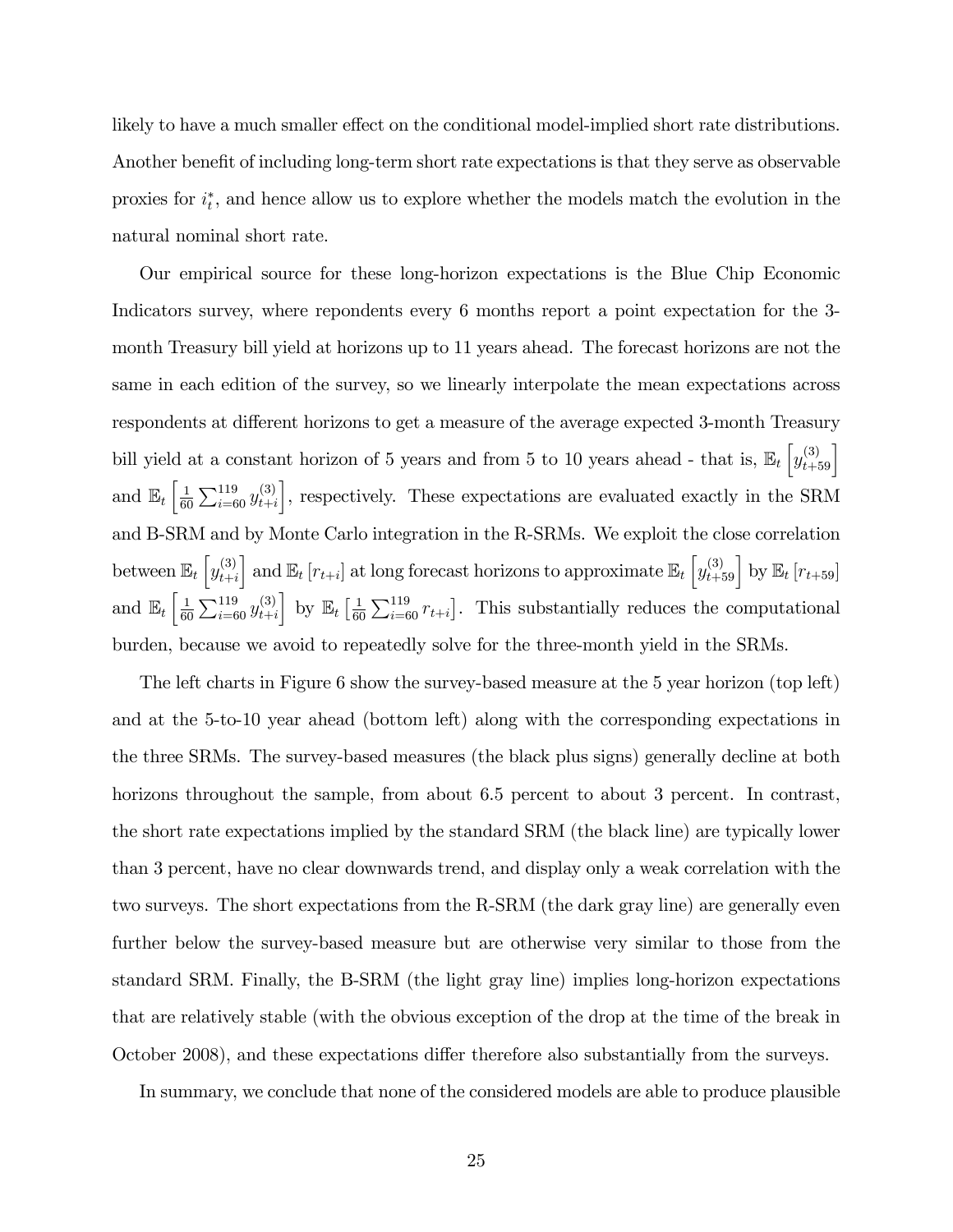#### Figure 6: Matching Long-Horizon Short Rate Surveys

This figure shows the ability of the SRMs to match the expected short rate in 5 years and the average expected short rate from 5 to 10 years ahead as implied by responses to Blue Chip Economic Indicators surveys. The left charts show the results for models estimated using only a panel of bond yields, while the right charts show the results for models estimated using a data set that includes a panel of bond yields and surveys. For the R-SRM, we compute the expected average short rate at each month using Monte Carlo integration with 1 million draws.



short rate expectations at long horizons, and hence match the downward trend in the surveybased measure of the natural nominal short rate, when these models are estimated solely based on a panel of bond yields.

#### 5.2 Incorporating Surveys into the SR Approach

The reason that the SRMs do not produce short rate expectations at long horizons that match those from surveys is most likely explained by the fairly short span of our sample (from 1990 to 2018). Given the high persistence in bond yields, it is well-known that short samples imply estimates of the  $\mathbb P$  dynamics that may be biased and subject to substantial estimation uncertainty (see Bauer, Rudebusch and Wu (2012), Kim and Orphanides (2012),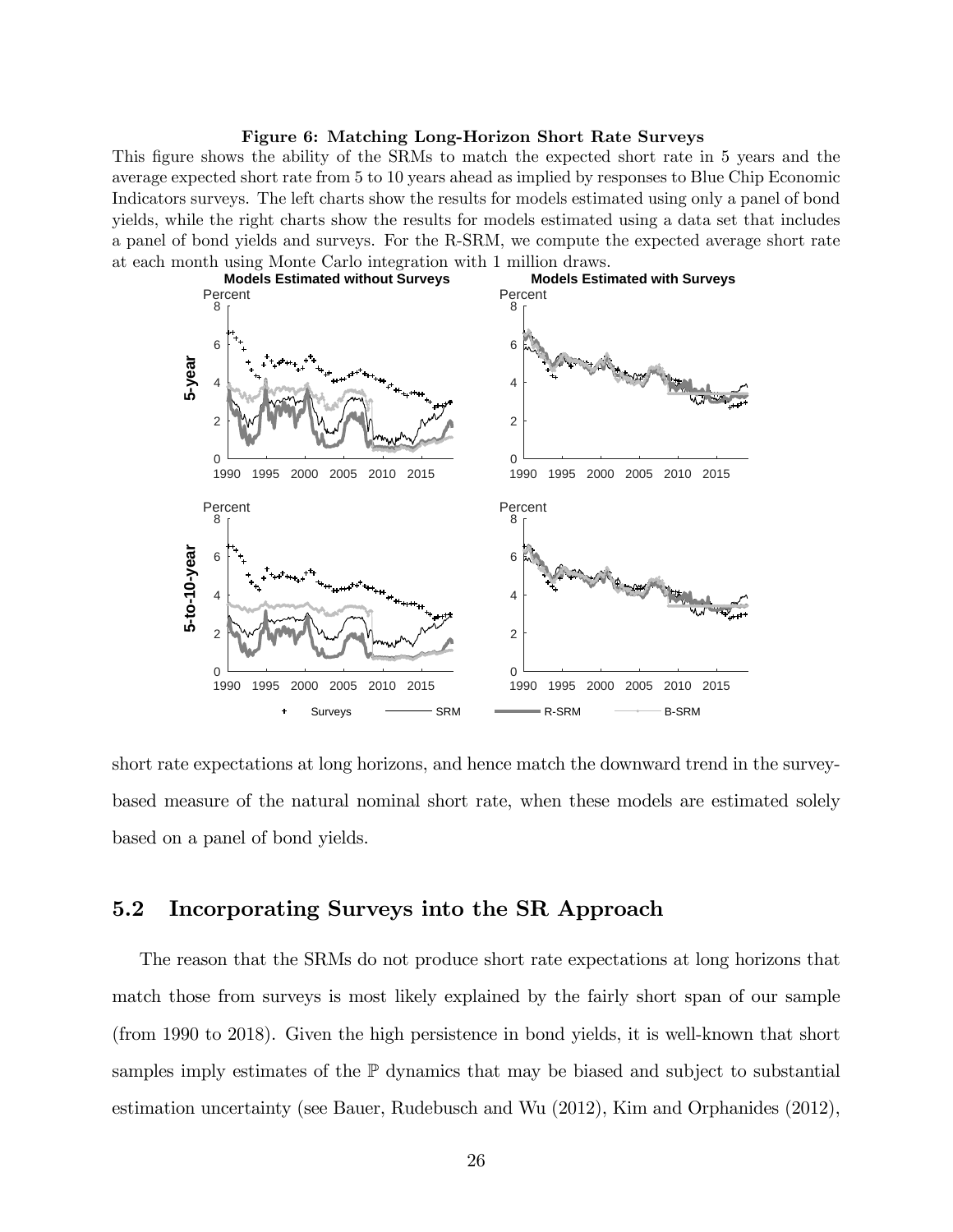and Wright (2014)). One way to mitigate these problems is to incorporate survey data when estimating DTSMs, as proposed by Kim and Orphanides (2012). We incorporate surveys at step 2 of the SR approach when estimating the  $\mathbb P$  parameters in  $\theta_2$ , but not at step 1 and 3 when determining the Q parameters and the pricing factors, because they are already accurately identified from the considered panel of bond yields. Although this assumption implies a degree of simplification, it means that we can continue to separate the  $\mathbb Q$  and  $\mathbb P$ parameters, which is the key computational advantage of the SR approach.

More formally, at step 2 of the SR approach, we allow surveys to be measured with errors, which we denote by  $\eta_t^{(5y)}$  and  $\eta_t^{(5-10y)}$  for the short rate expectations in 5 years and from 5 to 10 years ahead, respectively. Each of these errors are assumed to be independent and identically distributed with zero mean and standard deviation  $\sigma_{\eta}$ . For the standard SRM and the R-SRM, we augment the moment conditions for the  $\mathbb P$  parameters by the first and second moments of  $\eta_t^{(5y)}$  and  $\eta_t^{(5-10y)}$  when  $r_t \ge 0.01$  and when  $r_t < 0.01$ . That is, a total of 8 additional moment conditions. For the B-SRM, we include the first and second moments of  $\eta_t^{(5y)}$  and  $\eta_t^{(5-10y)}$  both before and after the break point, which also imply 8 additional moment conditions. Further details are provided in Appendix C.

For our application, we assume that the measurement errors in surveys have a standard deviation of 10 basis points, i.e.  $\sigma_{\eta} = 0.1$ , which seems reasonable given the fairly stable evolution in the considered surveys.<sup>10</sup>

#### 5.3 Estimation Results with Surveys

The in-sample fit to bond yields is basically unaffected by the inclusion of surveys, and the three SRMs therefore display the same satisfying fit as reported in Table 2. For the R-SRM we once again find a significant shift in the persistence of the pricing factors but not

<sup>&</sup>lt;sup>10</sup>A preliminary analysis also considered  $\sigma_{\eta} = 0.75$  as in Kim and Orphanides (2012), but this implied a very low weight to surveys in our GMM estimation, and hence fairly small effects of including surveys at the second step of the SR approach. The intention of this paper is not to suggest that  $\sigma_n = 0.1$  is the optimum calibration but to show that the models are capable of fitting the broad movements in the surveys without changing our key conclusions about return predictability.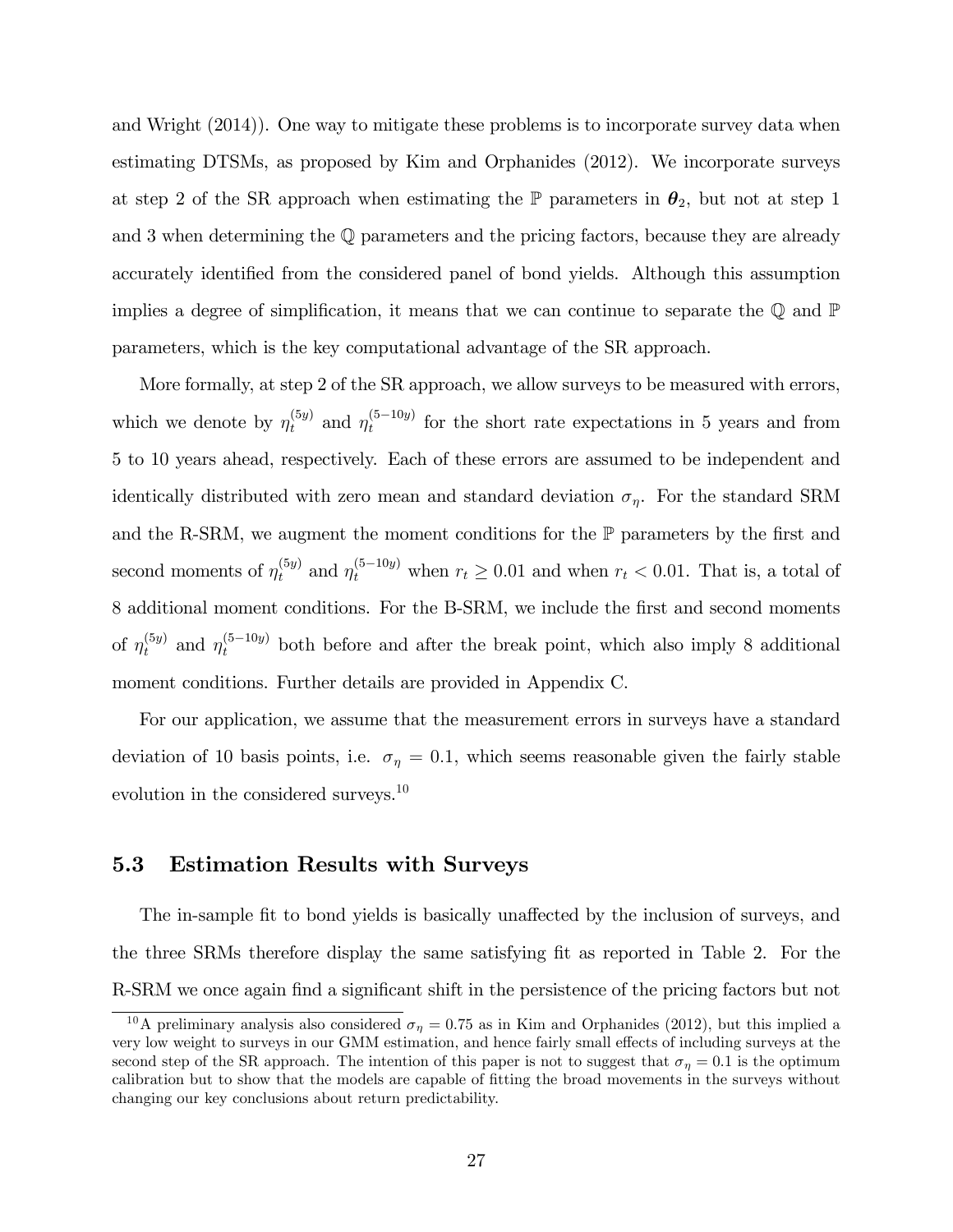in the intercepts. The shift in the persistence of the pricing factors is also significant in the B-SRM (p-value  $= 0.000$ ), but now we also find a significant shift in the intercepts (p-value  $= 0.047$ ) whereas it was insignificant without surveys.<sup>11</sup>

The right charts in Figure 6 show that the models track the overall evolution in surveys reasonably well once they are included in the data set for estimation. That is, the standard SRM now matches the downward trend in long-term short rate expectations, and hence this empirical proxy for the equilibrium short rate. But it is also evident from Figure 6 that this model generates too high short rate expectations at the end of our sample, up to 1 percentage point higher than in the data. Figure 6 further shows that the R-SRM and the B-SRM are also able to match the downward trend in surveys, and that these models produce less elevated short rate expectations at the end of our sample when compared to the standard SRM.

The bottom panel of Figure 4 reveals that the inclusion of surveys in the estimation reduces the level of the 10-year term premium substantially in all three SRMs. The main differences between the three models now only appear at the end of our sample, where the R-SRM implies a slightly higher term premium than seen in the B-SRM.

Figure 7 finally explores the ability of the SRMs to broadly match the shift in bond return predictability once surveys are included in the estimation. The encouraging finding is that the R-SRM remains able to match the shift, whereas both the standard SRM and the B-SRM fail to generate a sufficiently large shift in bond return predictability.

In summary, we conclude that the models are capable of matching long-term short rate expectations reasonably closely without changing our fundamental conclusion that only the R-SRM is able to match the documented shift in bond return predictability at the ZLB.

 $11<sup>11</sup>A$  table with the full set of estimates is provided in the online appendix.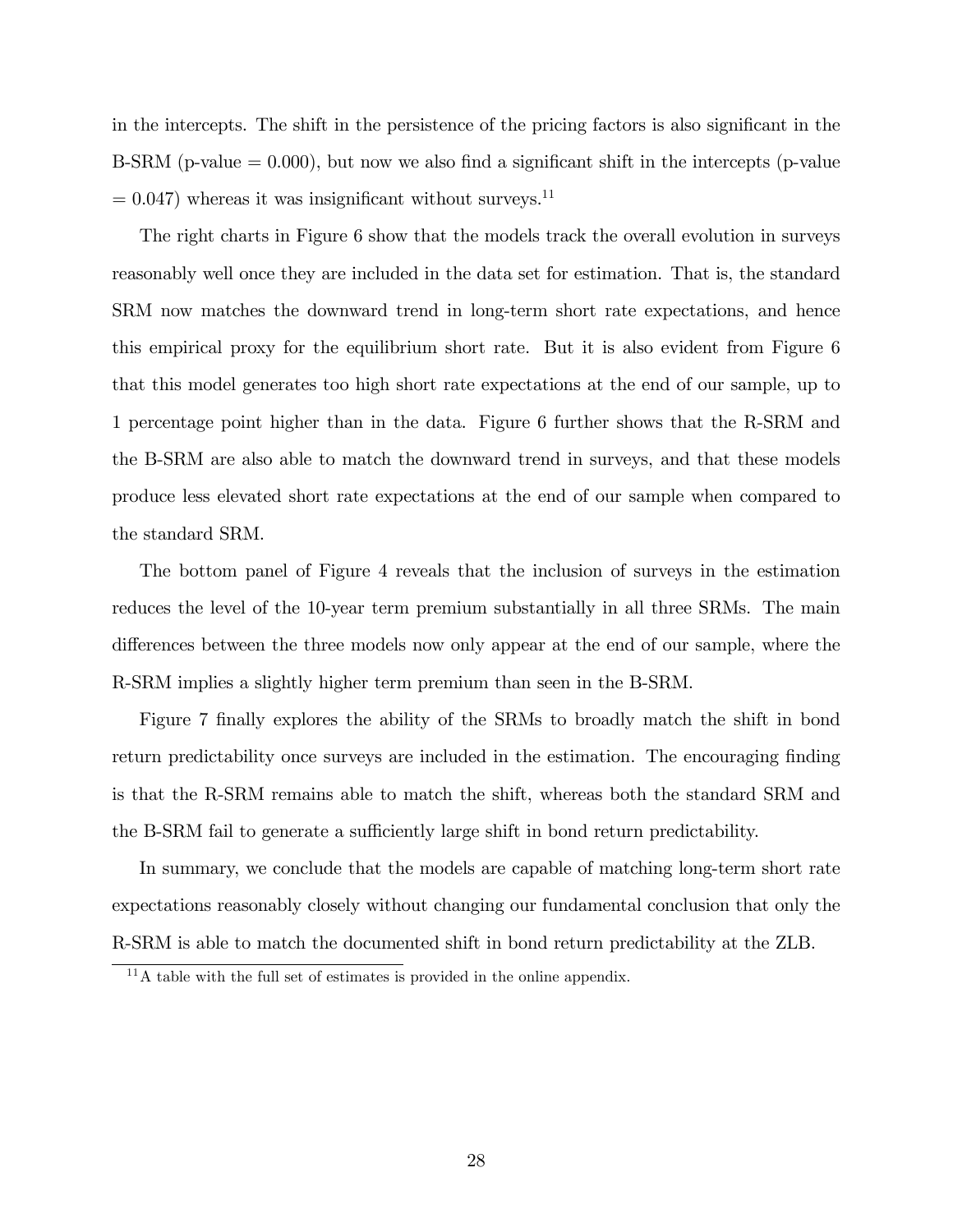

# Figure 7: Bond Return Predictability: SRMs with Surveys Figure 7: Bond Return Predictability: SRMs with Surveys

The left charts show the ability of the R-SRM to match the shift in the slope coefficients in equation (3) with  $h = 12$  and  $c = 0.01$  using in equation (4) with  $h = 12$  using a simulated sample of 1 million observations with  $\tau = 500,001$ . The corresponding data moments are a simulated sample of 1 million observations. The right charts show the ability of the B-SRM to match the shift in the slope coefficients from equation (2) with  $h = 12$  when estimated from January 1990 to September 2008 (excluding December 2003) where  $r_t \geq 0.01$ , and The left charts show the ability of the R-SRM to match the shift in the slope coefficients in equation (3) with  $h = 12$  and  $c = 0.01$  using a simulated sample of 1 million observations. The right charts show the ability of the B-SRM to match the shift in the slope coefficients in equation (4) with  $h = 12$  using a simulated sample of 1 million observations with  $\tau = 500,001$ . The corresponding data moments are from equation (2) with  $h = 12$  when estimated from January 1990 to September 2008 (excluding December 2003) where  $r_t \geq 0.01$ , and from  $\alpha$ ,  $\alpha$ when estimated from October 2008 to November 2015 where  $r_t < 0.01$ . All x-axes show the maturity in years. when estimated from October 2008 to November 2015 where  $r_t < 0.01$ . All x-axes show the maturity in years.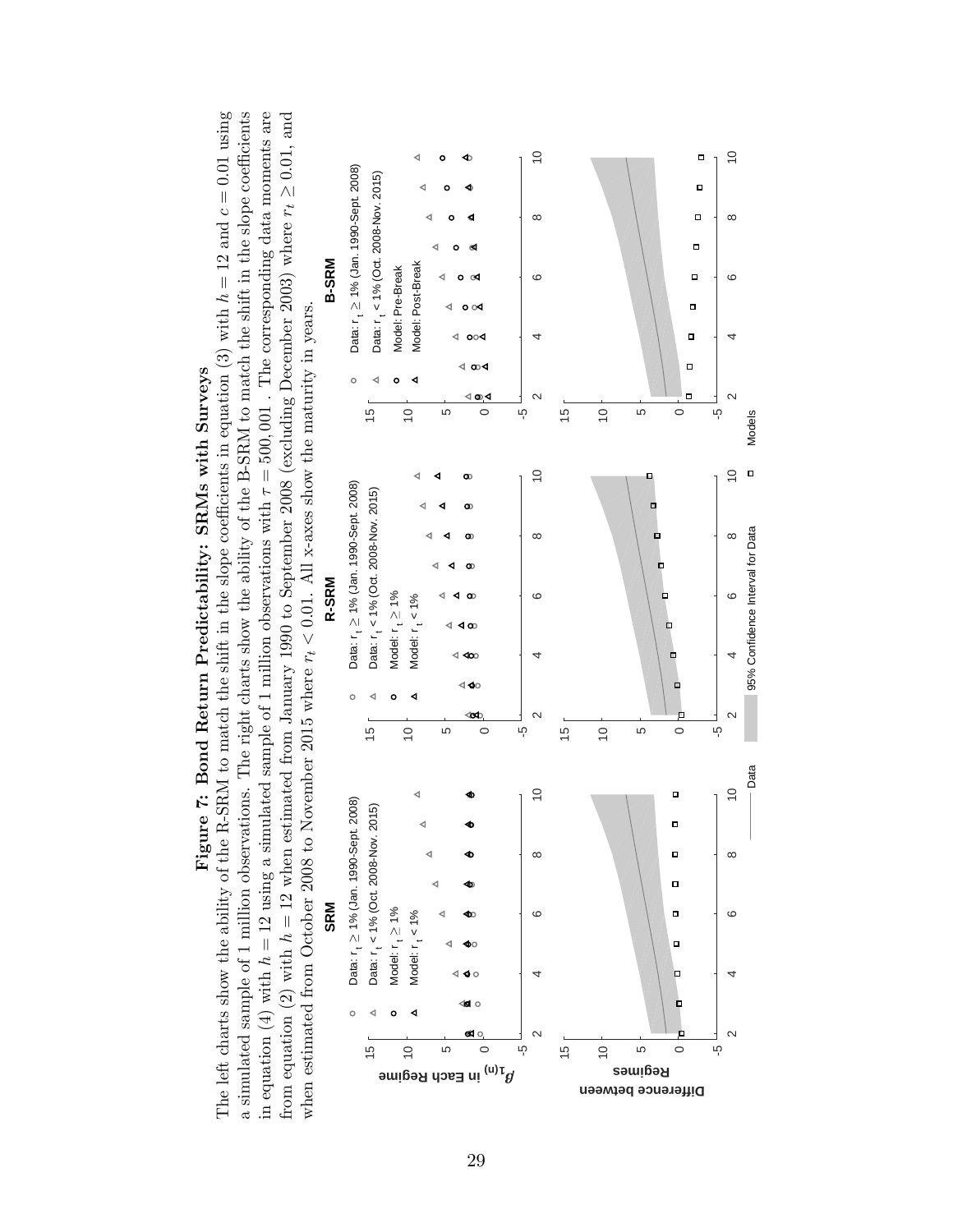# 6 Alternative Specifications

This section considers two alternative specifications of the models considered above. We first show in Section 6.1 that the performance of the B-SRM does not improve by changing the timing of the break point. Section 6.2 improves the ability of the R-SRM to match the recent low level of long-term short rate expectations by allowing for a break in the intercepts of the pricing factors after the ZLB period.

#### 6.1 Alternative Timing of a Permanent Break

We have so far assumed that the break in the B-SRM coincides with the start of the ZLB period based on the instability of the predictability regression in equation (2). But, a different timing of the break point may be more suitable for the  $\mathbb P$  dynamics in the B-SRM and this may improve its performance. We therefore brieáy explore whether the results for the B-SRM are robust to determining the break point directly from the historical evolution of the estimated pricing factors. Here, we exploit a convenient property of the SR approach that the pricing factors are estimated non-parametrically without any assumption about the  $\mathbb P$  dynamics, unlike typical QML estimators based on Kalman filtering.<sup>12</sup> This property of the SR approach implies that we can directly test for break in the  $\mathbb P$  dynamics by using Chow tests applied to the estimated pricing factors in step 1 of the SR approach. Given that the timing of the break is unknown, we compute Chow tests using the same range of potential break points as considered in Section 2.1. The solid line in Figure 8 shows the Chow test statistic when estimating equation (9) using the pricing factors from the standard SRM. The test statistic is generally higher during the ZLB period than before, but it does not peak until November 2013, when it is well above the 95 percent critical value of Andrews (1993). This result suggests that a break in the  $\mathbb P$  dynamics during the fall of 2013 may be more

<sup>&</sup>lt;sup>12</sup>Here, we refer to the step 1 estimates of the pricing factors in the SR approach.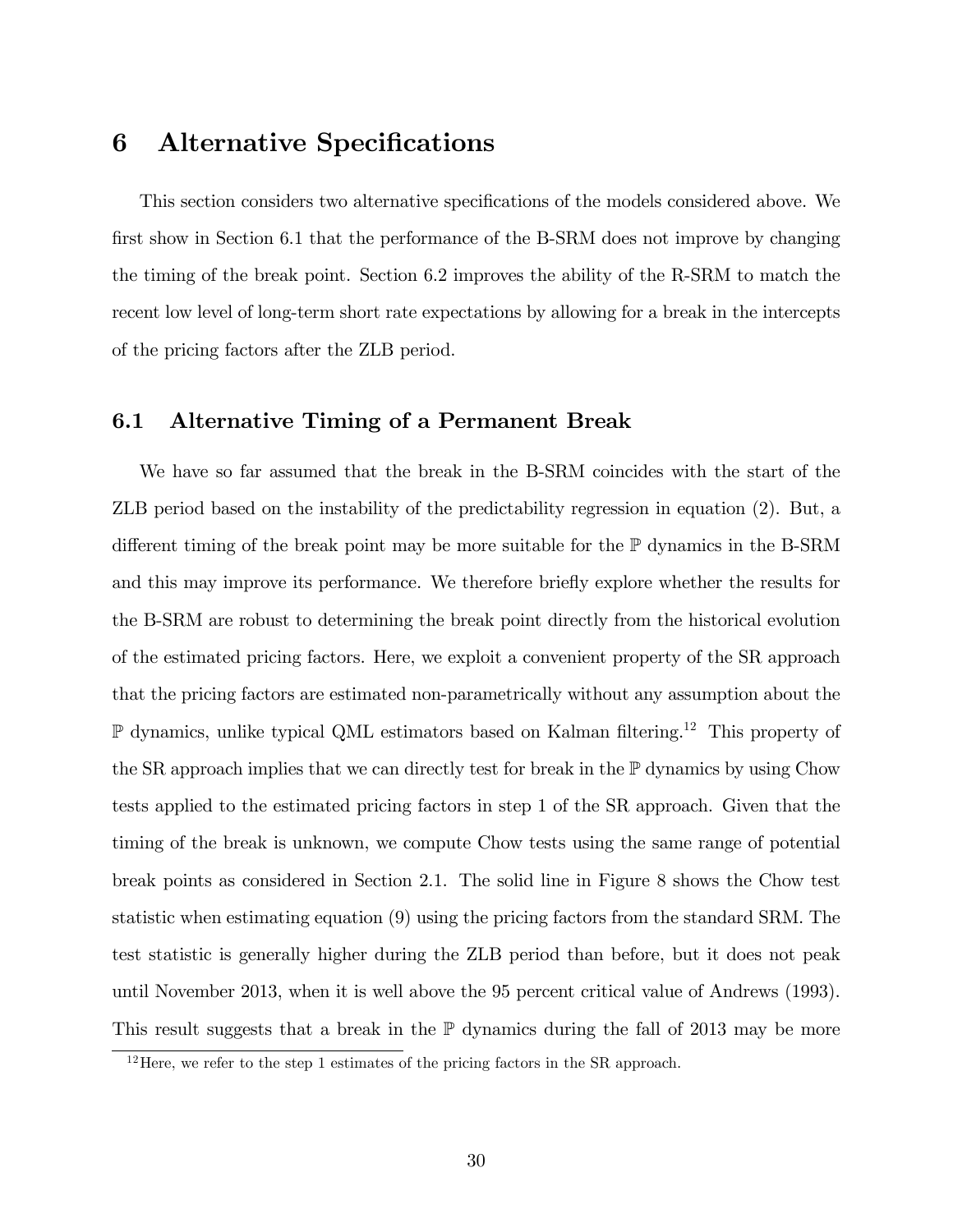appropriate than during the fall of 2008.<sup>13</sup>

#### Figure 8: Chow Tests for a Break in the Pricing Factors

This chart reports the Chow test statistic for breaks in the estimated pricing factors in the standard SRM (Örst step estimates) using at least 15 percent of the observations for the pre- and post-break sample. The reported 95 percent critical value is for the maximum Chow test in Andrews (1993).



Given this finding, we briefly consider whether a version of the B-SRM with a break in November 2013 ( $\tau = 287$ ) is able to match the documented shift in bond return predictability. To give the model the best possible chance of matching this shift, we also re-estimate the regression coefficients in the data using the same sample split. Hence, the gray markers on the top chart in Figure 9 show the slope estimates in equation (2) for the sub-sample from January 1990 through October 2013 ("Regime 1") and the sub-sample from November 2013 through December 2018 ("Regime 2"). The black markets are for the B-SRM estimated using surveys on short rate expectations as described in Section 5. The clear message from Figure 9 is that this alternative timing for the break point does not change our conclusion

<sup>&</sup>lt;sup>13</sup>One possible explanation for this result could be that several bond yields did not appear to be constrained by the ZLB until after 2010, as shown in Swanson and Williams (2014).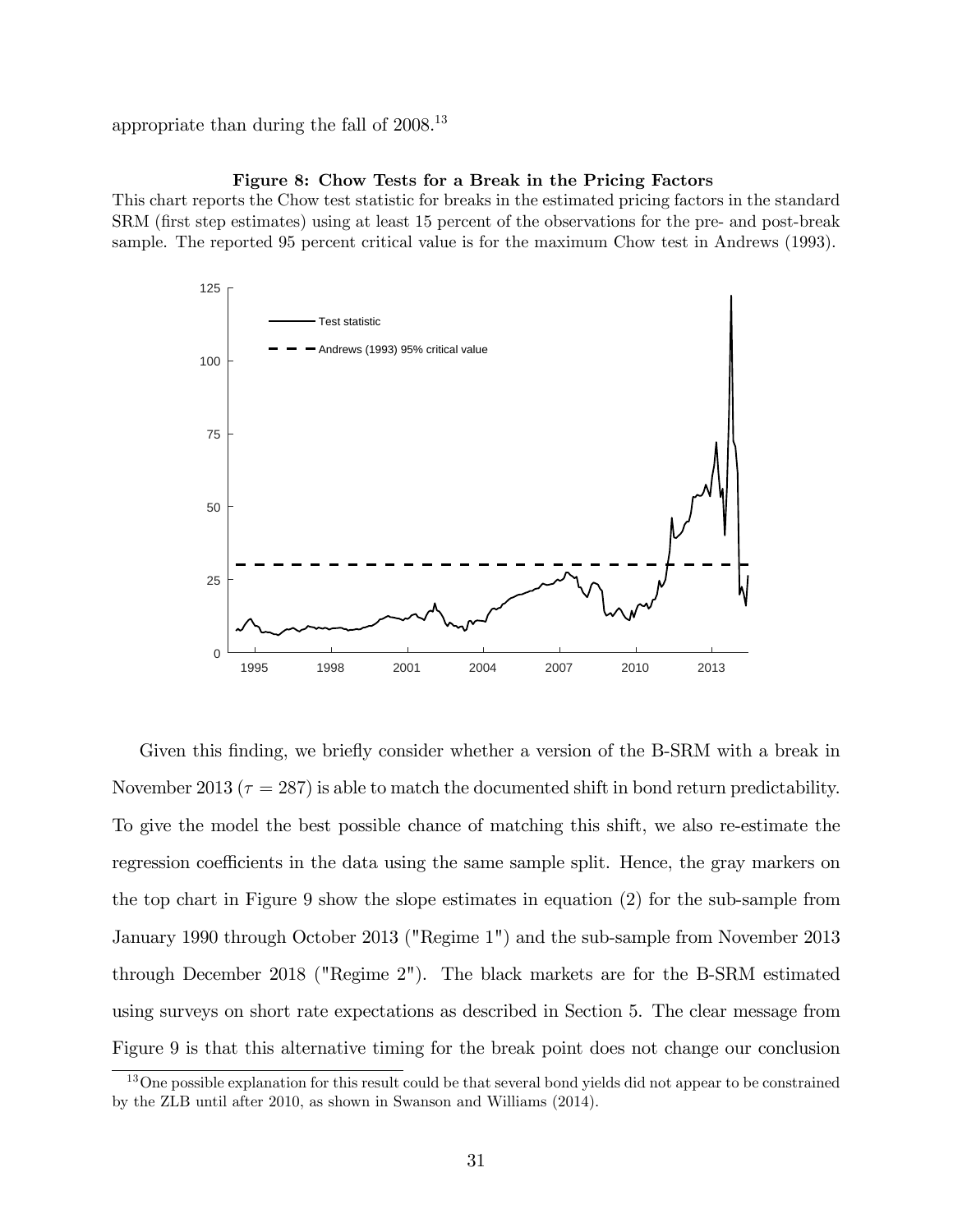from above, as the B-SRM also in this case is unable to match the recent shift in bond return predictability.

#### Figure 9: Bond Return Predictability: Different Break Point in the B-SRM

The top chart shows the slope coefficient in equation (4) with  $h = 12$  using a simulated sample of 1 million observations with  $\tau = 500,001$  using an estimated version of the B-SRM with a break in November 2013. The corresponding data moments are from equation (2) with  $h = 12$ when estimated from January 1990 to October 2013, and when estimated from November 2008 to December 2018. The bottom chart shows the difference in the slope estimates at a given maturity. The 95 percent confidence interval for these differences are computed using a block bootstrap with 5,000 repetitions and a block window of 24 months. In each bootstrap sample it is required that there are at least 50 observations in each regime. The x-axes reports maturity in years, and all yields are end-month from Gürkaynak et al. (2007)



#### 6.2 The Recent Low Short Rate Expectations in Surveys

The empirical evidence presented so far clearly favors the R-SRM compared to the standard SRM and the B-SRM. Hence, considering the recent financial crisis as having a temporary impact on U.S. Treasury yields goes a long way in explaining the observed shift in bond return predictability documented in Section 2. We have also seen that the R-SRM is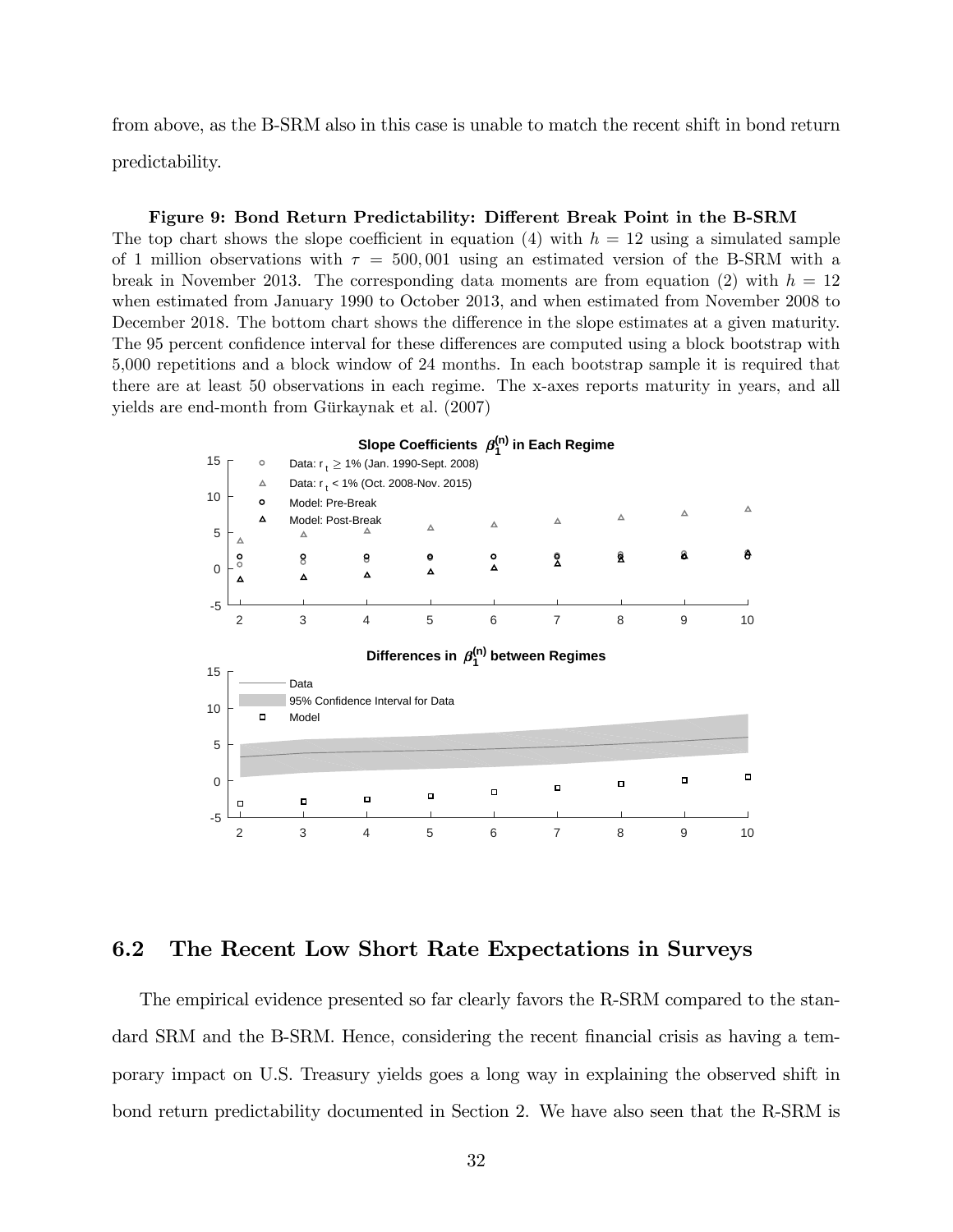able to match long-term short rate expectations in surveys reasonably well, but that all the considered models (including the R-SRM) struggle to explain the low short rate expectations since  $2015<sup>14</sup>$  Although the magnitude of these fitting errors is not larger than seen prior to the financial crisis, they could indicate more long-lasting effects of the financial crisis, as argued in Summers (2015). We explore this possibility by considering an extension of the R-SRM that allows for a permanent break in the level of the P dynamics as follows

$$
\mathbf{x}_{t+1} = \underbrace{\mathbf{h}_{0}^{(1,1)} \mathcal{I}_{\{r_{t}\geq c\}} \mathcal{I}_{\{t<\tau\}}} + \underbrace{\mathbf{h}_{0}^{(2)} \mathcal{I}_{\{r_{t}\n(17)
$$

with  $c = 0.01$ . That is, we allow for a separate intercepts for the post ZLB-period to accommodate a permanent effect on the level of the pricing factors from the recent financial crisis. As for the timing of the break, we let  $\tau = 302$  to introduce a break in March 2015, when the R-SRM starts to generate large fitting errors for the long-term short rate expectations in Section 5.3. The short rate and the  $\mathbb Q$  dynamics remain given by equations (6) and (8), respectively, meaning that bond prices also for this extended R-SRM can be computed using the second-order approximation of Priebsch (2013).

We estimate this extended R-SRM using surveys as described in Section 5.2. The shift in the persistence of the pricing factors remains significant as in Section 5.3. We also find a shift in the intercepts away from the ZLB period, as we reject the null hypothesis of  $\mathbf{h}_0^{(1,1)} = \mathbf{h}_0^{(1,2)}$ 0 in a Wald test ( $p$ -value  $= 0.000$ ). That is, the level of the pricing factors appears to change from  $\mathbf{h}_0^{(1,1)}$  $_0^{(1,1)}$  to  $\mathbf{h}_0^{(1,2)}$  when exiting the ZLB period, which may be interpreted as evidence of non-stationarity in the P dynamics. Our results are therefore in line with those obtained in Bauer and Rudebusch (2017), which also find evidence of non-stationarity in the  $\mathbb P$  dynamics, although they use a different formulation of non-stationarity within a DTSM.

To consider whether this extended R-SRM can match the shift in bond return predictabil-

<sup>&</sup>lt;sup>14</sup>Unreported results show that reducing the value of  $\sigma_{\eta}$  below does not materially improve the fit to surveys since 2015.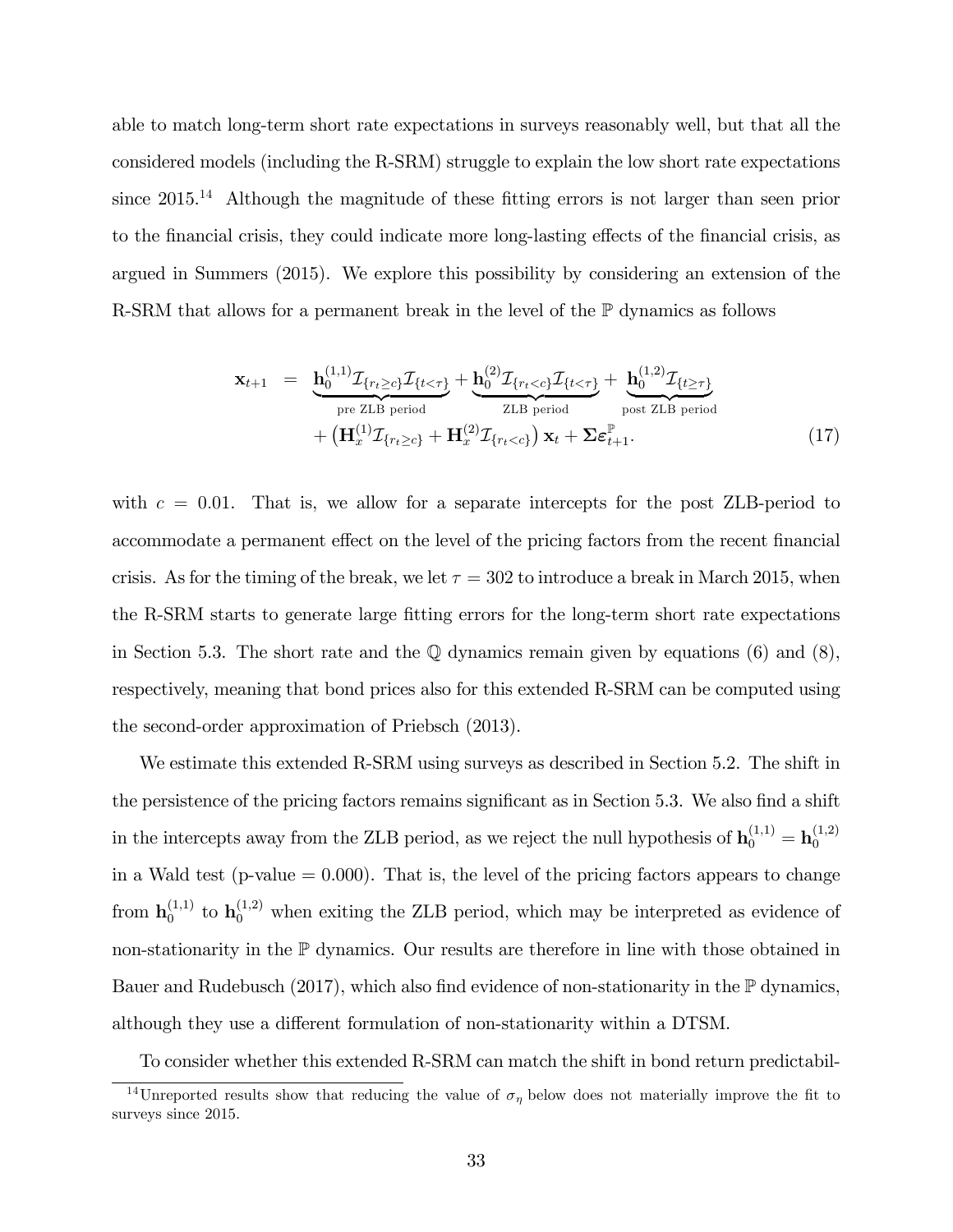#### Figure 10: Bond Return Predictability: The Extended R-SRM

The left charts show the ability of the extended R-SRM to match the shift in the slope coefficients in equation (3) with  $h = 12$  and  $c = 0.01$  using a simulated sample of 1 million observations. The corresponding data moments are from equation (2) with  $h = 12$  when estimated from January 1990 to September 2008 (excluding December 2003) where  $r_t \geq 0.01$ , and when estimated from October 2008 to November 2015 where  $r_t < 0.01$ . The x-axes show the maturity in years. The right charts show the ability of the extended R-SRMs to match the expected short rate in 5 years and the average expected short rate from 5 to 10 years ahead as implied by responses to Blue Chip Economic Indicators surveys. The model-implied short rate expectations are computed using Monte Carlo integration with 1 million draws.



ity, we compute the model-implied slope coefficients in equation  $(3)$  using only the pre-break intercepts in the simulation.<sup>15</sup> The left charts in Figure 10 show that the extended R-SRM preserves the satisfying ability of the R-SRM to match bond predictability away from the ZLB, and that it also goes a long way in matching the documented shift in bond predictability at the lower bound. The right charts in Figure 10 show that the extended R-SRM generates a close fit to long-term short rate expectations from 2015 and hence improves upon the

<sup>&</sup>lt;sup>15</sup>This exercise is therefore only able to explore whether the extended R-SRM can match the ability of the yield spread to predict excess bond returns before the break in March 2015. The period after the break is likely too short to draw any firm conclusions.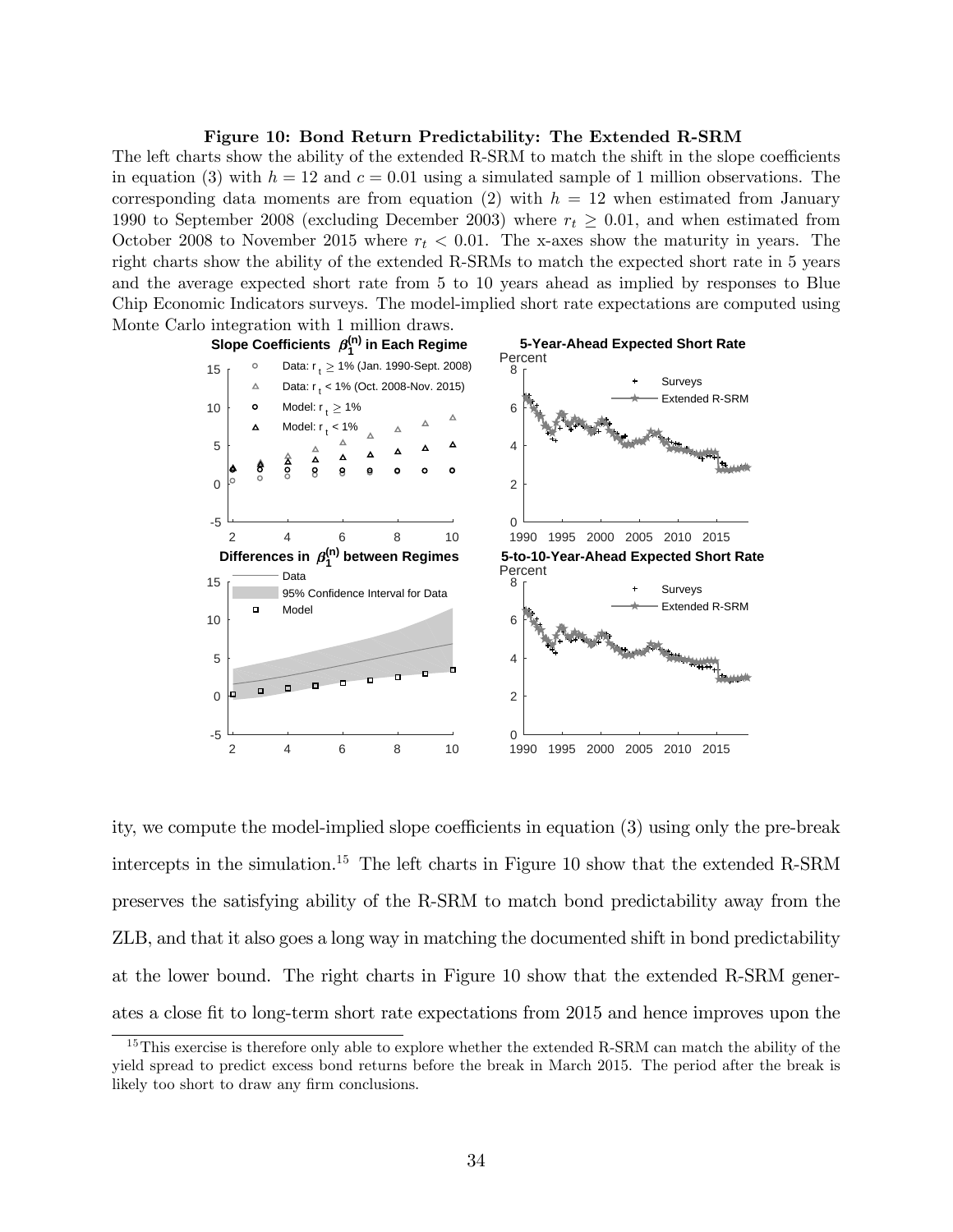performance of the R-SRM.

In summary, we conclude that a new level for the pricing factors after 2015 allows the R-SRM to explain the recent low level of survey-based measures of the natural nominal short rate, while at the same time generating a notable shift in bond return predictability during the ZLB period.

# 7 Conclusion

This paper documents a shift in the predictability of excess bond returns during the recent ZLB period that a standard SRM cannot replicate. This shows that simply enforcing the ZLB by truncating the short rate at zero in a Gaussian model is insufficient to properly capture the change in bond yield dynamics that occurred at the ZLB. We find that this new predictability result is consistent with a SRM that allows the P dynamics of the pricing factors to change at the lower bound. In contrast, a SRM that introduces a permanent break in the pricing factors in 2008 is not able to explain this shift in bond return predictability at the ZLB. None of the considered models is able to match the low level of long-term short rate expectations in surveys since 2015. However, a further extension to the regime-switching model that incorporates a permanent break in the level of the pricing factors in 2015 is able to address this shortcoming of the R-SRM.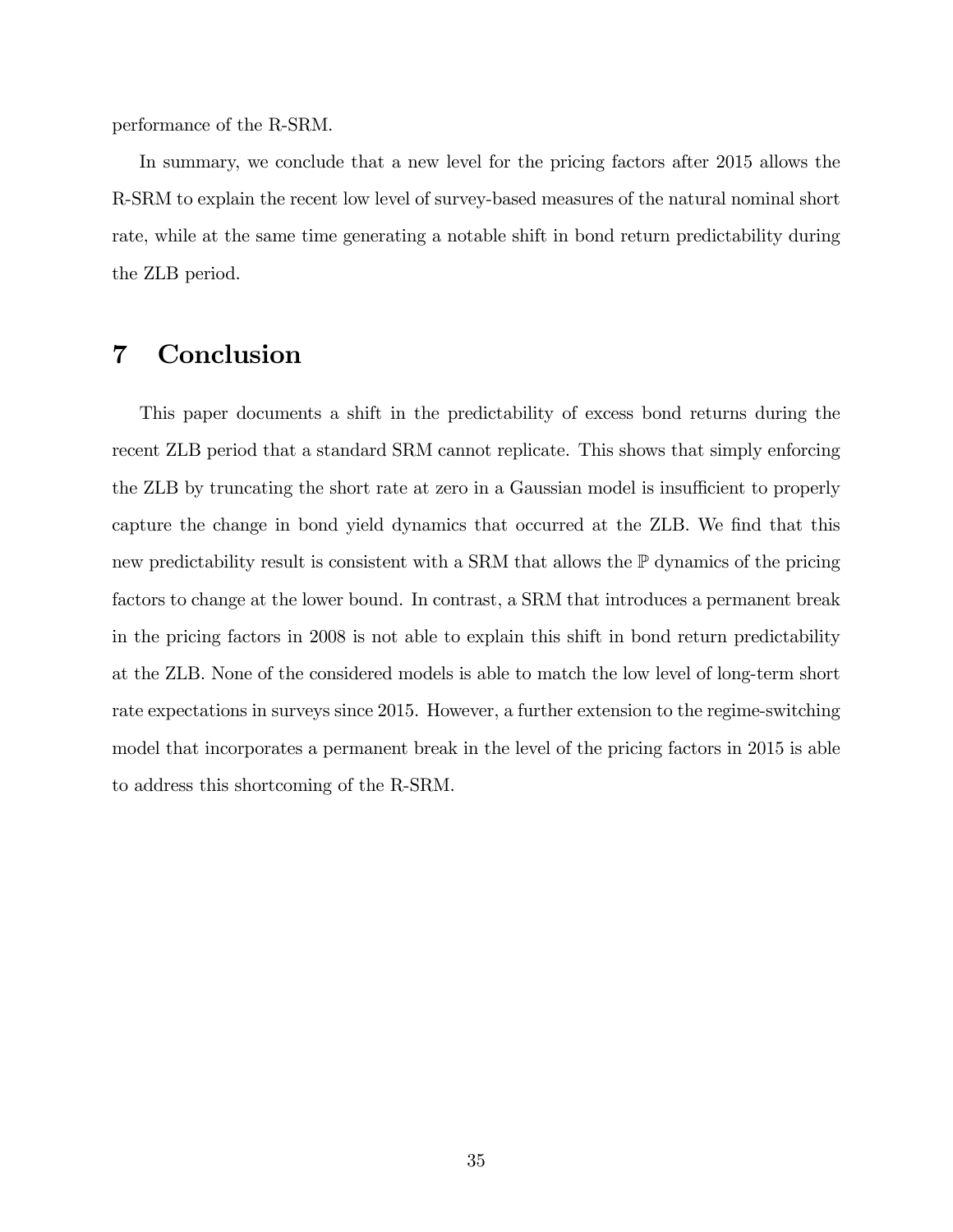# References

- Andreasen, M. M. and Christensen, B. J. (2015), ëThe SR Approach: A New Estimation Procedure for Non-Linear and Non-Gaussian Dynamic Term Structure Models', Journal of Econometrics  $184(2), 420 - 451.$
- Andreasen, M. M., Engsted, T., Möller, S. V. and Sander, M. (2016), 'Bond Market Asymmetries across Recessions and Expansions: New Evidence on Risk Premiaí, Working paper .
- Andreasen, M. M. and Meldrum, A. C. (2018), ëA Shadow Rate or a Quadratic Policy Rule? the Best Way to Enforce the Zero Lower Bound in the United States', *Journal of Financial and* Quantitative Analysis Forthcoming.
- Andrews, D. W. K. (1993), 'Tests for Parameter Instability and Structural Change With Unkown Change Point', *Econometrica*  $61(4)$ , 821–856.
- Bauer, M. D. and Rudebusch, G. D. (2016), ëMonetary Policy Expectations at the Zero Lower Bound', Journal of Money, Credit, and Banking  $48(7)$ , 1439–1465.
- Bauer, M. D. and Rudebusch, G. D. (2017), 'Interest Rates Under Falling Stars', Working Paper.
- Bauer, M. D., Rudebusch, G. D. and Wu, J. C. (2012), 'Correcting Estimation Bias in Dynamic Term Structure Models', Journal of Business and Economic Statistics 30(3), 454–467.
- Black, F. (1995), 'Interest Rates as Options', Journal of Finance  $50(5)$ , 1371–1376.
- Bonis, B., Ihrig, J. and Wei, M. (2017), 'Projected Evolution of the SOMA Portfolio and the 10-year Treasury Term Premium Effect', FEDS Notes, Washington: Board of Governors of the Federal Reserve System, .
- Campbell, J. Y. and Shiller, R. J. (1991), 'Yield Spreads and Interest Rate Movements: A Bird's Eye View', Review of Economic Studies  $58(3)$ , 495–514.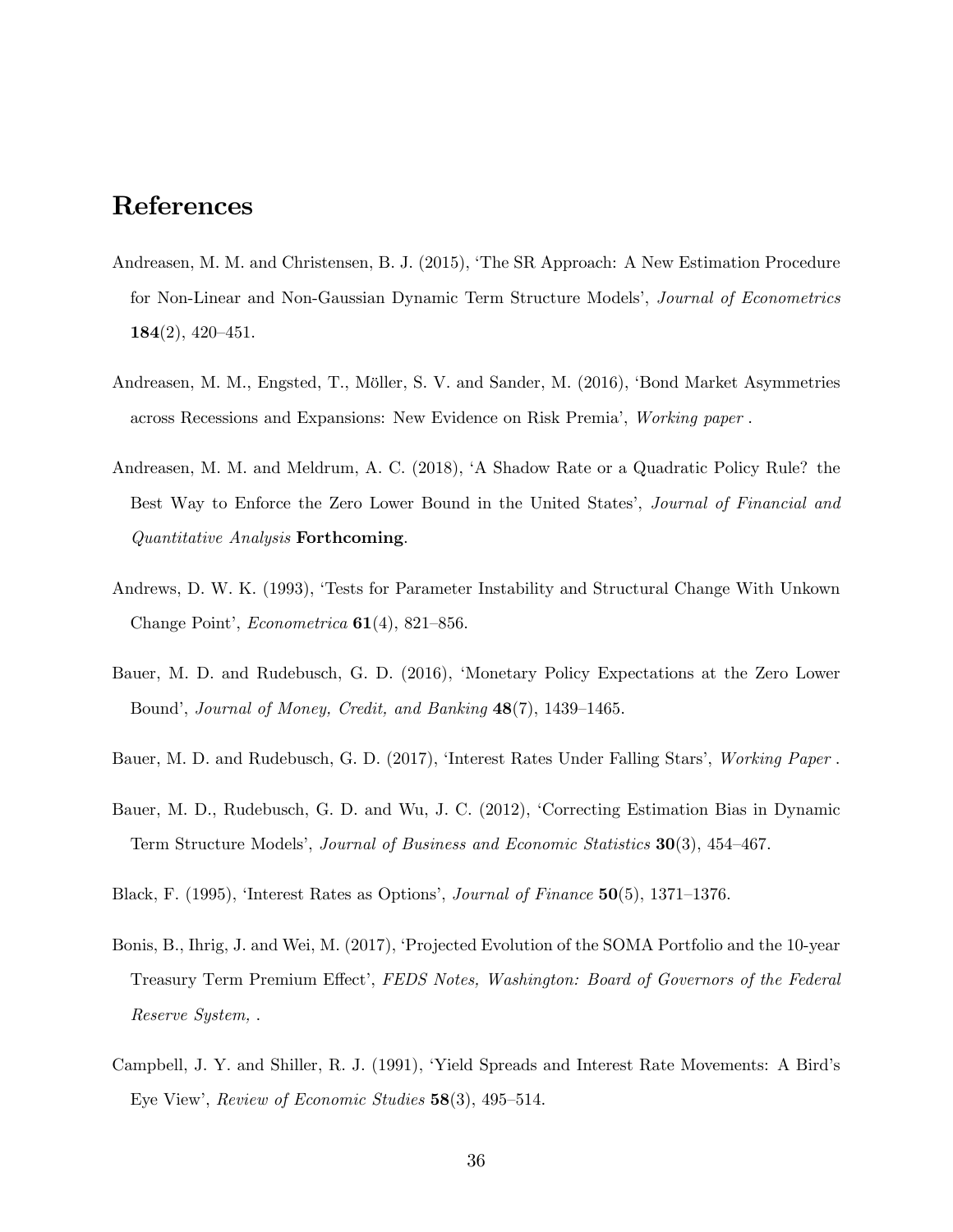- Christensen, J. H. E. and Rudebusch, G. D. (2015), ëEstimating Shadow-Rate Term Structure Models with Near-Zero Yields<sup>'</sup>, *Journal of Financial Econometrics*  $13(2)$ , 226–259.
- Christensen, J. H. E. and Rudebusch, G. D. (2019), ëA New Normal for Interest Rates? Evidence from Inflation-Indexed Debt', Federal Reserve Bank of San Francisco Working Paper Series.
- Cieslak, A. and Povala, P. (2015), 'Expected Returns in Treasury Bonds', Review of Financial Studies  $28(10)$ ,  $2859-2901$ .
- Cochrane, J. H. and Piazzesi, M. (2005), 'Bond Risk Premia', American Economic Review  $95(1), 138-160.$
- Dai, Q. and Singleton, K. J. (2002), 'Expectation Puzzles, Time-Varying Risk Premia, and Affine Models of the Term Structure', *Journal of Financial Economics*  $63(3)$ ,  $415-441$ .
- Dai, Q., Singleton, K. J. and Yang, W. (2007), 'Regime Shifts in a Dynamic Term Structure Model of U.S. Treasury Bond Yields', Review of Financial Studies  $20(5)$ , 1669–1706.
- D'Amico, S., English, W., Lopez-Salido, D. and Nelson, E. (2012), 'The Federal Reserve's Large-Scale Asset Purchase Programmes: Rationale and Effects', *Economic Journal* 122, F415–F446.
- Del Negro, M., Giannone, D., Giannoni, M. P. and Tambalotti, A. (2017), 'Safety, Liquidity, and the National Rate of Interest', Federal Reserve Bank of New York, Staff Reports No. (812 pp. 1–52.)
- Duffee, G. (2002), 'Term Premia and Interest Rate Forecast in Affine Models', Journal of Finance  $57(1)$ , 405-443.
- Fama, E. F. and Bliss, R. R. (1987), 'The Information in Long-Maturity Forward Rates', American Economic Review  $77(4)$ , 680–692.
- Gürkaynak, R. S., Sack, B. and Wright, J. H. (2007), 'The U.S. Treasury Yield Curve: 1961 to the present', Journal of Monetary Economics  $54(8)$ , 2291–2304.
- Hamilton, J. D. and Wu, J. C.  $(2012)$ , 'Identification and Estimation of Gaussian Affine Term Structure Models', *Journal of Econometrics*  $168(2)$ , 315–331.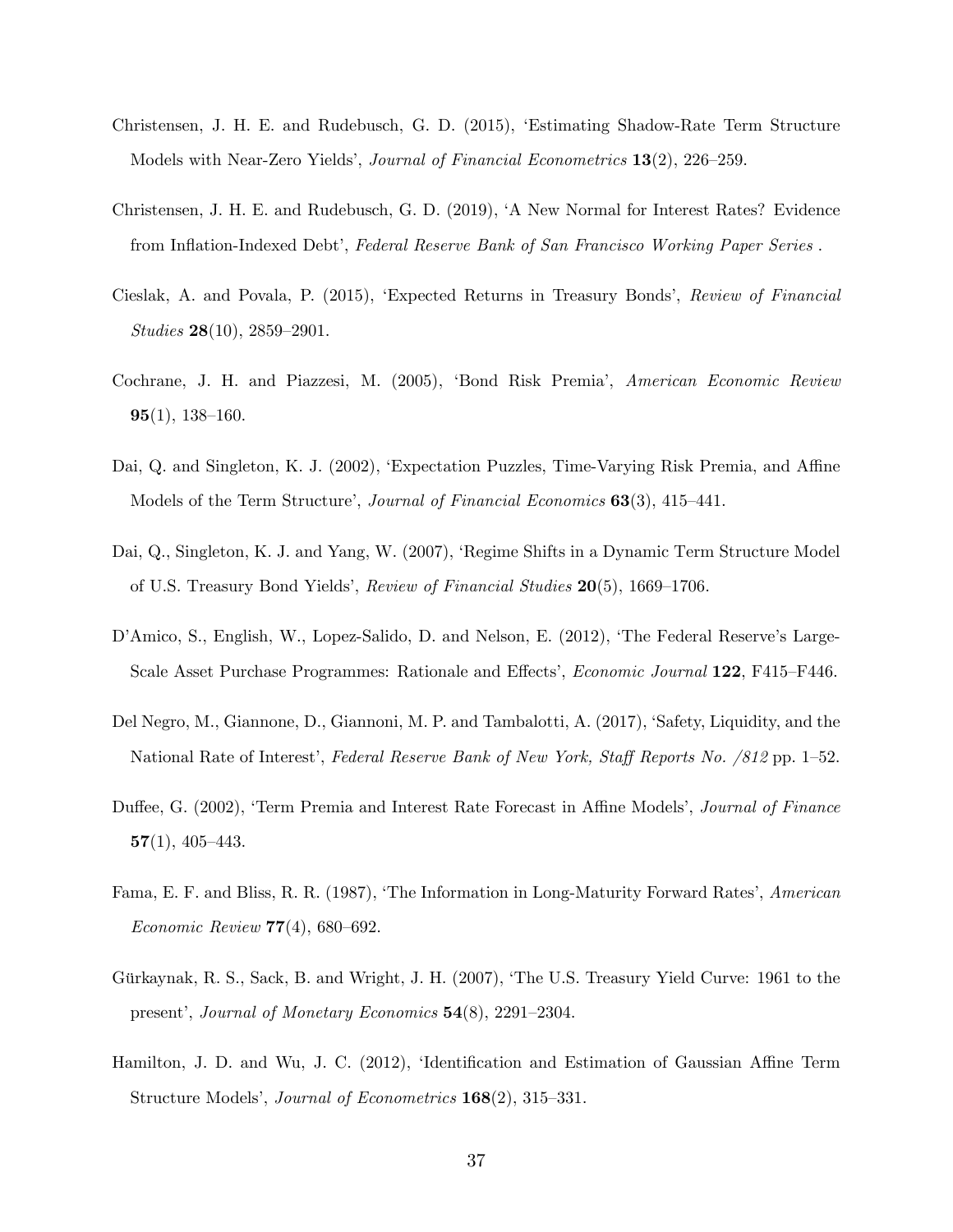- Joslin, S., Priebsch, M. and Singleton, K. J. (2014), ëRisk Premiums in Dynamic Term Structure Models with Unspanned Macro Risk', Journal of Finance  $69(3)$ , 453–468.
- Joslin, S., Singleton, K. J. and Zhu, H. (2011), ëA New Perspective on Gaussian Dynamic Term Structure Models', Review of Financial Studies  $24(3)$ , 926–970.
- Kim, D. H. and Orphanides, A. (2012), 'Term Structure Estimation with Survey Data on Interest Rate Forecasts', Journal of Financial and Quantitative Analysis  $47(1)$ , 241–272.
- Kim, D. H. and Singleton, K. J. (2012), 'Term Structure Models and the Zero Bound: An Empirical Investigation of Japanese Yields<sup>'</sup>, *Journal of Econometrics*  $170(1)$ , 32–49.
- Laubach, T. and Williams, J. C. (2016), 'Measuring the National Rate of Interest Redux', Business Economics  $51(2)$ , 57–67.
- Li, C. and Wei, M. (2013), 'Term Structure Modeling with Supply Factors', *International Journal* of Central Banking  $9(1)$ ,  $3-39$ .
- Ludvigson, S. C. and Ng, S. (2009), 'Macro Factors in Bond Risk Premia', Review of Financial  $Studies 22(12), 5027–5067.$
- Priebsch, M. A. (2013), ëComputing Arbitrage-Free Yields in Multi-Factor Gaussian Shadow-Rate Term Structure Modelsí, Board of Governors of the Federal Reserve System (U.S.) Finance and Economics Discussion Series 2013-63 .
- Rudebusch, G. D. and Wu, T. (2007), 'Accounting for a Shift in Term Structure Behavior with No-Arbitrage and Macro-Finance Models', Journal of Money, Credit, and Banking 39(2-3), 395– 422.
- Summers, L. H. (2015), 'Demand Side Secular Stagnation', American Economic Review: Papers and Proceedings  $105(5)$ , 60–65.
- Swanson, E. T. and Williams, J. C. (2014), 'Measuring the Effect of the Zero Lower Bound on Medium- and Longer-Term Interest Rates', American Economic Review 104(10), 3154–3185.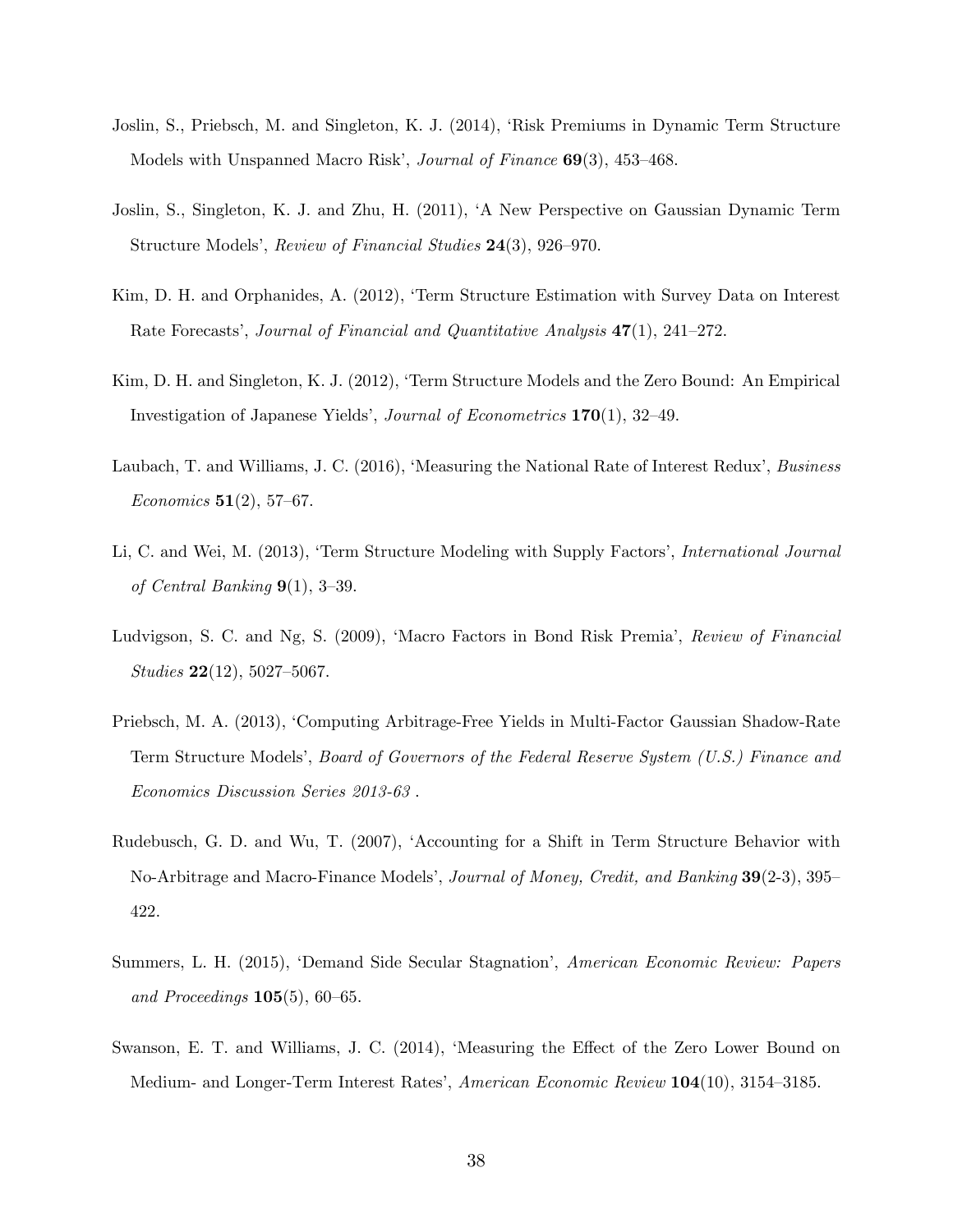- Wright, J. H. (2014), 'Term Premia and Iinflation Uncertainty: Empirical Evidence from an International Panel Dataset: Reply', American Economic Review  $104(1)$ , 338–341.
- Wu, J. C. and Xia, F. D. (2016), 'Measuring the Macroeconomic Impact of Monetary Policy at the Zero Lower Bound', Journal of Money, Credit, and Banking  $48(2-3)$ , 253-291.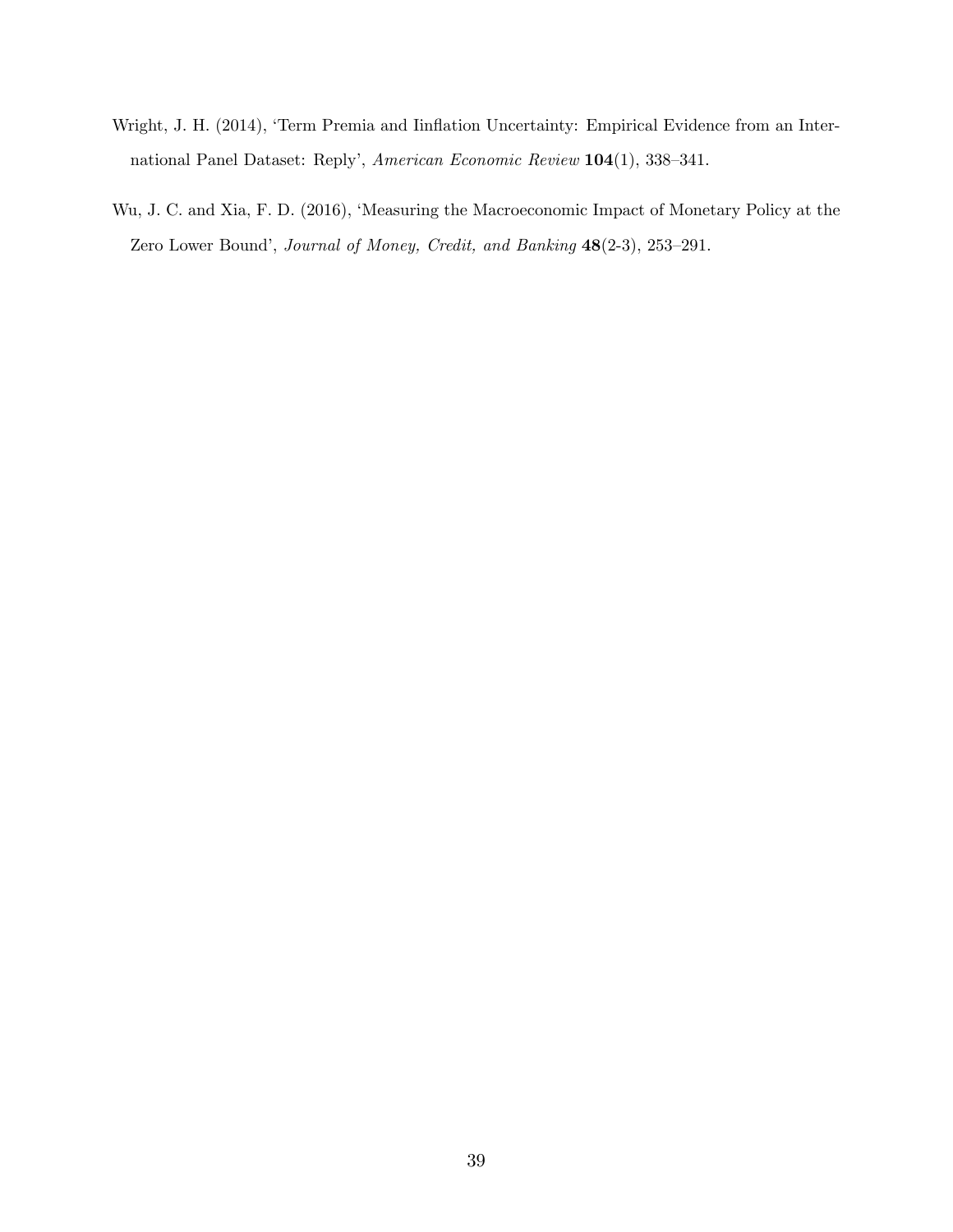# Appendix A: Step 2 in the SR Approach

To estimate  $\pmb{\theta}_2$  in Step 2 of the SR approach we follow Andreasen and Christensen (2015) and use the moment conditions

$$
\begin{bmatrix}\n\mathbb{E}_{t}\left[\hat{\boldsymbol{\varepsilon}}_{t+1}^{\mathbb{P}}\right] & \n\text{vec}\left(\mathbb{E}_{t}\left[\hat{\boldsymbol{\varepsilon}}_{t+1}^{\mathbb{P}}\hat{\mathbf{x}}_{t}\left(\boldsymbol{\theta}_{1}\right)^{\prime}\right]\right) \\
\text{vec}\left(\mathbb{E}_{t}\left[\hat{\boldsymbol{\varepsilon}}_{t+1}^{\mathbb{P}}\hat{\mathbf{x}}_{t}\left(\boldsymbol{\theta}_{1}\right)^{\prime}\right]\right) & \n\end{bmatrix} = \begin{bmatrix}\n\mathbf{0} & \n\text{vec}\left(\mathbb{C}_{t}\left[\mathbf{u}_{t+1}, \mathbf{u}_{t}\right] - \mathbf{H}_{x}\mathbb{V}_{t}\left[\mathbf{u}_{t}\right]\right) \\
\text{vec}\left(\mathbb{E}_{t+1}^{\mathbb{P}}\right) + \mathbb{V}_{t}\left[\mathbf{u}_{t}\right] + \mathbf{H}_{x}\mathbb{V}_{t}\left[\mathbf{u}_{t}\right] \mathbf{H}_{x}^{\prime} \\
-\mathbb{C}_{t}\left[\mathbf{u}_{t+1}, \mathbf{u}_{t}\right] \mathbf{H}_{x}^{\prime} - \mathbf{H}_{x}\mathbb{C}_{t}\left[\mathbf{u}_{t}, \mathbf{u}_{t+1}\right]\n\end{bmatrix},\n\quad(18)
$$

where  $\hat{\boldsymbol{\varepsilon}}_t^{\mathbb{P}}$  denotes the estimated values of  $\boldsymbol{\varepsilon}_t^{\mathbb{P}}$  and  $\mathbf{u}_t \equiv \hat{\mathbf{x}}_t \left( \hat{\boldsymbol{\theta}}_1^{step1} \right)$ 1  $\Big) - \mathbf{x}_t$ . Consistent estimates of the second moments  $\mathbb{V}_t[\mathbf{u}_{t+1}], \mathbb{C}_t[\mathbf{u}_{t+1}, \mathbf{u}_t],$  and  $\mathbb{C}_t[\mathbf{u}_t, \mathbf{u}_{t+1}]$  follow from step 1 of the SR approach. Thus,  $\theta_2$  can be estimated using the generalized method of moments (GMM), which has a closed-form solution as shown in Andreasen and Christensen (2015)

# Appendix B: Estimating the Extended SRMs

The parameters to be estimated at step 2 can again be written as  $\boldsymbol{\theta}_2 =$  $\sqrt{ }$  $\boldsymbol{\theta}_{22}^{\prime} \hspace{0.2cm} vech\left(\boldsymbol{\Sigma}\right)^{\prime}\ \bigg]^{\prime}$ , but now we have

$$
\boldsymbol{\theta}_{22} = \left[ \begin{array}{cc} \mathbf{h}_0^{(1)\prime} & vec\left(\mathbf{H}_x^{(1)}\right)^\prime & \mathbf{h}_0^{(2)\prime} & vec\left(\mathbf{H}_x^{(2)}\right)^\prime \end{array} \right]^\prime.
$$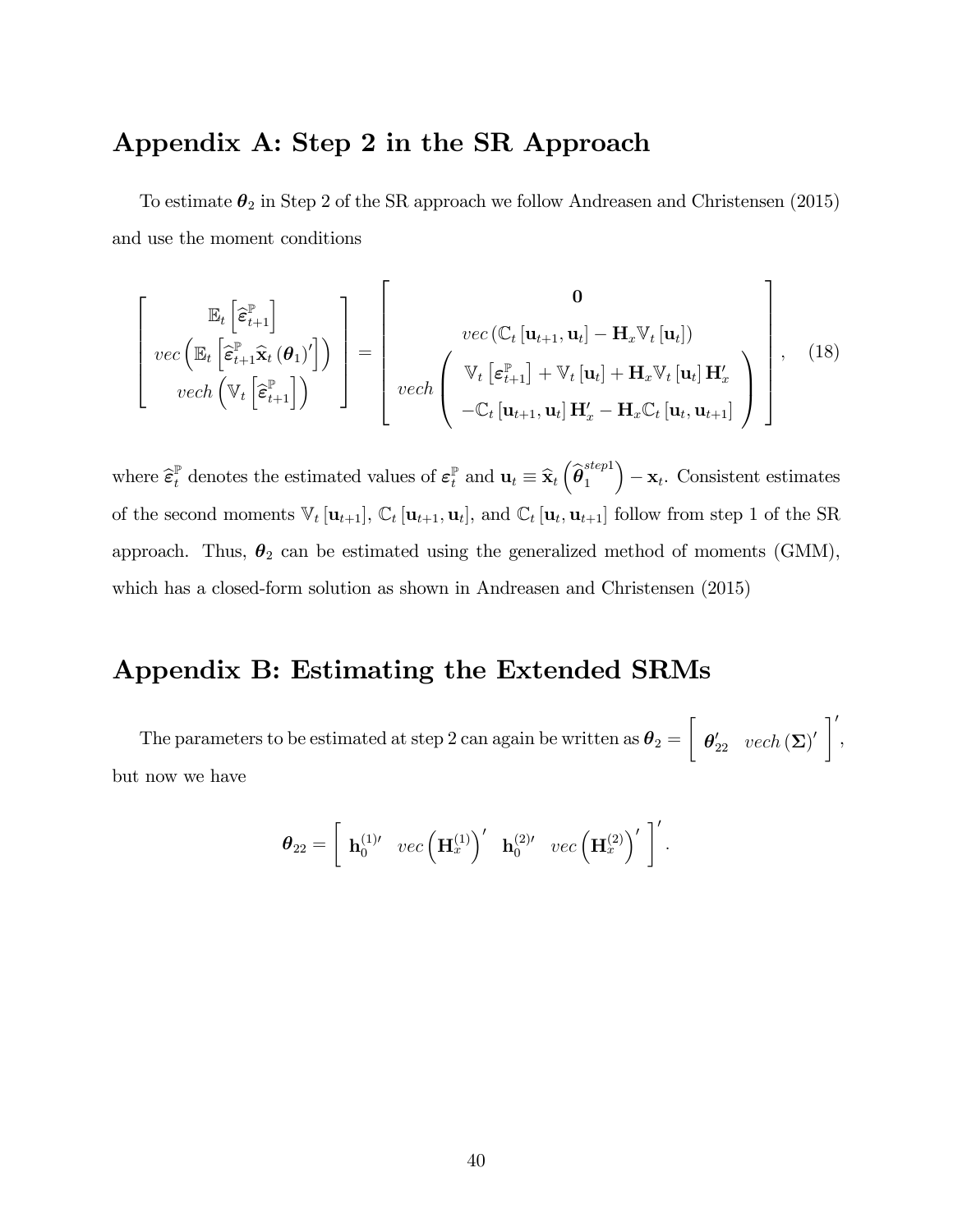For the R-SRM, consider the revised set of moment conditions are

$$
\begin{bmatrix}\n\mathbb{E}_{t}\left[\hat{\boldsymbol{\varepsilon}}_{t+1}^{\mathbb{P}}\mathcal{I}_{\{r_{t}\geq c\}}\right] \\
\mathbb{E}_{t}\left[\hat{\boldsymbol{\varepsilon}}_{t+1}^{\mathbb{P}}\mathcal{I}_{\{r_{t}<< c\}}\right] \\
vec{\mathbb{E}}_{t}\left[\hat{\boldsymbol{\varepsilon}}_{t+1}^{\mathbb{P}}\hat{\mathbf{x}}_{t}^{(1)}\left(\boldsymbol{\theta}_{1}\right)'\right] \\
vec{\mathbb{E}}_{t}\left[\hat{\boldsymbol{\varepsilon}}_{t+1}^{\mathbb{P}}\hat{\mathbf{x}}_{t}^{(2)}\left(\boldsymbol{\theta}_{1}\right)'\right]\n\end{bmatrix} = \begin{bmatrix}\n\mathbf{0} \\
\mathbf{0} \\
\text{vec}\left(\mathbb{C}_{t}\left[\mathbf{u}_{t+1}^{(1)}, \mathbf{u}_{t}^{(1)}\right] - \mathbf{H}_{x}^{(1)}\mathbb{V}_{t}\left[\mathbf{u}_{t}^{(1)}\right]\right) \\
\text{vec}\left(\mathbb{E}_{t}\left[\hat{\boldsymbol{\varepsilon}}_{t+1}^{\mathbb{P}}\hat{\mathbf{x}}_{t}^{(2)}\left(\boldsymbol{\theta}_{1}\right)'\right]\right)\n\end{bmatrix}, \quad (19)
$$
\n
$$
\text{vec}\left(\mathbb{C}_{t}\left[\mathbf{u}_{t+1}^{(2)}, \mathbf{u}_{t}^{(2)}\right] - \mathbf{H}_{x}^{(2)}\mathbb{V}_{t}\left[\mathbf{u}_{t}^{(2)}\right]\right)
$$

where  $\widehat{\mathbf{x}}_t^{(1)}$  $\hat{\mathbf{x}}_t^{(1)}\left(\boldsymbol{\theta}_1\right) = \widehat{\mathbf{x}}_t\left(\widehat{\boldsymbol{\theta}}_1\right) \mathcal{I}_{\left\{r_t \geq c\right\}}, \widehat{\mathbf{x}}_t^{(2)}$  $\mathbf{u}_t^{(2)}\left(\boldsymbol{\theta}_1\right) = \mathbf{\widehat{x}}_t\left(\widehat{\boldsymbol{\theta}}_1\right)\boldsymbol{\mathcal{I}}_{\left\lbrace r_t < c \right\rbrace}, \mathbf{u}_t^{(1)} = \mathbf{u}_t \boldsymbol{\mathcal{I}}_{\left\lbrace r_t \geq c \right\rbrace}, \mathbf{u}_t^{(2)} = \mathbf{u}_t \boldsymbol{\mathcal{I}}_{\left\lbrace r_t > c \right\rbrace},$ and

$$
\mathbf{\Omega}_{t+1} = \mathbb{V}_{t} [\mathbf{u}_{t+1}] + \mathbf{H}_{x}^{(1)} \mathbb{V}_{t} [\mathbf{u}_{t}^{(1)}] \mathbf{H}_{x}^{(1)\prime} + \mathbf{H}_{x}^{(2)} \mathbb{V}_{t} [\mathbf{u}_{t}^{(2)}] \mathbf{H}_{x}^{(2)\prime} \n- \mathbb{C}_{t} [\mathbf{u}_{t+1}^{(1)}, \mathbf{u}_{t}^{(1)}] \mathbf{H}_{x}^{(1)\prime} - \mathbf{H}_{x}^{(1)} \mathbb{C}_{t} [\mathbf{u}_{t}^{(1)}, \mathbf{u}_{t+1}^{(1)}] \n- \mathbb{C}_{t} [\mathbf{u}_{t+1}^{(2)}, \mathbf{u}_{t}^{(2)}] \mathbf{H}_{x}^{(2)\prime} - \mathbf{H}_{x}^{(2)} \mathbb{C}_{t} [\mathbf{u}_{t}^{(2)}, \mathbf{u}_{t+1}^{(2)}].
$$

Andreasen, Engsted, Möller and Sander (2016) provide the closed-form solution for  $\theta_2$  using these moment conditions. It is easy to verify that a similar result applies for the B-SRM, where regimes are defined based on the time point in the sample instead of the value of  $r_t$ .

# Appendix C: The SR Approach with Surveys

The model parameters to be estimated at step 2 are the same as when surveys are not included. For the standard SRM and the R-SRM, we consider the following revised set of